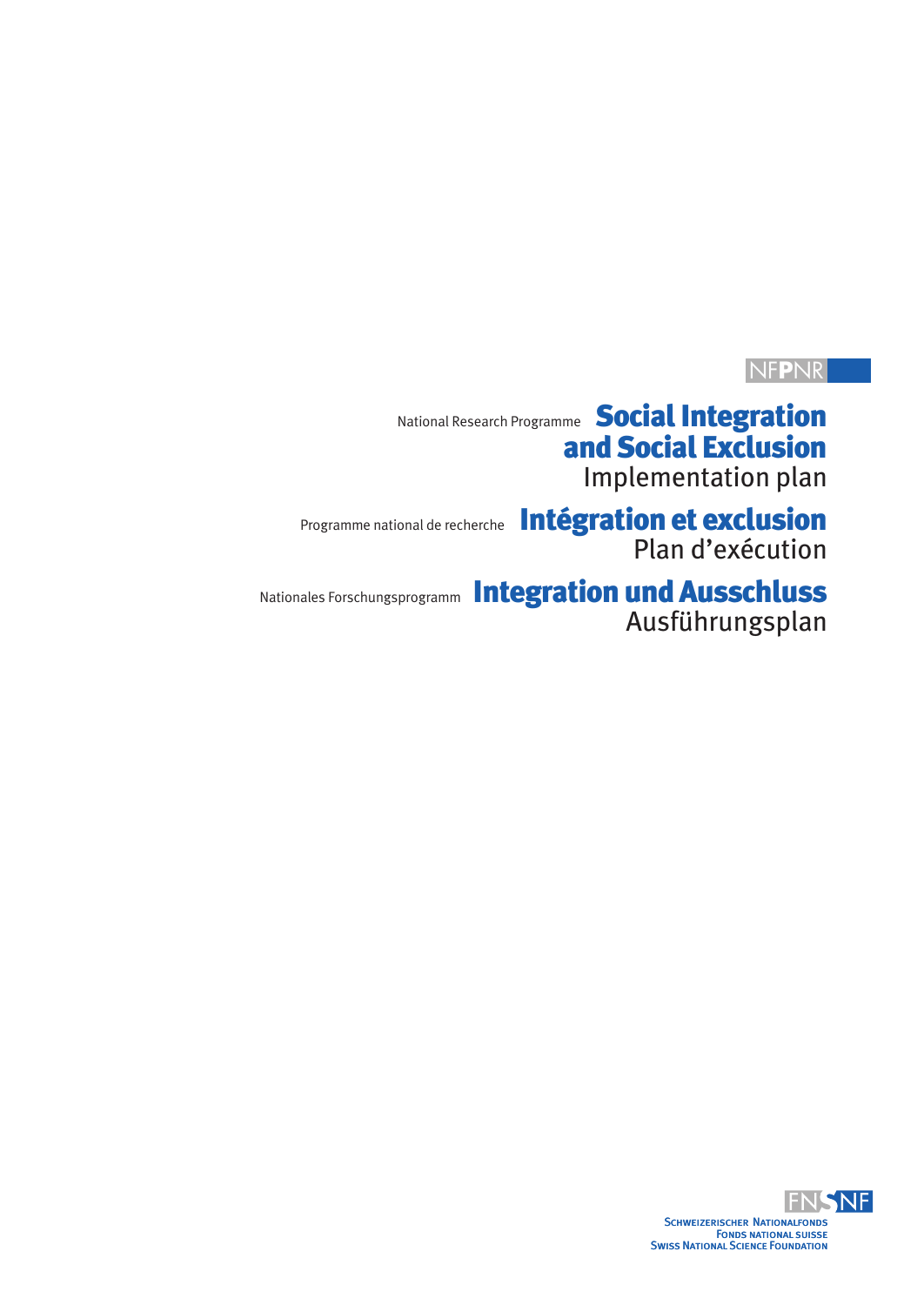### **Index**

| Index                                                                                     | Table des matières                                                                      | Inhalt                                                                         |  |
|-------------------------------------------------------------------------------------------|-----------------------------------------------------------------------------------------|--------------------------------------------------------------------------------|--|
| 1. Summary<br>$\dots$ 5                                                                   | 1. Résumé<br>$\dots$ 17                                                                 | 1. Zusammenfassung<br>$\dots$ 31                                               |  |
| 2. Introduction<br>$\dots 6$                                                              | 2. Introduction<br>$\dots$ 18                                                           | 2. Einleitung<br>$\dots$ 32                                                    |  |
| 3. Research Goals<br>$\dots6$                                                             | 3. But de la recherche<br>$\dots$ 18                                                    | 3. Forschungsziel<br>32                                                        |  |
| 4. Research Disciplines,<br><b>Differentiation from other</b><br><b>NRP</b><br>$\ldots 7$ | 4. Disciplines de recherche,<br>différences par rapport à<br>d'autres PNR<br>$\dots$ 19 | 4. Forschungsdisziplinen,<br>Abgrenzung zu anderen<br><b>NFP</b><br>$\dots$ 33 |  |
| 5. Programme Structure:<br><b>Project Outline Require-</b>                                | 5. Structure du programme:<br>exigences posées aux                                      | 5. Programmstruktur:<br>Anforderungen an die                                   |  |
| ments<br>$\dots 8$                                                                        | esquisses de projet<br>$\dots$ 20                                                       | Projektskizzen<br>$\dots$ 34                                                   |  |
| Three Levels of<br>5.1                                                                    | 5.1 Explications                                                                        | 5.1 Erläuterungen zu den                                                       |  |
| Analysis: Clarifications                                                                  | concernant les trois                                                                    | drei Untersuchungs-                                                            |  |
| Core Areas of Research<br>5.2                                                             | niveaux de recherche                                                                    | ebenen                                                                         |  |
| Target Public and Fields<br>5.3                                                           | Thèmes principaux<br>5.2<br>Destinataires et domai-<br>5.3                              | Themenschwerpunkte<br>5.2<br>Adressaten und Anwen-<br>5.3                      |  |
| of Application                                                                            | nes d'application des                                                                   | dungsbereiche der                                                              |  |
|                                                                                           | résultats: valorisation                                                                 | Resultate: Umsetzung                                                           |  |
|                                                                                           |                                                                                         |                                                                                |  |
| <b>6. Submission Procedure</b><br>for Research Proposals 11                               | 6. Présentation des projets<br>de recherche<br>$\dots$ 24                               | 6. Eingabeverfahren für<br>Projektvorschläge<br>$\dots$ 38                     |  |
| 7. NRP Management and<br><b>Administration</b><br>$\dots$ 13                              | 7. Organisation du PNR 26                                                               | 7. Organisation des NFP 40                                                     |  |
| <b>8. Steering Committee</b> 14                                                           | 8. Comité de direction 27                                                               | 8. Leitungsgruppe<br>$\dots 41$                                                |  |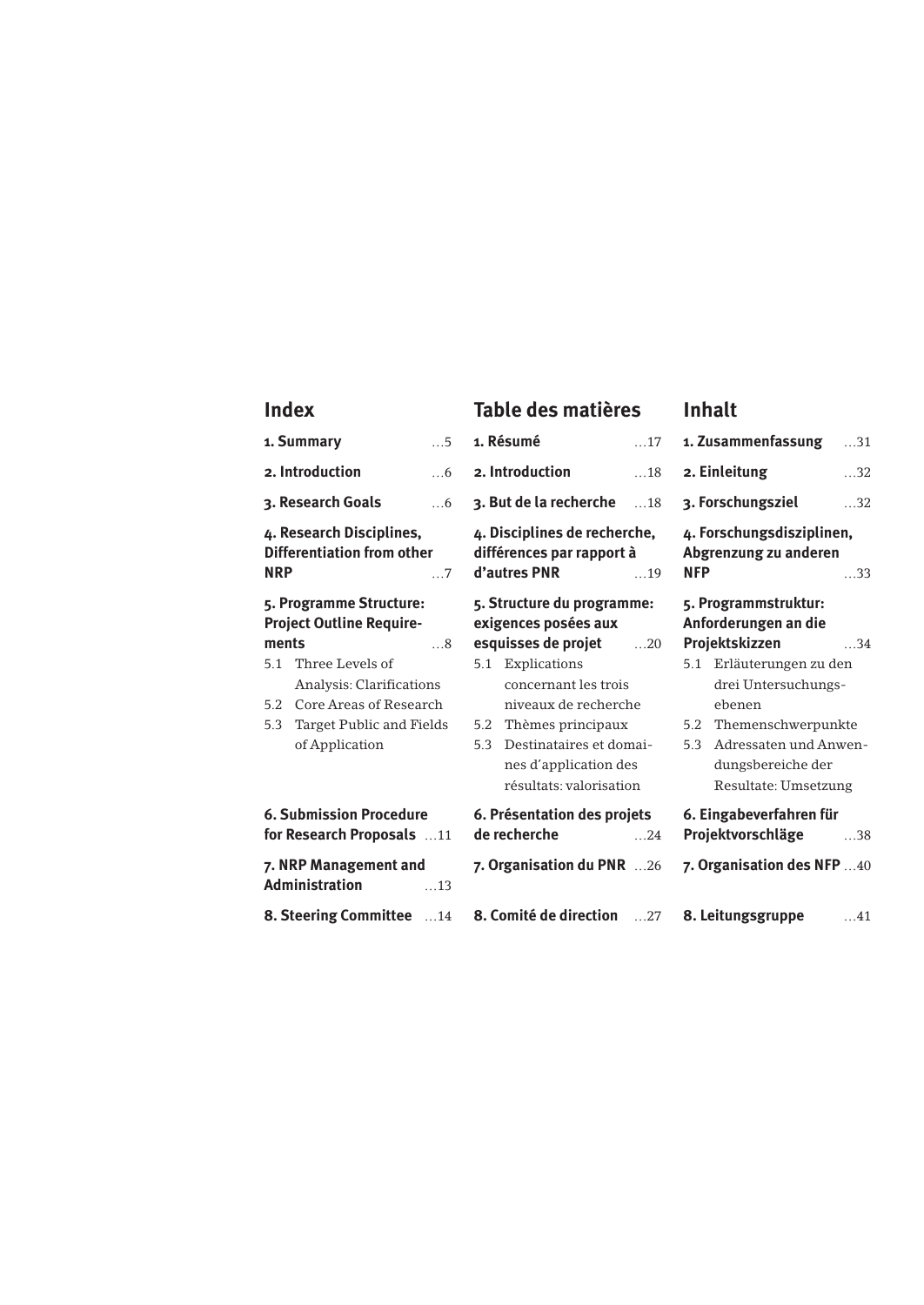# NF**P**NR

National Research Programme **Social Integration** and Social Exclusion Implementation plan

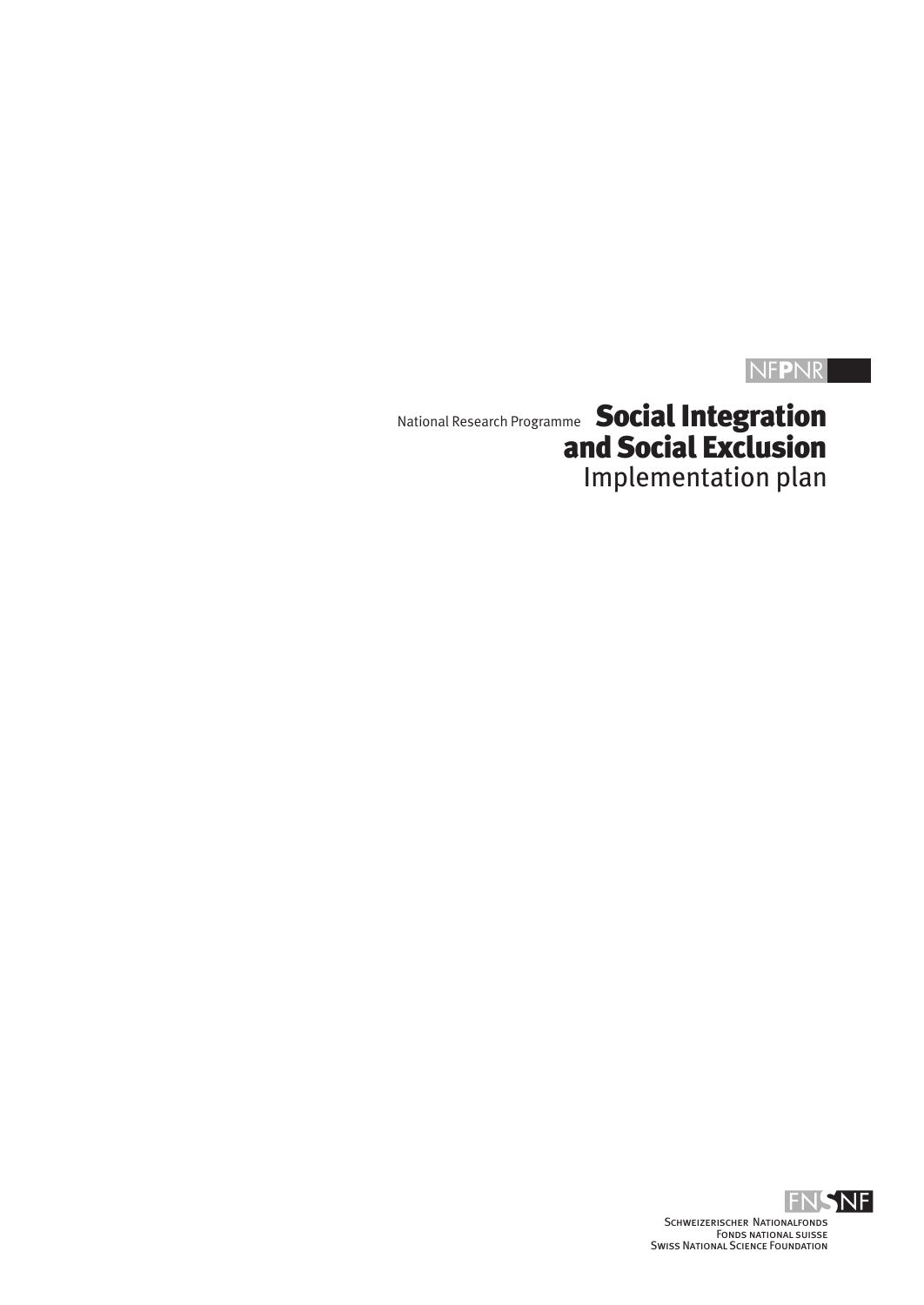#### **What are National Research Programmes (NRP)?**

The aim of National Research Programmes is to promote research on current problems of national importance, in order to provide scientifically based and innovative solutions to urgent social or economic problems.

NRP are:

- problem-oriented
- inter- and transdisciplinary
- more than the sum of the individual projects
- implementation-oriented
- co-ordinated research

Swiss National Science Foundation Division IV,Wildhainweg 20 P.O. Box, 3001 Berne Phone +41 (0)31 308 22 22 Fax +41 (0)31 305 29 70 Internet: www.snf.ch e-mail: nfp@snf.ch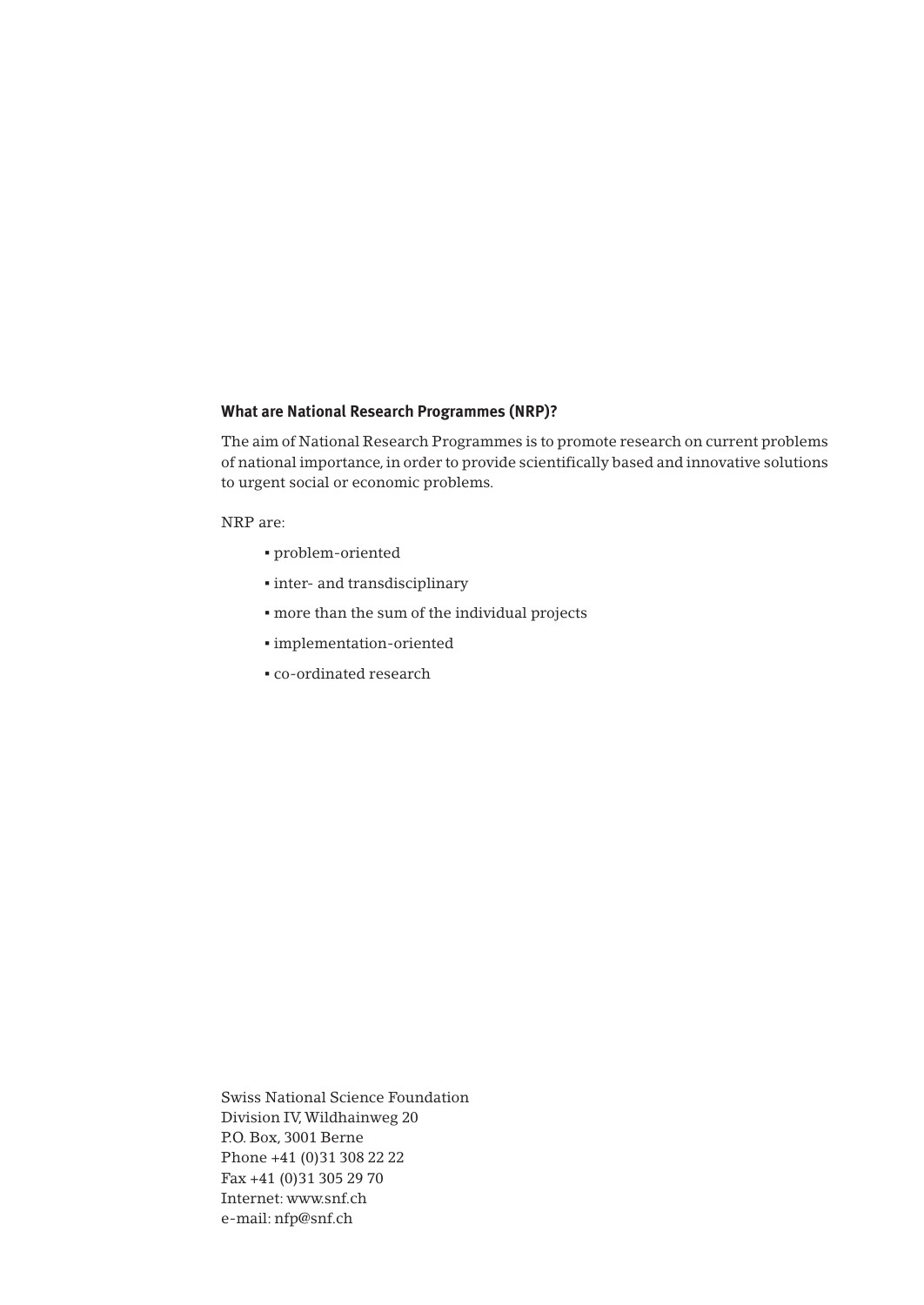# 4 5mplementation plan Social Integration and Social Exclusion Implementation plan **Social Integration and Social Exclusion**

#### **1. Summary**

The NRP 51 «Social Integration and Social Exclusion» investigates how normative and structural processes of social integration and social exclusion emerge, how they operate, and how they are sometimes subverted. The aim of the programme is to analyse these processes and their impact on individuals and groups in Swiss society.

Research proposals are expected to explore the boundaries between social integration of groups and individuals by society and the state in the context of a constantly changing economic and social environment, and social exclusion, inequality and stigmatisation. This requires that past and present mechanisms of social, institutional, cultural and economic integration and exclusion in Switzerland be investigated and documented.

In accordance with new directions in the social sciences and to further collaboration between the various disciplines, NRP 51 places particular emphasis on research projects that aim to explain how complex integration and exclusion processes emerge, and how they function. Applicants are requested to avoid focusing on a single group, institution or scientific discourse within one of core areas of research, and to take into account instead the phenomenon of social integration and exclusion in all its complexity. The multidimensionality of the themes covered in NRP 51, which is aimed at the social sciences, requires the co-operation of specialists from different scientific disciplines (history, sociology, law, criminology, economics, medicine, biology, psychiatry, psychology, pedagogy, philosophy, and theology). Although NRP 51 indirectly connects to other completed research programmes, it will include relevant new areas of investigation in response to current needs for action.

Research proposals should indicate whether and which existing results from other research programmes will be made use of or further developed in the new NRP. Priority will be given to Research proposals which connect to current Swiss and international research. The findings should be relevant to different areas of application, such as legal, health, social and educational policy and practice.

The total budget for NRP51 will be CHF 12 million.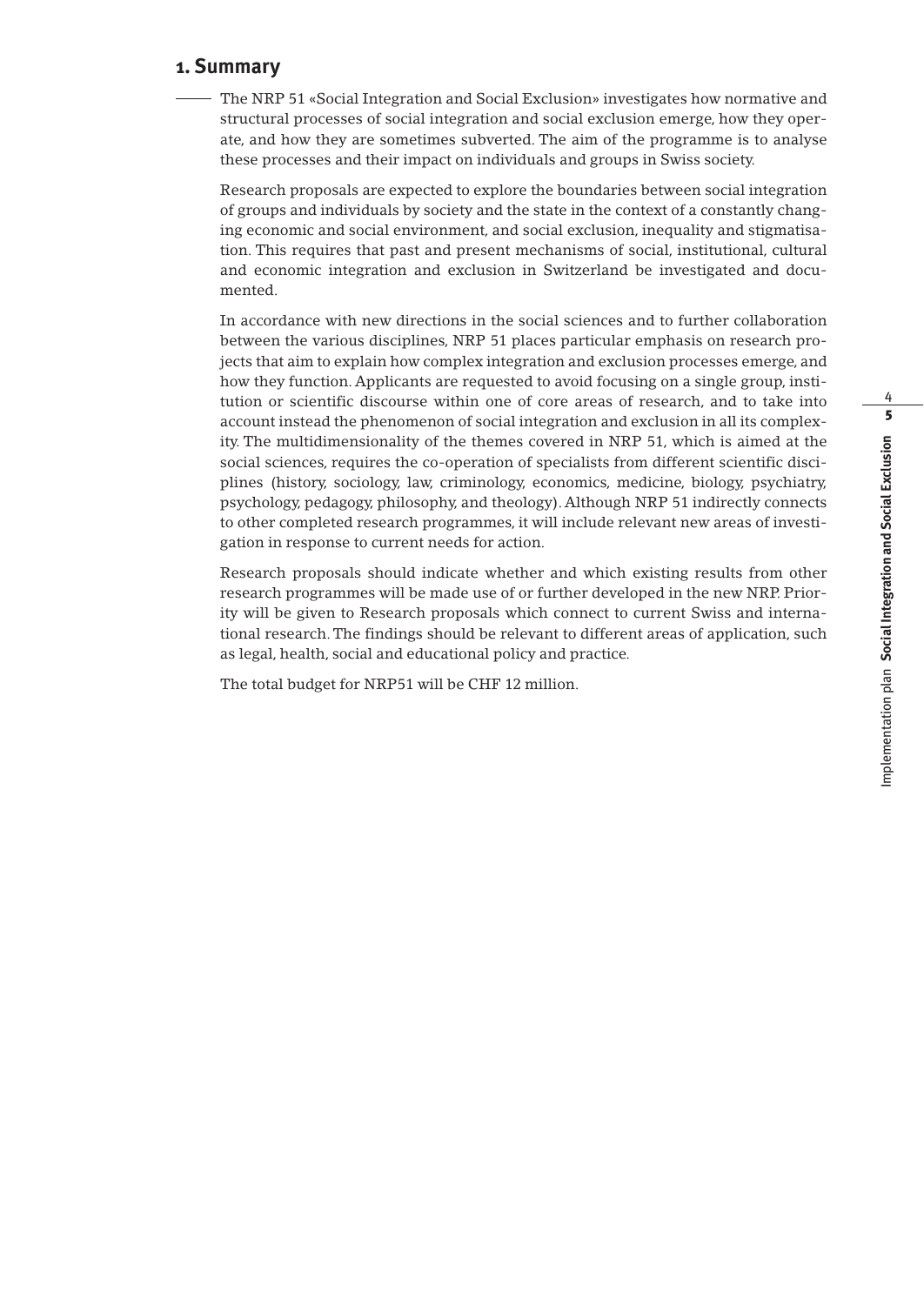#### **2. Introduction**

On 23 August 2000 the Federal Council commissioned the Swiss National Science Foundation (SNSF) to create a National Research Programme (NRP 51) on «Integration and Exclusion». It allocated CHF12 million to the programme. The National Science Foundation appointed a Steering Committee, whose first task was to draw up the present call for proposals.

The distinction between who does or does not belong to society or to a particular group is a basic element in society's self-understanding. Each society sets boundaries between «insider» and «outsider», «self» and «other», «normality» and «deviance», «health» and «sickness», and thus constantly operates tensions between integration vs. exclusion. Integration requires that individuals and groups adapt to social norms, and requires for society as a whole to show tolerance towards difference and diversity. How social norms are established, reinforced, and finally affect daily life determines whether integration processes act as a equalising force which strengthens identity, or whether they lead to discriminatory exclusion, and stigmatisation.

Democratic governments also need to deal with issues of human rights and respect for difference. Recent national and international historical research in such areas as medical and psychiatric history, as well as social and welfare policy (eugenics, sterilisations without consent, marriage bans, forced removal of children, guardianships, criminology) shows that individuals and groups in modern European states are not exempt from social exclusion. Since the 1970s, the social sciences and humanities, in particular sociology, social anthropology, ethnography and history have increasingly focussed on the origins of social deviance, «social disciplining» processes, and the stigmatisation of deviant behaviour, i.e. on the social construction of «normality». Switzerland has yet to conduct a systematic debate on this subject.

A current example of the difficulties and consequences of definitions of physical, mental or social «normality» and of tolerance towards differences may be found in the political and ethical debate on human genetics (prenatal diagnoses) and biotechnology. In addition, changes in the workplace, in social and educational policies as well as health care mean that the need for a public debate on our society's potential for social integration and exclusion is urgent. Key issues in this debate will be the social effects of economic and technological change due to market globalisation, the pluralisation of social norms, migration, and social inequality. These issues raise the question which forces within society will be conducive to social cohesion and «social citizenship».

How do norms emerge, when do they lead to «real» integration, under what conditions do they lead to exclusion? The NRP wishes analyses and increased awareness of how these processes emerge, of the modes of functioning of social integration and social exclusion in Switzerland and of their social consequences. The causes of and connections between processes of social integration and exclusion need to be identified on time to serve as a basis for political decisions.

#### **3. Research Goals**

The NRP examines these themes, which have been little explored in Switzerland to date, from an interdisciplinary perspective. Its aim is to enable critical reflection on Switzerland's attitude to difference, to make tendencies towards social exclusion more visible, to further the reintegration of marginalised individuals and social groups, and to promote tolerance towards minorities.

Putting things in more concrete terms: researchers will be expected to examine the emergence and development of past and present social, institutional, cultural and economic mechanisms of integration and exclusion in Switzerland taking a current problem as their starting point. What are the connections between integration efforts and exclusion processes? At what point do these merge? What are the respective roles of state, para-state and private actors? What are the consequences of these processes for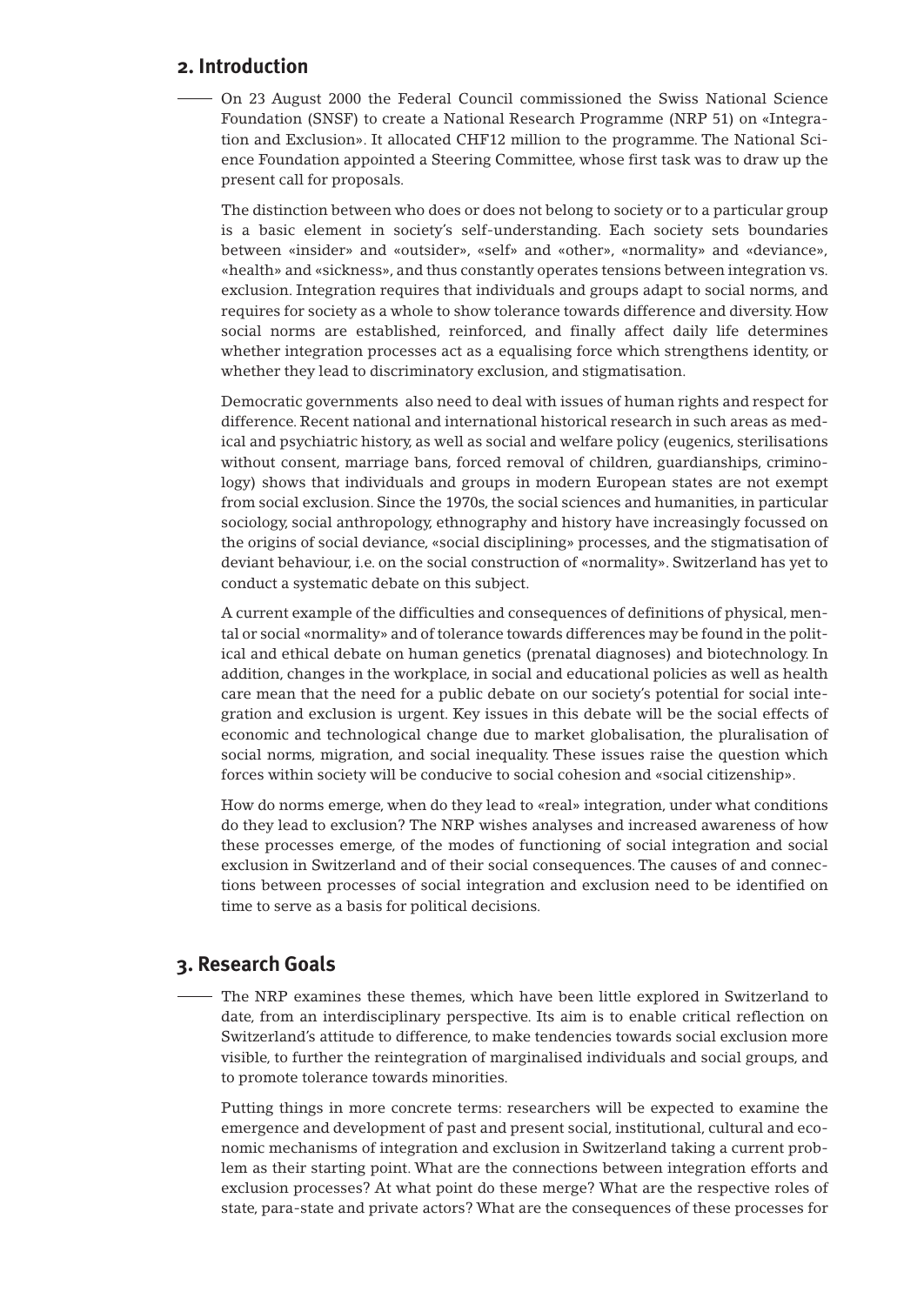individuals' capacity for autonomy and agency? Under what circumstances do people decide to go with or against social norms, and accept exclusion? Contributions are invited on the question of how Switzerland can best ensure social integration in the context of a greatly changing social and economic environment. What constitutional basis should be given to the will of the state and society to integrate groups and individuals? At what point does this will to integrate run the risk of becoming a mechanism of exclusion, or even stigmatisation resulting from compulsory measures? Both positive and negative experiences will therefore need to be evaluated; while both concepts of integration and processes of exclusion need to be documented.

Processes of Exclusion and integration are closely intertwined with representations of «normality». They determine which behaviour displayed by individuals and groups is defined as «normal», in other words generally accepted, encouraged, and positively rewarded by the state and other actors. Representations of normality can influence legal norms as well as day-to-day social and economic practices. They are legitimised and enforced in various ways (e.g. through sanctions, controls, toleration or rejection of deviant behaviour). Moreover, it is important to emphasise that representations of normality are not only imposed from the outside, but can also be self-imposed or even freely chosen.

The NRP aims to make this wide range of standardising forces in society more visible, and to increase social awareness of the advantages and dangers of social integration and exclusion. Consequently, this should decrease the risk of damage to the community as a result of uncritical institutionalisation of representations of normalcy and value systems.

Research projects will be expected to produce findings that will be relevant for formulating integration measures in politically relevant fields of application, such as the implementation of the principle of equality and the ban on discrimination pursuant to Art. 8 of the Swiss Constitution, and current developments in social, health and education policies.

#### **4. Research Disciplines, Differentiation from other NRP**

- The NRP is aimed primarily, though not exclusively, at the social sciences. Research on past and current mechanisms of social integration and exclusion requires an interdisciplinary and international comparative perspective. Within the NRP framework, specialists from different scientific disciplines (history, sociology, law, criminology, political science, economics, medicine, biology, psychiatry, psychology, pedagogy, philosophy, and theology) will need to collaborate where possible across disciplinary and national boundaries. This is necessary in order to take into account the various dimensions of the subject matter and to gain a better understanding of the «Swiss Model» when compared to international experiences. Consequently, the Steering Committee has taken these methodological requirements into account in the NRP programme structure (cf. 3):
	- The NRP ties in indirectly with the completed research programmes *NRP 3 «Problems of Social Integration», NRP 21 «Cultural Diversity and National Identity»*, and the ongoing *NRP 45 «Future Problems of the Welfare State».* New research questions should be formulated that are relevant to current themes and needs for action.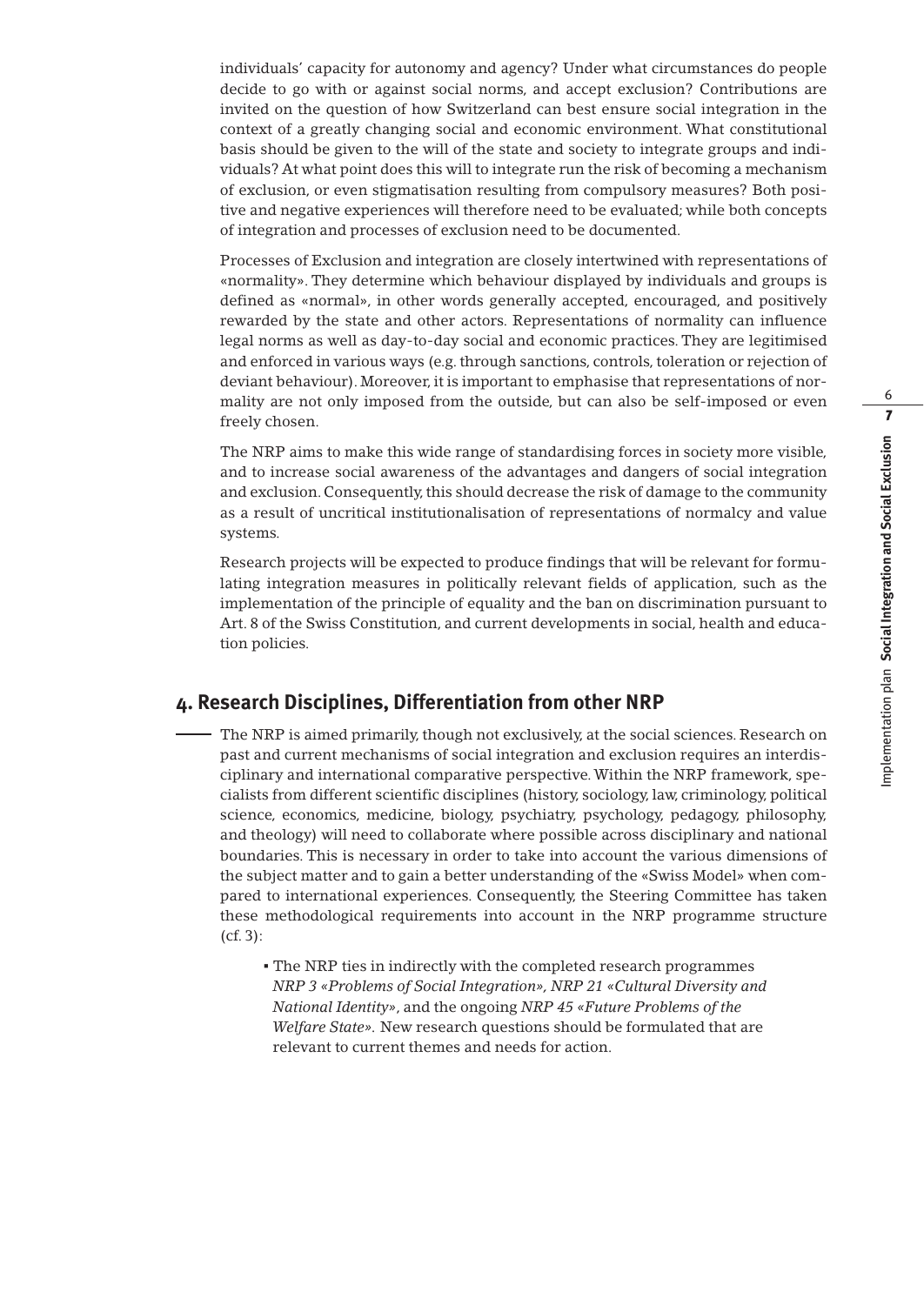- Several NRP have already investigated specific groups1. NRP 51 wishes to avoid duplication, i.e. the research focus should not be on these groups as such. However, themes related to processes of integration and exclusion within these groups may be dealt with within NRP 51, provided that research questions and methods add to current research and will generate new knowledge.
- Project outlines should indicate whether findings from other research programmes will be used and further developed by the new NRP. The research proposal should indicate corresponding areas of overlap and differences.
- Research proposals that demonstrate connections to current Swiss and international – research, and that focus on research questions that are relevant to the aims of the NRP, will be considered.

#### **5. Programme Structure: Project Outline Requirements**

The NRP deals with complex phenomena requiring a differentiated programme structure.When submitting research proposals, please note the following requirements:

- 1. The project outline must take into account *historical dimensions:* Mechanisms of social integration and exclusion are to be viewed as processes that change over time, i.e. linkages between past and present will be necessary.
- 2. *Three different levels of analysis,* which are closely linked to these processes, must be distinguished and examined in terms of their *interactions: integration and exclusion discourses (a)* are to be related to the actions of state, para-state and private *institutions and actors (b)* and examined for their effects on *people in situations of integration or exclusion (c).*At each level, the gender perspective must be systematically discussed.
- 3. The research contributions should be structured around *four core areas of research: Social and Welfare Services, Education and Training, Health Care Policy* and *Legal System/Administration of Justice.*

The three levels of analysis serve as a generic framework linking the four core areas of research. It is to be noted that all four core areas of research depend on the economic conditions, and on the working and living conditions of the individuals and institutions concerned.To avoid overburdening the complex programme structure this connection is assumed to be a determining factor but will not be separated out explicitly here. However, it must be given appropriate attention in all research projects.

Applicants should base their research projects on current issues and link the three levels of analysis to one or more core areas of research. Connections between the core areas of research and the three levels of analysis are both possible and desirable. Of particular interest are projects which combine levels of analysis and core areas of research by:

- Linking the levels of discourse, institutions/actors and those people affected, within a central research theme;
- Comparing discourses or institutions/actors or those people affected within different core areas of research with each other;

<sup>1</sup> For example, geriatrics in NRP 32 «Ageing», the poor in NRP 29 «Changing Ways of Life and the Social Security System», disabled people in the NRP 45 «Future Problems of the Welfare State», women in NRP 35 «Social and Legal Status of Women – Ways to Equality», foreigners in NRP 39 «Migration and Intercultural Relationships», and young hooligans in NRP 40 «Violence in Daily Life and Organised Crime».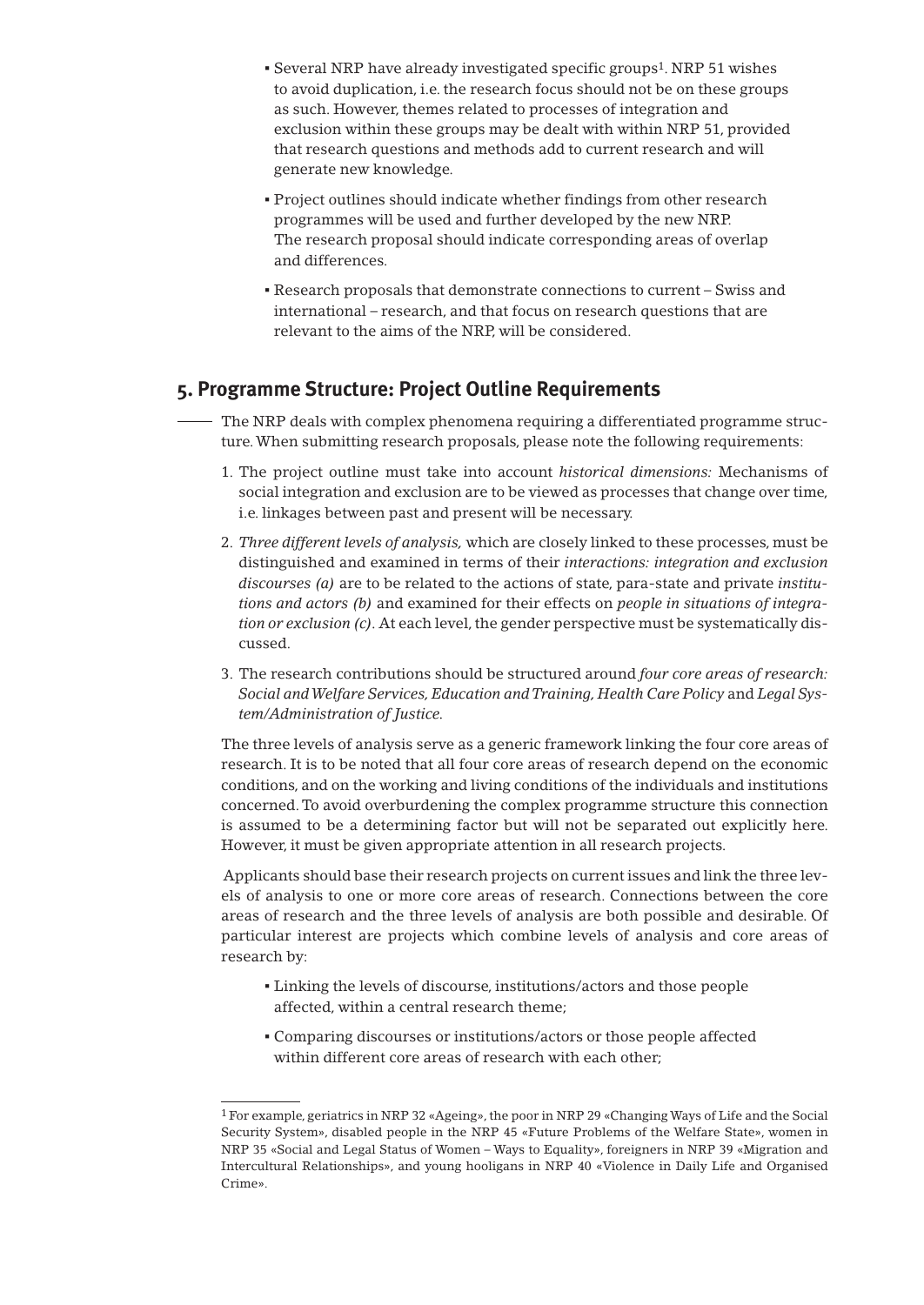- Establishing longitudinal studies, i.e. investigating given discourses, groups of institutions/actors and those people affected using a diachronic approach over a longer period of time, and demonstrating stability and changes in the perception of normality;
- Establishing synchronic connections, i.e. investigating discourses and those people affected in specific domains and examining possible links between them;
- Taking into account local, regional, national and international aspects;
- Linking different explanatory models (e.g. when discussing social exclusion due to poverty, exploring connections with cultural, social, gender, educational and other factors).

|                       |                          | <b>CORE AREAS OF RESEARCH</b>     |                           |                              |                                                  |
|-----------------------|--------------------------|-----------------------------------|---------------------------|------------------------------|--------------------------------------------------|
|                       |                          | and Welfare<br>Services<br>Social | Education and<br>Training | <b>Health Care</b><br>Policy | Administration<br>System/<br>of Justice<br>Legal |
| of Analysis<br>Levels | a) Discourse             |                                   |                           |                              |                                                  |
|                       | b) Institutions/Actors   |                                   |                           |                              |                                                  |
|                       | c) Those People affected |                                   |                           |                              |                                                  |

The proposed programme structure reflects current directions and cross-disciplinary efforts within the social sciences. Priority will be given to research proposals which focus on how complex processes of social integration and exclusion emerge and function. Proposals should adopt an englobing perspective, beyond the specific levels of discourse, institutions and persons affected, in order to generate a fuller picture of the dynamics of integration and exclusion processes.

The main criteria in the selection process are: relevance of the research questions to current problems, the aspect of interdisciplinary collaborations, and the potential usefulness of the findings for implementing sensible integration measures.

#### **5.1 Three Levels of Analysis: Clarifications**

#### **A) Discourse**

On the level of discourse, the social and human sciences are expected to provide a basis for the understanding and implementation of integration measures. In particular, this would include the analysis of scientific discourses themselves which have often been used to legitimise political and legal discrimination, and exclusion processes (e.g. psychiatric, eugenic, legal, medical, and educational discourses).The role of sciences in the creation and acceptance of ideas and definitions of normality should therefore be of particular interest. Non-scientific discourse should also be considered, i.e. normative forces such as language, images and social rules which lead to integration or exclusion in daily life (e.g. in politics, the work environment, leisure time, in the media).

#### **B) Institutions/Actors**

This level of analysis concerns the roles and dealings of state, para-state and private institutions and actors in the definition and imposition of normality.What role do they play in the integration of disadvantaged groups and persons, and in the sanctioning of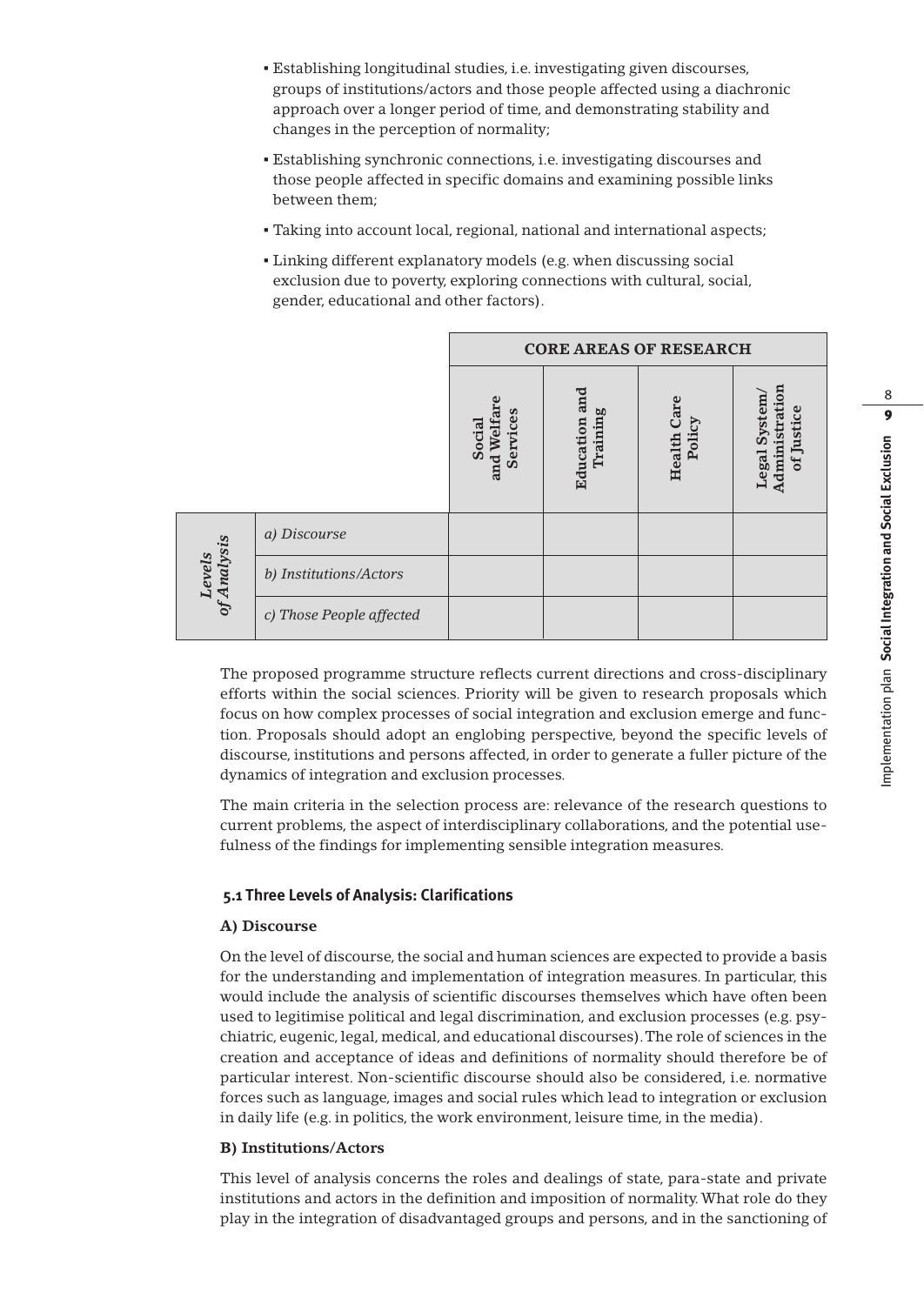behaviour defined as deviant? Of importance here are collaborations between institutions, and their reference to scientific discourse. For example, the practice of legal institutions (criminal and civil law, penal system), social and welfare organisations, educational institutions, psychiatry, prisons and para-state or private aid organisations (companies, foundations). The role of decision-makers within and outside the investigated institutions is similarly important.

#### **C) Those People affected (individuals and groups)**

The effects of integration and exclusion processes on individuals and groups should be examined at this level of analysis. Both those who correspond to the norm, and social groups or minorities that are seen as deviant are of interest here. A main feature of exclusion is the loss of autonomy, that is to say the loss of individual agency. Research should also focus on the links between perception of self and perception by others, and the creation of group identities<sup>2</sup>. The formation of groups can be influenced by internal and external forms of integration and exclusion (assimilation, acculturation, marginalisation). Possible reintegration measures for discriminated and marginalised individuals should also be investigated.

Those predominantly affected are individuals and groups suffering from varying levels of exclusion due to certain characteristics, e.g.

- Persons who deviate from social definitions of 'normality' as a result of their lifestyle, gender, sexual orientation, political or religious convictions;
- Persons whose lives are affected by particular circumstances, such as unemployment, poverty, illness and physical disability;
- Persons who belong to a certain group on the grounds of legal or medical criteria (criminals, persons in custodial care, psychiatric patients);
- Persons who are defined as deviant because of their cultural, ethnic, or social characteristics, and who have consequently suffered or currently suffer from discrimination or even persecution as a result.The example of the Swiss Yenisch and the «Welfare Organisation for children of travellers» («Hilfswerk für die Kinder der Landstrasse») is a case in point.

#### **5.2 Core Areas of research**

Approximately CHF 2.5 million are available for each core area of research.

#### **Social and welfare services**

The integration and exclusion potential of socio-political measures and institutions.

(Examples3: conception and formulation of Swiss social welfare policy, prospects and hazards of social and welfare policy measures for minorities, coercive adjustment and stigmatisation processes, increases and decreases in the Swiss social security system.)

#### **Education and training**

Historical and current experiences of the Swiss education system as an important system of social integration: what are the general conditions and concepts which enable the socialisation of the younger generation through educational measures? Where are the risks of exclusion?

<sup>2</sup> Including the attractive, positive sides of the other.

<sup>3</sup> The above examples are merely pointers.They in no way represent an exhaustive list or even targets for research.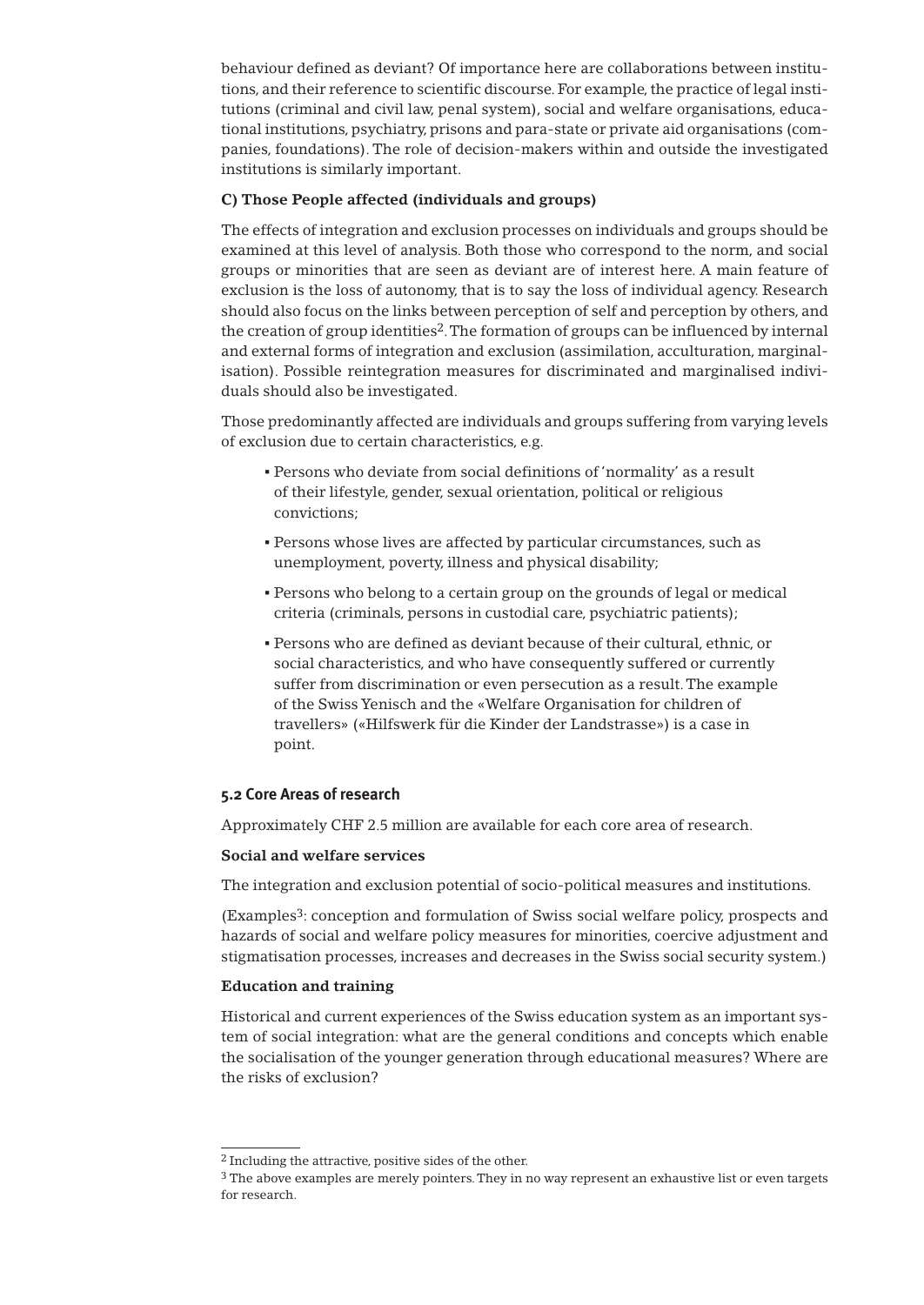(Examples: Access to educational resources, integrational and exclusionary aspects of pedagogic ideas, of educational and training measures, as well as the role of educational institutions in defining and imposing ideas of normality.)

#### **Health care policy**

Research should investigate the historical origins and current effects of designations such as «health-illness», «normality-abnormality» in Switzerland. Investigations in the fields of medicine and psychiatry, especially, but also in the natural, human and social sciences should examine the effects of the resulting measures on the integration or exclusion of individuals and groups. Studies of the exclusionary tendencies of health care policy will be particularly welcome.

(Examples: Social exclusion as a result of poor health or illness, tendencies towards integration or exclusion in the area of insurance policies and psychiatry, continuity and divisions between orthodox and human genetics in the social and human sciences.)

#### **Legal and penal system**

Research should investigate in the integrating and excluding tendencies in legislation and the penal system.

(Examples: The role of law in the definition of social norms, mechanisms of immigration law, mechanisms of integration and exclusion within the penal system, emergence and action of penal institutions.)

#### **5.3 Target Public and Fields of Application**

In addition to the national and international research community, the findings of the NRP will be of particular use to a wide range of interested parties (authorities, organisations, associations, economy, media), in particular:

- Experts from social and welfare services, whether social policy makers or employees in welfare and social work;
- Employees in the areas of health care, medicine and psychiatry;
- Teachers and head teachers, school health and welfare officers/members of school boards, publishers of teaching material, curriculum writers;
- Lawyers, actors in the areas of asylum and immigration.

The research findings should provide a better understanding of processes of integration and exclusion of their development and of their consequences for those involved as well as for the relevant institutions. Furthermore, specific support measures may be possible whereby apparent integration and exclusion mechanisms in social and welfare services, in education and training, in health policy, the legal and penal system could be made more visible. Consequently, these mechanisms may be recognised as such, and enter into the political domain. The research results should provide suggestions for modern and internationally comparable policies in relation to social and welfare services, education, schooling and health care. Furthermore, the results should enable the penal system to take greater account of specific integration and exclusion processes. Due to their specific relevance to society, education, health care, politics and legislation, the NRP 51 results should provoke public debate in which the NRP 51 researchers are expected to contribute, particularly since they can offer «factual evidence» on specific problems as a result of their research.

Consequently, NRP 51 will contribute to the identification of specific areas of action for politicians, federal, cantonal and municipal authorities as well as welfare organisations in relation to «Integration and Exclusion».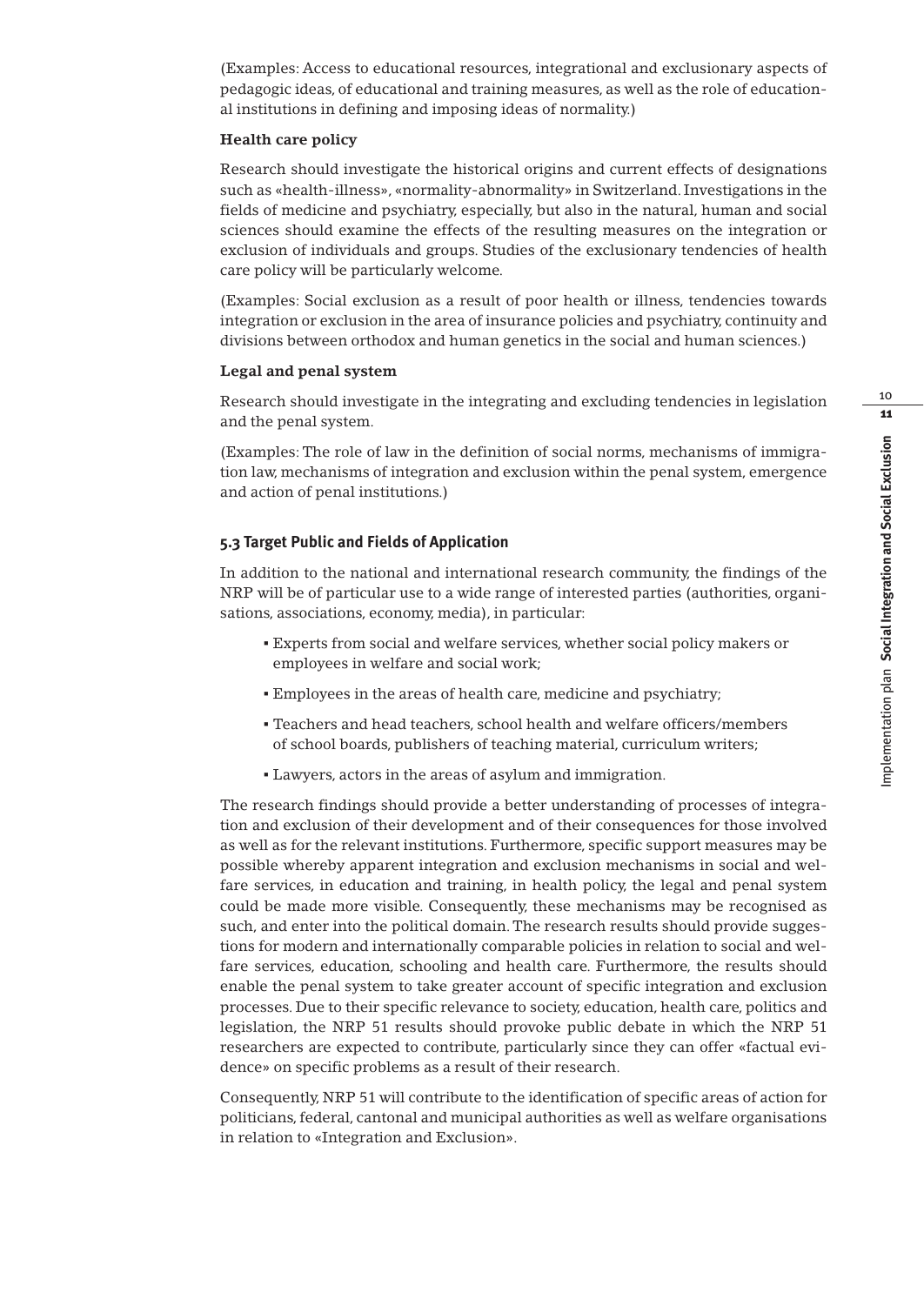#### **6. Submission Procedure for Research Proposals**

#### **Project Outlines and Research Proposals**

In accordance with customary procedures for NRP's, the steering committee has agreed upon a submission procedure for research proposals in two phases.This should allow for mutual adjustments between the proposals and for setting priorities more stringently.

In the first phase, interested researchers will submit a project outline containing a summary of the research proposal. It should feature the following information:

- Abstract
- Presentation of the research questions and project description
- Methodology and time schedule
- Clarification of access to requisite sources
- Expected usefulness and practical uses of the results
- Approximate needs in human and financial resources
- Possible co-operation with researchers in other fields and/or with private or public organisations

In addition, applicants must complete a coversheet of two pages. The project outline should not exceed five pages. The coversheets and the schema for the project outline can be downloaded from our website: www.snf.ch.

Research projects are limited to a period of no more than 36 months. All projects must be completed no later than December 2006.

It is recommended that the outlines are written in English as they will be assessed by a panel of international experts.

Where necessary, the steering group can invite the applicant for an interview to clarify any outstanding queries. It is within the remit of the steering group to demand that the scale or specifications of the project proposal are adjusted.

In the second phase, the steering committee will invite selected applicants to further elaborate his/her research proposal, taking into account recommendations for changes. The research proposals must be submitted (again, preferably in English) on NRP forms and follow SNSF guidelines.The proposals will be assessed by the steering group in consultation with international experts. Afterwards, they will be transmitted to the Research Council of the Swiss National Science Foundation for final decision/ approval.

Project outlines and full research proposals will be evaluated on the basis of the following criteria:

- **Compliance with objectives:** the project should reflect the programme's scientific objectives and fit in with the overall framework of NRP 51.
- **Scientific quality:** the project should reflect current theoretical and methodological state-of-the-art with respect to scientific knowledge and international standards.
- **Originality:** the project should examine new questions or bring a new perspective to existing problems.
- **Practical Applications:** National Research Programmes are explicitly called upon to promote practical applications. In consequence, preference will be given to projects that focus on these two aims and that are practice-oriented.
- **Cost-benefit ratio:** project outlines and research proposals will also be assessed in terms of their cost-effectiveness.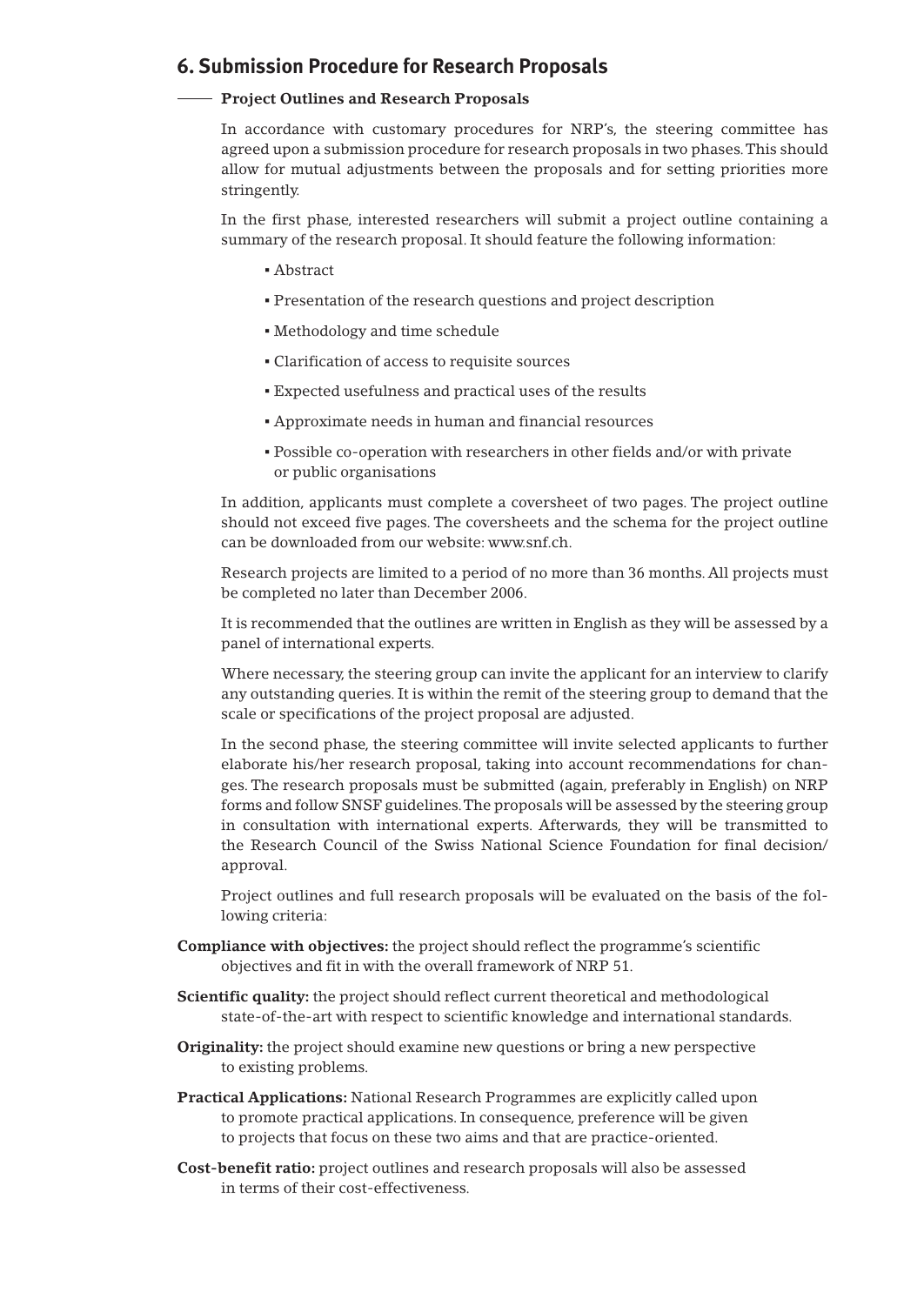**Personnel and infrastructure:** a project's success may depend on the scientific expertise of the research group or on access to adequate infrastructure.

#### **Schedule**

The following deadlines have been set for NRP 51:

| • Call for research outlines:              | March 4, 2002         |
|--------------------------------------------|-----------------------|
| • Submission of project outlines:          | June 10, 2002         |
| • Assessment of project outlines:          | June – September 2002 |
| • Invitation to submit research proposals: | September 2002        |
| · Deadline for research proposals:         | December 2002         |
| • Start of research:                       | April 2003            |
| • Completion of research project (before): | December 2006         |

All project outlines must be postmarked no later than **June 10, 2002** and addressed to:

Swiss National Science Foundation Division IV, NRP 51 Wildhainweg 20 CH-3001 Bern Phone: 031 308 22 22 e-mail: sschoenholzer@snf.ch

The NRP 51 implementation plan as well as the coversheets and the schema for the project outline can be downloaded from our website: http://www.snf.ch. Project outlines (incl. coversheets) should be sent by post as well as email to the Swiss National Science Foundation. However, outlines and proposals sent only by electronic means cannot be accepted. Substantive assessment of the proposals is preceded by a formal assessment by the secretariat of Division IV.Applications that do not meet these formal criteria will not be transmitted for substantive assessment.

#### **7. NRPManagement and Administration**



#### **Division IV of the Research Council; Expert Advisor**

Division IV consists of 20 members representing a wide range of scientific disciplines. As part of the Research Council, Division IV is in charge of the overall operation of the National Research Programmes (NRP), the Priority Programmes (SPP) and the National Centres of Competence in Research (NCCR). On request of Division IV the Research Council decides on the acceptance or refusal of projects.

The Expert Advisor represents Division IV in the Steering Committee. He or she submits its recommendations to the Research Council for acceptance or refusal.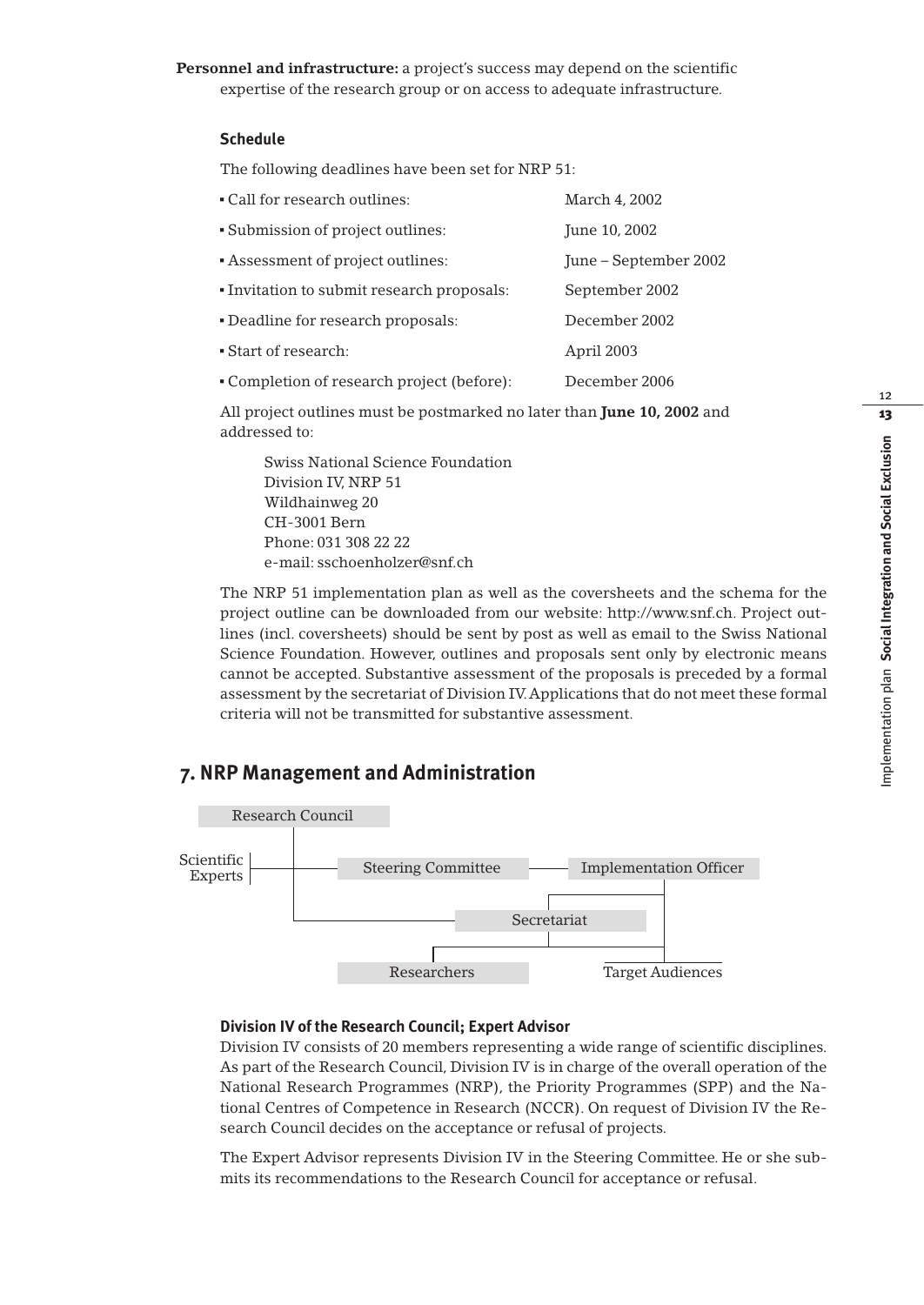#### **Steering Committee**

The Steering Committee is a small, flexible body, whose duties throughout the entire programme are predominantly strategic ones. It is in charge of the programme's scientific quality and implementation.The Steering Committee is the formative body giving the programme its profile, and guaranteeing the necessary continuity and coherence in any decisions.

Ideally, the Steering Committee consists of five Members and a President, representing science and industry. Science is preferably represented by non-Swiss members. For special tasks, such as drawing up the Implementation Plan, for expert reviews in the course of project evaluation, as well as for the actual implementation, the Steering Committee will call in independent experts.

The meetings of the Steering Committee are attended by the Expert Advisor as well as by the scientific collaborator of the Division IV-Secretariat.

#### **Secretariat**

The Secretariat of Division IV of the SNSF is in charge of operative management, implementing the decisions of the Research Council and the Steering Committee. It is the point of contact for administrative and financial purposes, and in charge of project supervision and coordination.

#### **Scientific Experts**

For external review each NRP has a pool of non-Swiss scientific experts in the field. According to requirements they are consulted by the Steering Committee and ensure scientific quality control.

#### **Implementation Officer**

The Implementation Officer is designated by the steering committee after conferring with the Press- and Information Office of the Swiss National Science Foundation and consequently elected by the Research Council. He or she has a clearly defined mandate with the responsibility for the subject-valid conception of the implementation, the realisation of the implementation measures to professional standards and the quality assurance in the public relations sector. He or she works closely with the administrative offices of the Swiss National Science Foundation. With this implementation, an advantageous supplementary benefit (added value) is attained for the overall programme.

#### **8. Steering Committee**

#### **Members:**

- Prof. Hans Ulrich Grunder, Institut für Erziehungswissenschaft, Universität Tübingen (Presidency)
- Prof. Andrea Baechtold, Institut für Strafrecht und Kriminologie, Universität Bern
- Prof. Bernardino Fantini, Institut Louis Jeantet d'Histoire de la médecine, Centre médical universitaire Genève

Dr. Claudia Kaufmann, Generalsekretariat EDI

- Prof.Walter Leimgruber, Seminar für Volkskunde/Europäische Ethnologie, Universität Basel
- Dr.Véronique Mottier, Faculty of Social and Political Sciences, University of Cambridge
- Prof. Michel Vuille, Service de la recherche en éducation, Université de Genève

#### **Epert Advisor of the Research Council, Division IV, SNSF**

Prof. Béatrice E.Veyrassat-Herren, Département d'Histoire économique, Université de Genève

#### **Scientific Collaborator, Secretariat of Division IV**

Dr. Stephanie M. Schönholzer, Swiss National Science Foundation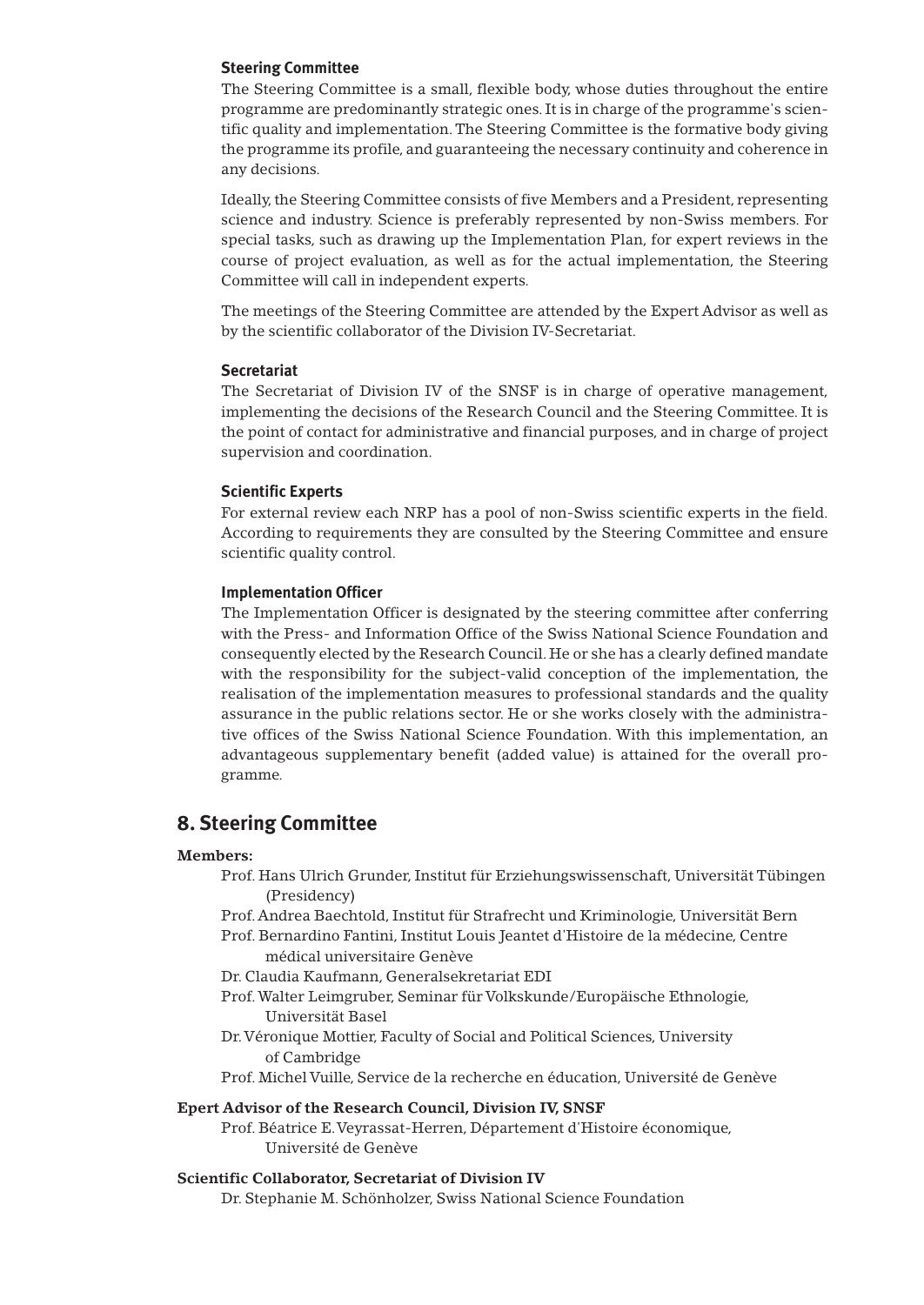# NF**P**NR

Programme national de recherche Intégration et exclusion Plan d'exécution

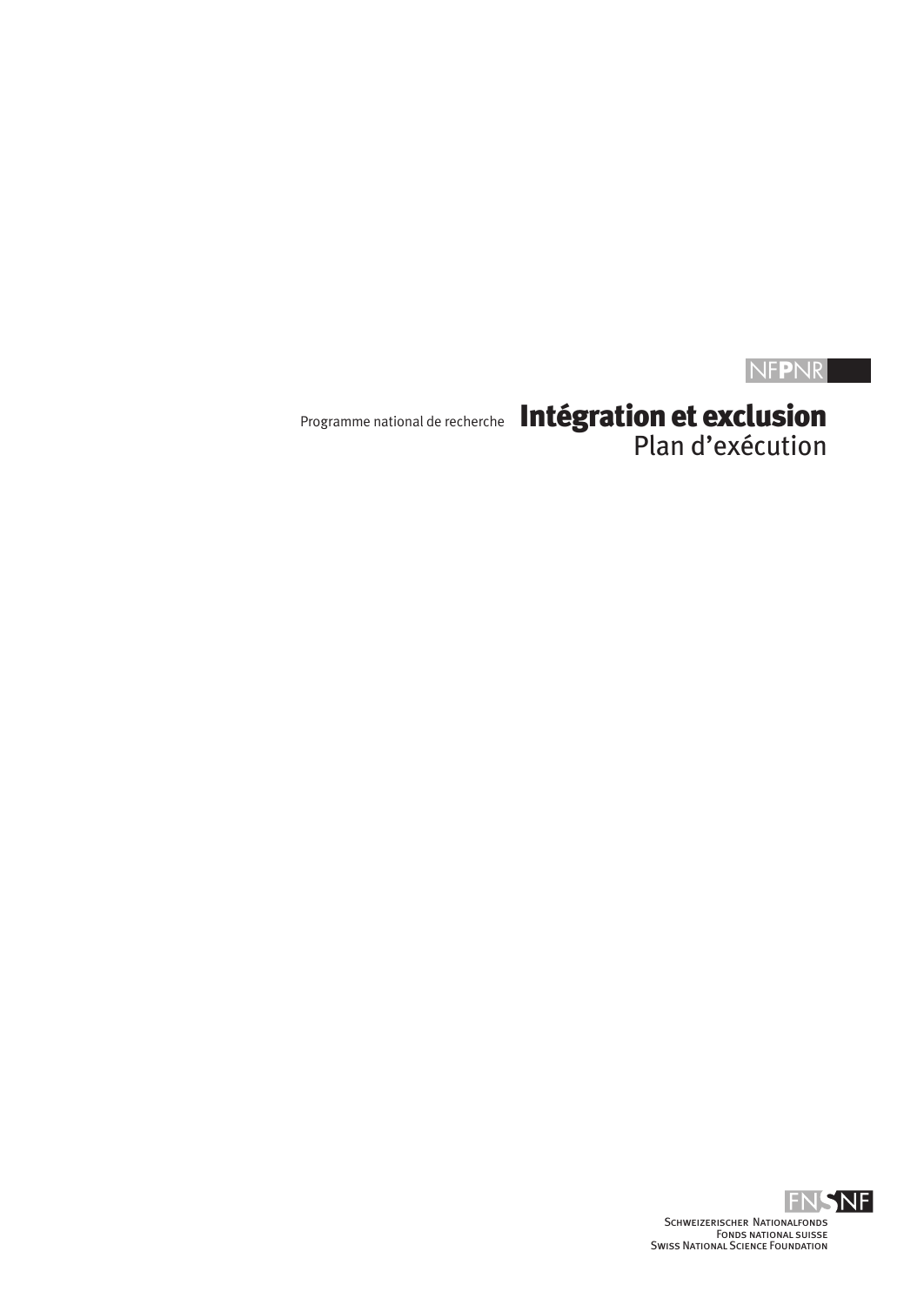#### **Qu'est-ce qu'un programme national de recherche (PNR)?**

Les projets de recherche menés dans le cadre d'un PNR portent sur des questions actuelles d'importance nationale; les résultats de ces recherches permettent d'apporter une contribution novatrice et scientifiquement fondée à des problèmes sociaux et économiques urgents.

Les PNR sont:

- orientés vers les problèmes
- interdisciplinaires et transdisciplinaires
- plus que la somme des projets particuliers
- orientés vers l'application
- une recherche dirigée et coordonnée

Fonds national suisse de la recherche scientifique Division IV,Wildhainweg 20 Case postale, 3001 Berne Tél. +41 (0)31 308 22 22 Fax +41 (0)31 305 29 70 Internet: www.snf.ch e-mail: nfp@snf.ch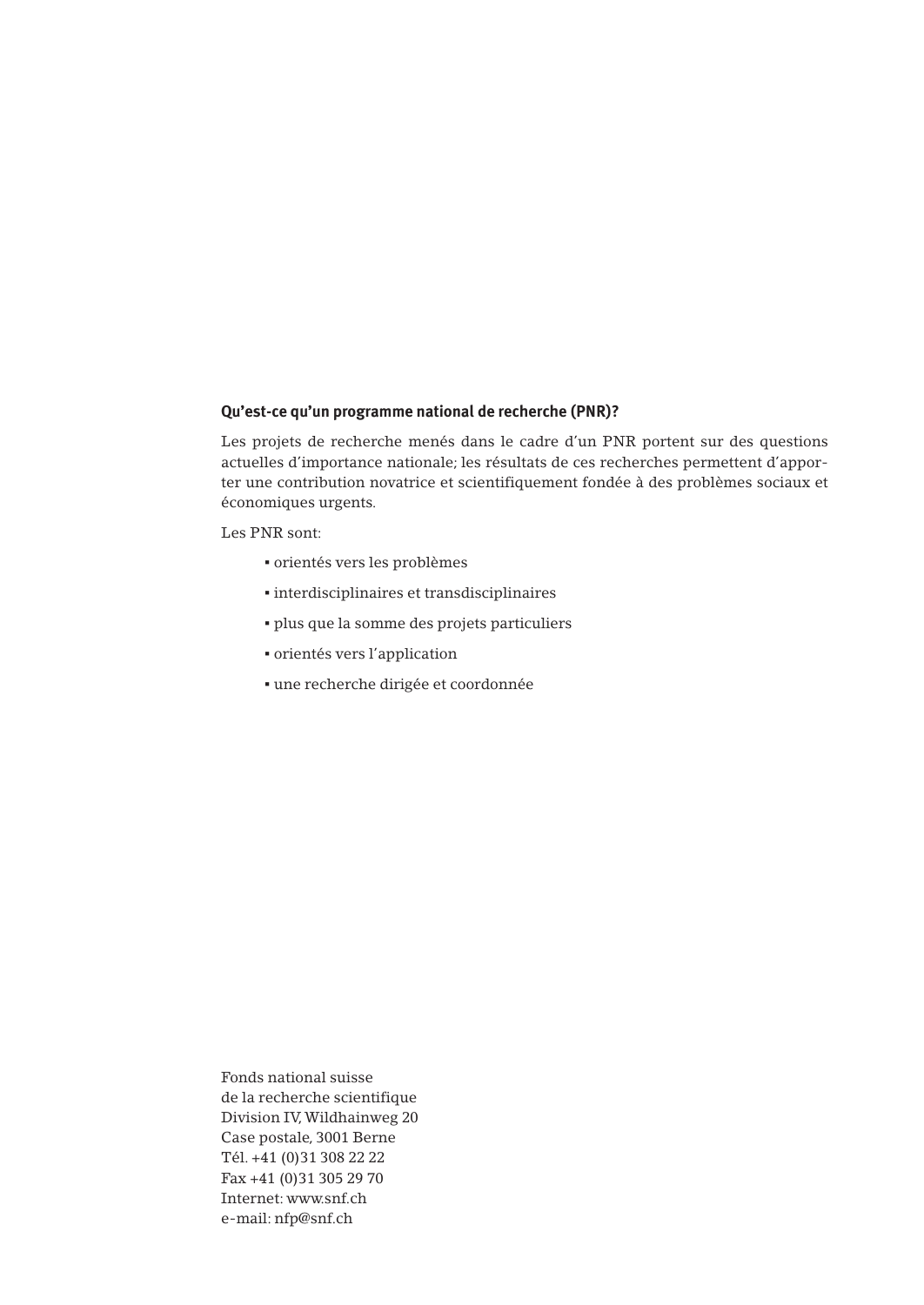#### **1. Résumé**

Le PNR 51 «Intégration et exclusion» porte sur la manière dont se font jour ou, le cas échéant, sont imposés les processus normatifs et structurels de l'intégration et de l'exclusion. De tels processus et leurs effets doivent être décrits en tenant compte, dans la société helvétique, des individus et des groupes concernés.

Les contributions attendues doivent en outre porter sur la manière dont il conviendrait qu'à l'avenir soient réalisées les contributions de la société et de l'Etat à l'intégration des groupes et des individus, cela dans un environnement économique et social en profonde mutation. Il s'agit également de savoir dans quelles circonstances ces contributions peuvent déboucher sur l'exclusion, laquelle peut se traduire par l'inégalité ou encore la stigmatisation. Il s'agit donc d'étudier et de documenter, dans l'histoire passée et actuelle de la Suisse, les mécanismes d'intégration et d'exclusion déterminés socialement, institutionnellement, culturellement et économiquement.

Le PNR 51 attache une importance particulière, eu égard à la nouvelle orientation qu'adoptent les sciences sociales et à l'interconnexion de ces dernières, aux projets de recherche qui visent à clarifier les processus complexes d'émergence de l'intégration et de l'exclusion, ainsi que leur fonctionnement. Les chercheuses et les chercheurs doivent en conséquence non pas axer leurs projets sur un groupe spécifique de personnes concernées, une institution particulière ou telle ou telle discipline scientifique dans le cadre d'un des thèmes principaux, mais prendre en considération l'ensemble de cette problématique complexe.

Dans le cadre du PNR 51, qui s'adresse aux sciences sociales, des spécialistes de diverses disciplines scientifiques collaboreront (histoire, sociologie, droit, criminologie, politologie, économique publique, médecine, biologie, psychiatrie, psychologie, pédagogie, philosophie, sciences religieuses), collaboration qui est rendue nécessaire par les multiples aspects de la thématique. En effet, les besoins d'agir actuels nécessitent que soient abordées de nouvelles questions touchant la problématique de l'intégration et de l'exclusion.

Les esquisses de projets doivent toutefois mentionner s'il existe déjà des résultats provenant d'autres programmes de recherche, résultats qui pourraient servir au nouveau programme ou y être développés. Seront pris en considération les projets qui renvoient aux recherches actuellement en cours au niveau national et international et qui abordent des questions qui vont dans le sens du PNR 51. Les résultats des recherches doivent pouvoir être utilisées par différents domaines d'application, comme le droit, la politique sanitaire, sociale et éducationnelle, ainsi que leur pratique.

Un montant de 12 millions de francs a été mis à disposition pour la réalisation du PNR.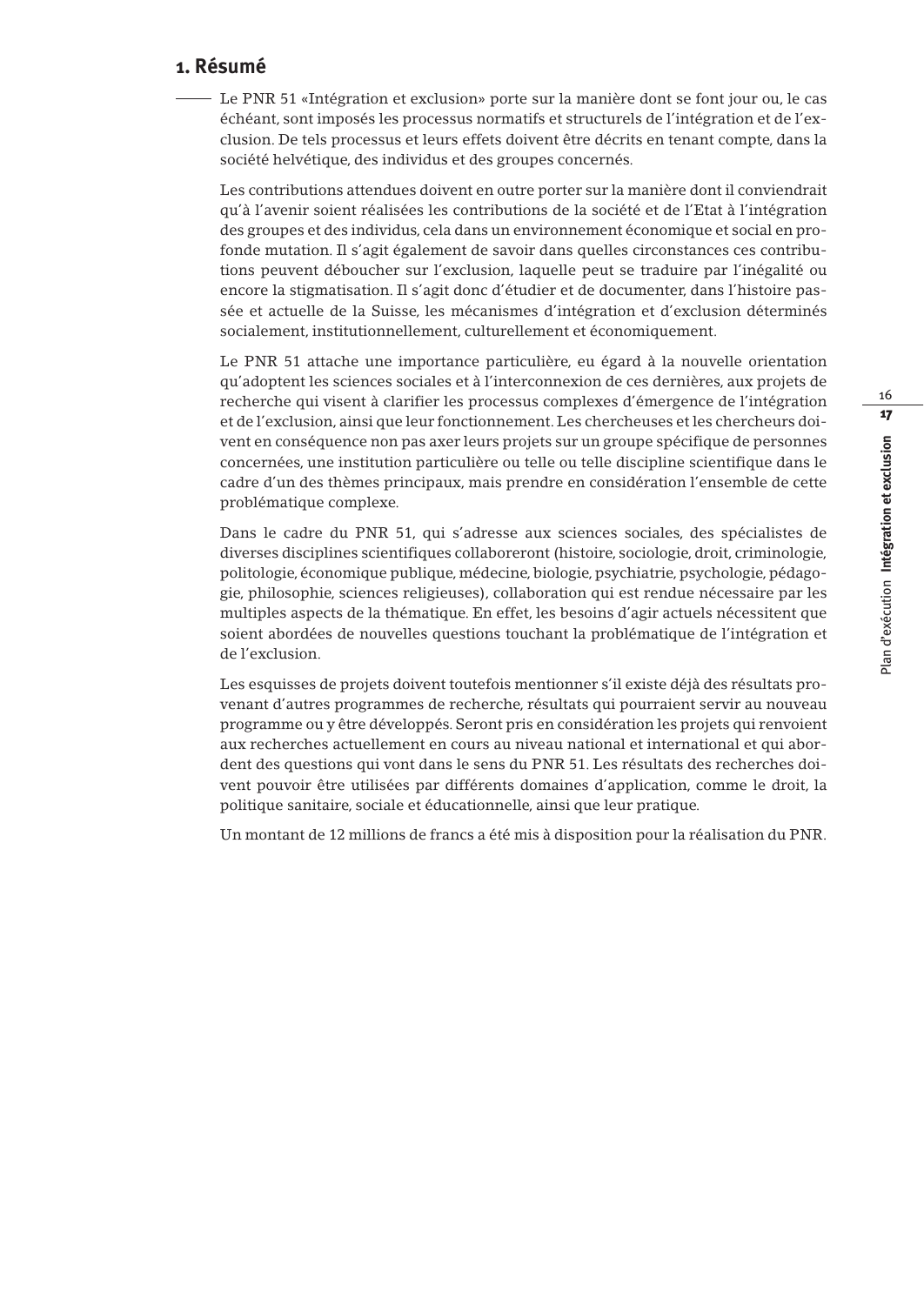#### **2. Introduction**

Le 23 août 2000, le Conseil fédéral chargeait le Fonds national de la recherche scientifique (FNRS) de lancer un Programme national de recherche (PNR) sur le thème «intégration et exclusion». Un montant de 12 millions de francs est mis à la disposition de ce programme. Le Fonds national a nommé un comité de direction qui a, dans un premier temps, élaboré le présent plan d'exécution.

La distinction entre celui qui appartient à la société ou à un groupe déterminé et celui qui n'y appartient pas est un élément fondamental de la compréhension qu'a d'ellemême une société. La société connaît constamment des processus de différenciation entre «dedans» et «dehors», «indigène» et «étranger», «normalité» et «déviance», «santé» et «maladie», etc., évoluant ainsi dans un champ de tension entre l'intégration et l'exclusion: l'intégration exige des groupes et des individus qu'ils s'adaptent aux normes sociales. Et cette intégration exige en contrepartie de la part de la société qu'elle tolère la différence et la diversité. La manière dont les normes sociales sont fixées, imposées et finalement vécues au quotidien est décisive pour savoir si les processus d'intégration servent à renforcer l'identité ou au contraire s'ils conduisent à l'exclusion et à la stigmatisation.

Même dans les Etats démocratiques, il est nécessaire de se pencher sur l'application des droits de l'homme et le respect des différences. Que les individus et les groupes ne soient pas à l'abri de l'exclusion même dans les Etats modernes européens, de récentes recherches historiques (au niveau national et international) le montrent bien, par exemple dans le domaine de l'histoire de la médecine et de la psychiatrie ou encore de la politique sociale (pratique de mesures eugéniques, stérilisations, interdictions de mariages, retraits de la responsabilité des enfants, tutelles). Les sciences sociales et humaines, en particulier la sociologie, l'ethnologie et l'histoire se penchent en outre de manière accrue, depuis les années septante, sur la problématique de l'émergence de la déviance sociale, ainsi que sur les processus qui mène à la «discipline sociale», de la stigmatisation des comportements déviants, autrement dit sur la construction sociale de la «normalité». Aucune discussion systématique n'a encore eu lieu à ce jour en Suisse à ce sujet.

Les actuels débats politiques et éthiques dans le domaine de la génétique humaine (diagnostic prénatal) et la biotechnologie sont un bon exemple qui montre à quel point peuvent être difficiles et riches en conséquences les définitions de la «normalité» corporelle, psychique et sociale et l'acceptation de la différence. Mais les changements que connaissent le monde du travail, les politiques sociale et éducationnelle, ainsi que le domaine de la santé publique rendent également indispensable un débat sur le potentiel d'intégration et d'exclusion de notre société. On songe ici en particulier aux conséquences sociales des changements économiques et technologiques dans le cadre de la globalisation des marchés, la pluralisation des normes sociales, la migration, la question des allocations etc. Elles soulèvent la question des forces qui peuvent être actionnées en vue de la cohésion sociale de la société, pour une «citoyenneté sociale» vécue par les citoyennes et les citoyens.

Comment naissent les normes, quand conduisent-elles à une «véritable» intégration, sous quelles conditions entraînent-elles l'exclusion? Le PNR 51 entend donc analyser et faire prendre conscience des processus d'émergence, des fonctionnements et des effets de l'intégration et de l'exclusion sociales en Suisse. Les causes et les relations entre les processus d'intégration et d'exclusion doivent donc pouvoir être décelées à temps et les possibilités d'actions politiques engagées en conséquence.

#### **3. But de la recherche**

Le PNR aborde à un niveau interdisciplinaire cette thématique encore trop peu étudiée en Suisse. Son but est de permettre une réflexion critique sur la manière dont notre pays gère la problématique de la différence, d'identifier les tendances d'exclusion, de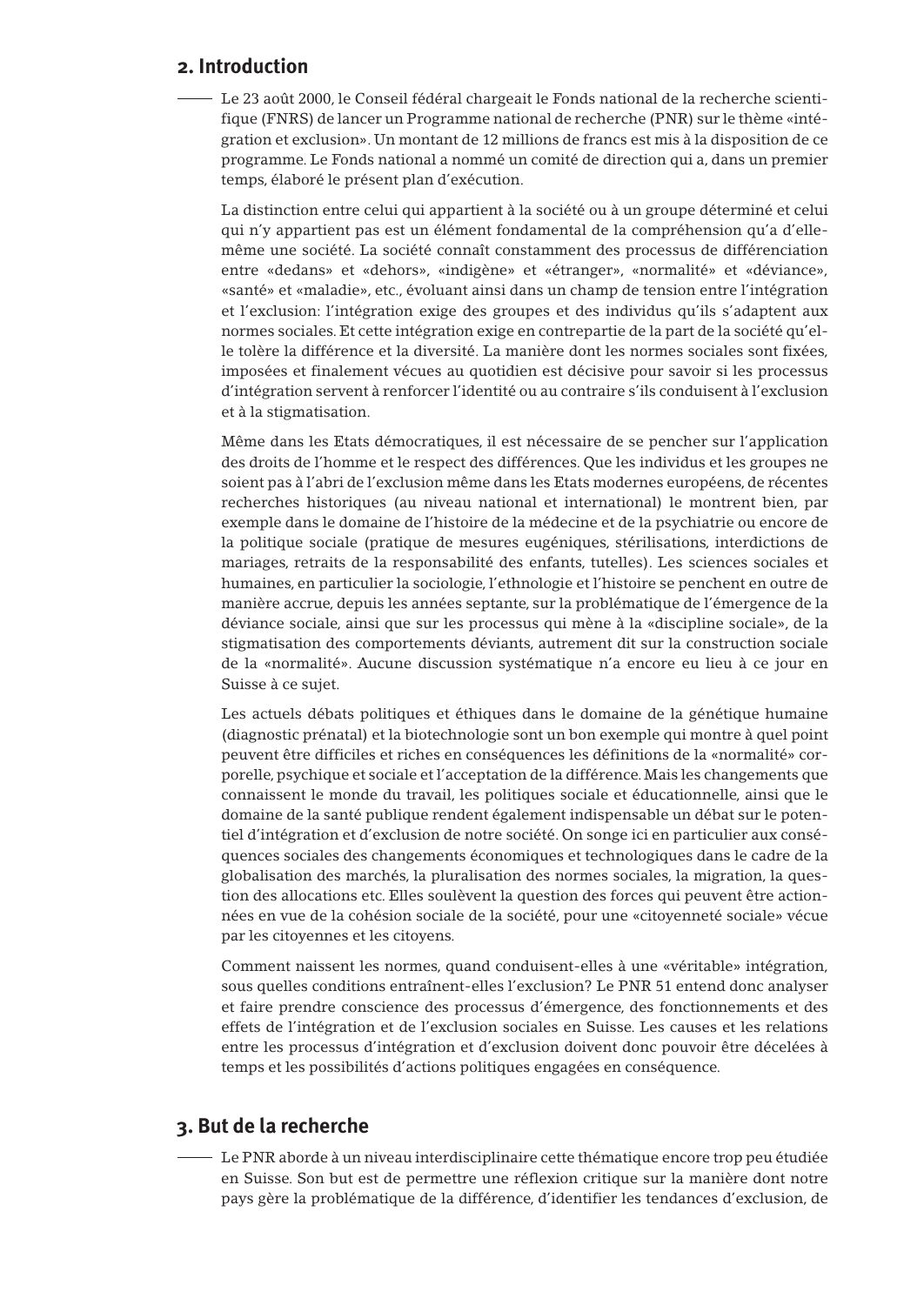promouvoir la réintégration des individus et des groupes sociaux exclus, ainsi que des mesures de tolérance à l'égard des minorités en Suisse.

Concrètement, les chercheuses et les chercheurs doivent, à partir d'une problématique actuelle, étudier l'émergence et la mise en place, dans l'histoire passée et actuelle de la Suisse, des mécanismes d'intégration et d'exclusion sociales, institutionnelles, culturelles et économiques. Quels sont les rapports entre les efforts d'intégration et les processus d'exclusion? Où y a-t-il superposition? Quel rôle jouent dans ce contexte les acteurs étatiques, paraétatiques et privés? Quels sont les effets de ces processus sur l'autonomie et la capacité d'agir des individus concernés? Dans quelles circonstances les individus se prononcent-ils pour ou contre des normes et tiennent-ils compte des exclusions? Ce programme de recherche devrait permettre d'obtenir des contributions concernant la manière dont la Suisse peut fournir à l'avenir des prestations d'intégration efficaces dans un environnement soumis à de profonds changements économiques et sociaux. Comment la contribution de l'Etat et de la société à l'intégration des groupes et des individus doit-elle se traduire en terme de droits fondamentaux? Ou cette prétention menace-t-elle, par des mesures de contraintes, de dégénérer en exclusion, voire en stigmatisation? Il convient donc d'évaluer les expériences positives et négatives faites dans ce domaine et de documenter les concepts d'intégration ainsi que les processus d'exclusion.

Les processus d'exclusion et d'intégration sont étroitement liés aux conceptions de la «normalité». Ils déterminent ce qui est considéré comme «normal» dans le comportement, respectivement dans les qualités des individus et des groupes, c'est-à-dire ce qui est généralement accepté et exigé et qui est considéré comme positif par les acteurs étatiques et autres. Les conceptions de la normalité peuvent s'insérer aussi bien dans des normes légales que dans la pratique (Praxis) sociale et économique quotidienne. Ces représentations sont légitimitées et appliquées de différentes manières (p.ex.: par le biais de sanctions, de contrôles, de tolérance ou de rejet de comportements déviants). Il convient en outre de tenir compte du fait que les conceptions de la normalité ne sont pas seulement déterminées par des tiers, mais qu'elles peuvent très bien être définies de manière endogène.

Le PNR 51 a pour but de mettre à jour cette multiplicité des forces créatrices de normes au sein de la société et de renforcer la conscience sociale en ce qui concerne les chances et les risques que représentent l'intégration et l'exclusion. Il s'agit par là de diminuer le danger de voir émerger des dommages sociaux en raison d'une définition non réfléchie de la normalité et des valeurs.

Le programme est censé générer des connaissances qui permettent de fonder des mesures politiques en vue de promouvoir l'intégration. On mentionnera ici en particulier l'application du principe de l'égalité et de l'interdiction de la discrimination selon l'article 8 de la Constitution fédérale, ainsi que les nouveaux développements en matière de politique sociale, sanitaire et éducationnelle.

#### **4. Disciplines de recherche, différences par rapport à d'autres PNR**

Etant donné la conception décrite, le PNR proposé s'adresse tout d'abord – mais pas exclusivement – aux sciences sociales: la recherche sur les mécanismes d'intégration et d'exclusion passés et actuels requiert une approche comparative interdisciplinaire et internationale. Doivent coopérer dans le cadre de ce PNR des spécialistes de diverses disciplines scientifiques (histoire, sociologie, droit, criminologie, économie publique, médecine, biologie, psychiatrie, psychologie, pédagogie, philosophie, science des religions) si possible à un niveau transdisciplinaire et international, afin d'étudier les multiples aspects de la problématique et de mieux profiler le «modèle suisse» dans l'ensemble des expériences faites au niveau international. En conséquence, le comité de direction a déjà tenu compte des exigences méthodologiques dans la structure du programme de ce PNR (cf. 3).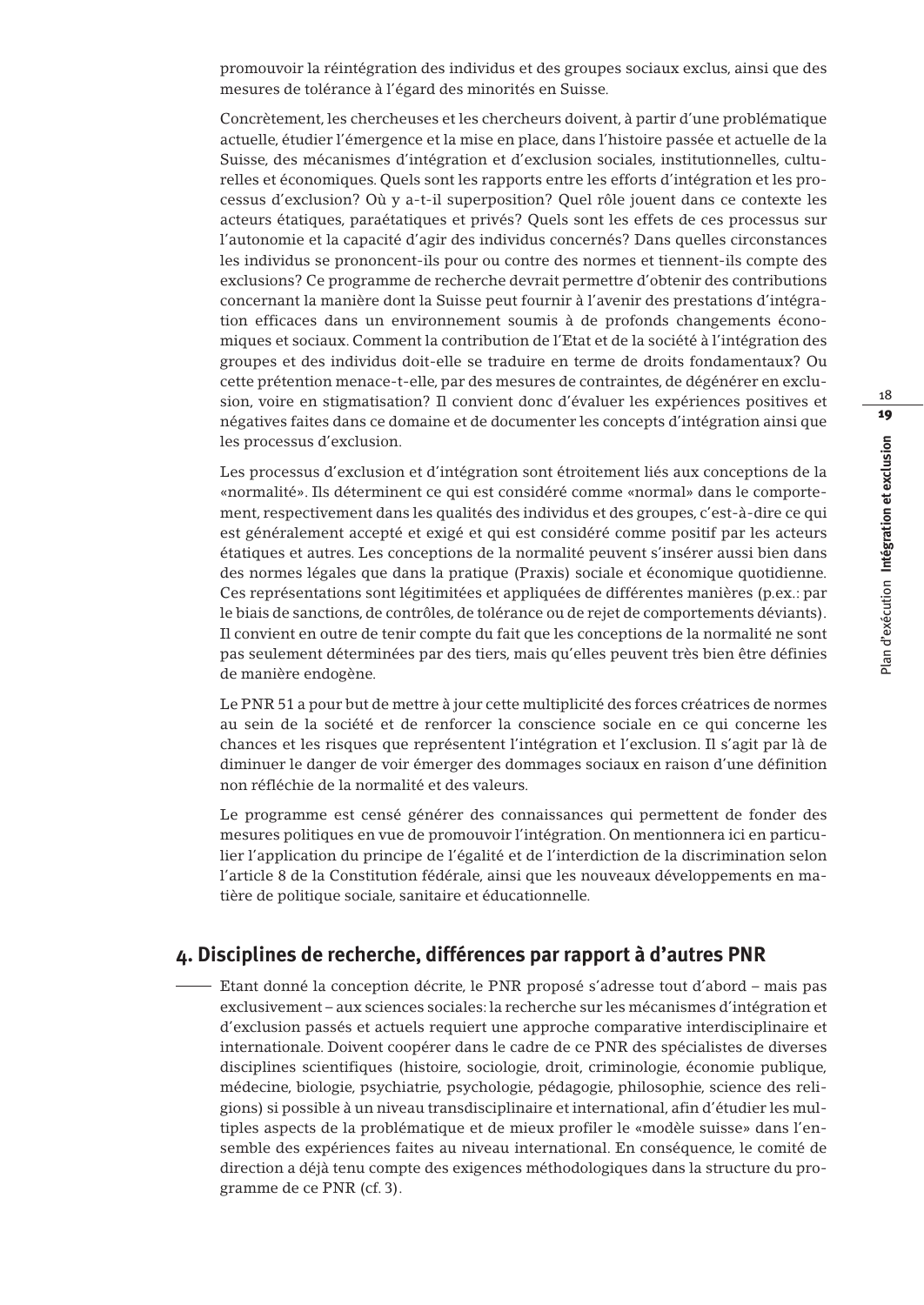- Le PNR renvoie indirectement aux programmes de recherche achevés que sont le *PNR 3 «Problèmes de l'intégration sociale»* et le *PNR 21 «Diversité culturelle et identité nationale»,* ainsi que le *PNR 45 «Problèmes de l'Etat social»,* actuellement en cours de réalisation. Il s'agit toutefois également d'aborder de nouvelles problématiques touchant les thèmes de recherche, ce en tenant compte des besoins actuels.
- Certains PNR ont déjà été consacrés à divers groupes de personnes spécifiques<sup>1</sup>. Le PNR 51 n'entend donc pas faire double emploi et ces mêmes groupes de personnes ne doivent pas être objets de la recherche en tant que tels. Il est néanmoins possible, dans le cadre du programme, d'aborder des thèmes qui touchent les processus d'intégration et d'exclusion de tels ou tels groupes, dans la mesure où les problèmes soulevés et les méthodes utilisées vont au-delà des recherches menées à ce jour et que l'on puisse espérer acquérir de nouvelles connaissances.
- Les esquisses de projets doivent indiquer où il existe déjà des résultats provenant d'autres programmes de recherche et pouvant être utilisés et développés pour le nouveau PNR. Il convient également d'indiquer les superpositions ainsi que les délimitations par rapport à d'autres projets.
- Seront pris en considération les projets de recherche qui renvoient explicitement aux recherches actuelles, en Suisse et au niveau international – et qui proposent d'aborder des questions qui vont dans le sens des objectifs du PNR 51.

#### **5. Structure du programme: exigences posées aux esquisses de projet**

- Le PNR aborde des phénomènes hétérogènes et nécessite dès lors une structure différenciée. On tiendra compte des points suivants pour la remise des projets:
	- 1. Les esquisses de projets doivent prendre en considération *la dimension historique: les mécanismes d'intégration et d'exclusion* doivent être considérés comme des processus qui sont soumis à des changements au fil du temps, c'est-à-dire qu'ils exigent une connexion entre le passé et le présent.
	- 2. *Trois niveaux différents,* étroitement liés à ces processus, doivent pouvoir être distingués et en même temps être étudiés dans leurs relations mutuelles: *(a) les discours sur l'intégration et l'exclusion* doivent être reliés à l'action *(b) des institutions et/ou des acteurs publics, semi-publics et privés* et, enfin, il faut que soient examinés *(c) leurs effets sur les individus dans des situations d'intégration et d'exclusion.* L'aspect «gender» doit être pris en considération d'une manière systématique sur les trois niveaux.
	- 3. Les contributions seront rattachées à *quatre thèmes principaux: Aide et assistance sociale, Education et formation, Politique sanitaire, Système juridique/pratiques du droit.*

<sup>1</sup> P.ex.: les personnes âgées dans le PNR 32 «Vieillesse», les pauvres dans le PNR 29 «Changements des modes de vie et sécurité sociale», les personnes handicapées dans le PNR 45 «Problèmes de l'Etat social», les femmes dans le PNR 35 «Les femmes dans le droit et la société», les étrangers dans le PNR 39 «Migration et relations interculturelles», les jeunes délinquants dans le PNR 40 «Violence au quotidien et crime organisé».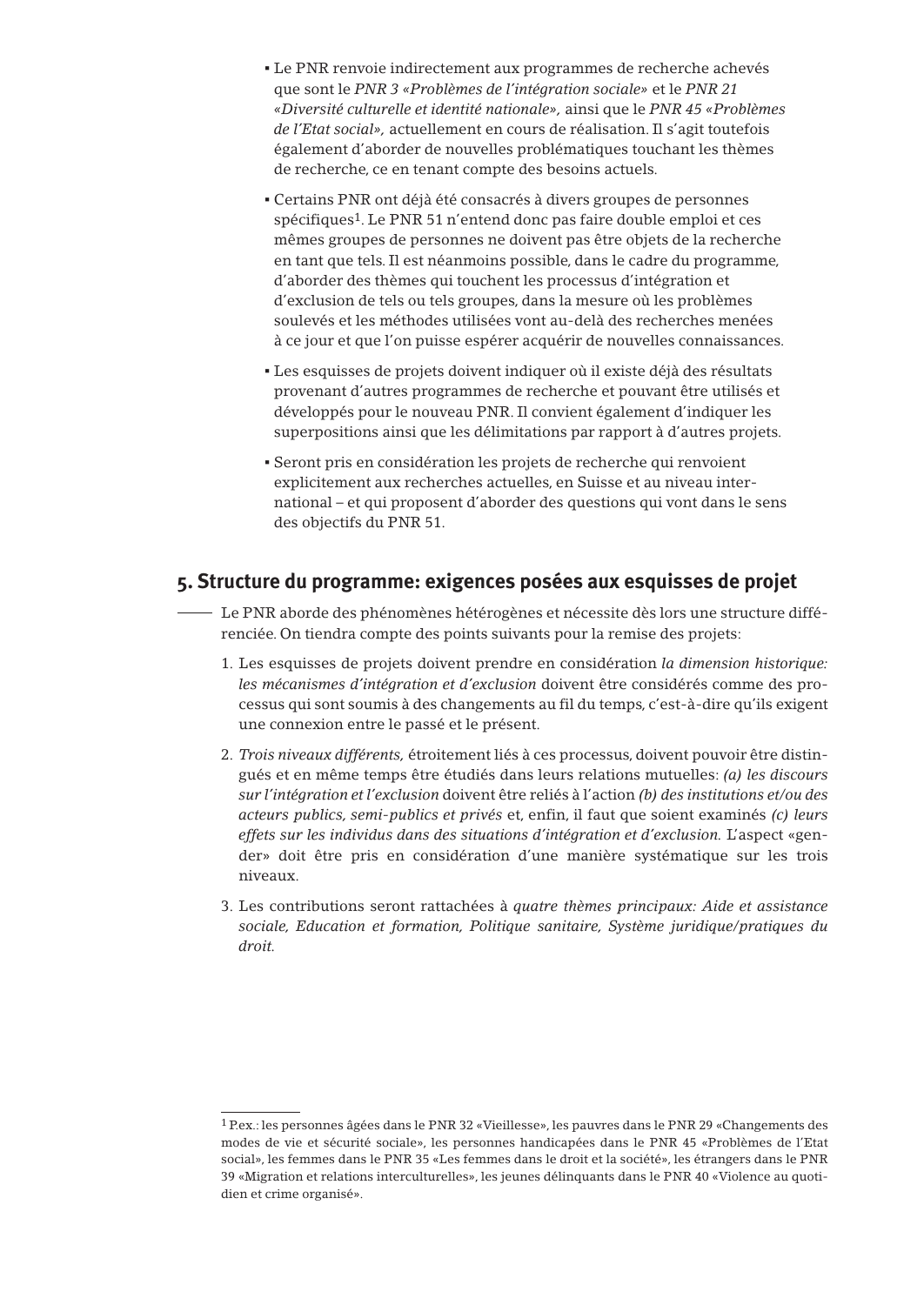Les trois niveaux de recherche servent de cadre général et devraient garantir des relations judicieuses entre les quatre thèmes principaux définis au préalable. Il convient de relever que ces derniers dépendent tous des conditions économiques dominantes, de la situation du travail et de l'environnement des individus et des institutions concernées. Afin de ne pas surcharger graphiquement la structure complexe du programme, cette relation présuppose certes un fait déterminé, sans lequel il ne serait pas expressément visible ici. Cela dit, il doit être pris comme il convient en considération dans tous les projets de recherche.

Les projets de recherche doivent être basés sur une problématique actuelle et relier les trois niveaux de recherche avec un ou plusieurs thèmes principaux. Entre les axes thématiques et les trois niveaux, il est possible et souhaitable de définir de nombreuses relations et références. Sont encouragés des projets qui relient entre eux les niveaux de recherche et les thèmes principaux, en particulier:

- relier les niveaux du discours, des institutions/acteurs et des personnes concernées dans le cadre d'un thème principal;
- comparer des discours ou des institutions/acteurs ou encore des personnes concernées par rapport à divers thèmes importants;
- décrire des profils longitudinaux, c'est-à-dire étudier certains discours, groupes d'institutions et/ou d'acteurs et de personnes concernées sur une longue période et dégager les constantes ainsi que les changements dans la perception de la normalité;
- décrire des profils transversaux, c'est-à-dire étudier des discours et des intervenants dans des domaines spécifiques et les relier entre eux le cas échéant;
- intégrer des aspects locaux, régionaux et nationaux, mais aussi internationaux;
- relier entre eux différentes explications (p.ex.: dans la discussion sur l'exclusion due à la pauvreté, établir des parallèles avec des critères culturels, sociaux, sexuels, éducationnels, etc.).

|                         |                         | <b>THÈMES PRINCIPAUX</b>         |                           |                        |                                                  |
|-------------------------|-------------------------|----------------------------------|---------------------------|------------------------|--------------------------------------------------|
|                         |                         | assistance<br>Aide et<br>sociale | Education et<br>formation | Politique<br>sanitaire | du<br>juridique<br>Système<br>pratiques<br>droit |
| Niveaux de<br>recherche | a) Discours             |                                  |                           |                        |                                                  |
|                         | b) Institutions/Acteurs |                                  |                           |                        |                                                  |
|                         | c) Personnes concernées |                                  |                           |                        |                                                  |

La structure du programme tient compte des nouvelles orientations et de l'interdépendance qui se développe des sciences sociales. Il convient d'encourager en premier lieu les projets de recherche qui mettent l'accent sur les processus complexes d'émergence de l'intégration et de l'exclusion et leur fonctionnement. Les projets doivent porter sur les divers niveaux du discours, des institutions et des personnes concernées et générer des connaissances via une perspective globale, laquelle doit tenir compte de la dynamique d'ensemble des processus d'intégration et d'exclusion.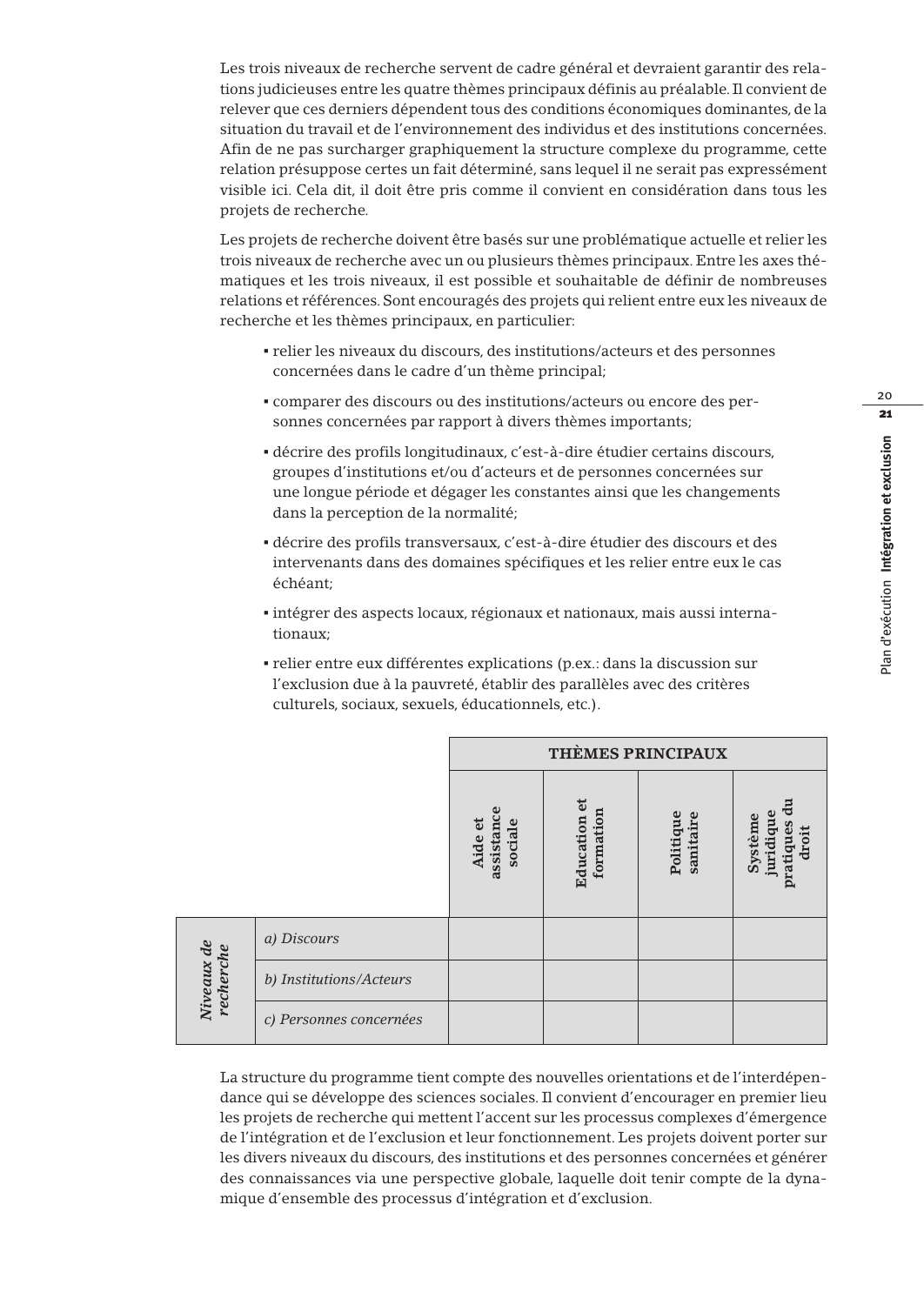Les critères de sélection des propositions de recherche reposent en particulier sur le rapport à la réalité des thématiques abordées, l'aspect de collaboration interdisciplinaire, ainsi que les connaissances escomptées pour la mise en place de mesures efficaces en matière d'intégration.

#### **5.1 Explications concernant les trois niveaux de recherche**

#### **A) Discours**

Au niveau du discours, il s'agira de définir dans le cadre des sciences sociales et humaines les éléments permettant de comprendre et d'implémenter des mesures d'intégration. Cette démarche comprend en particulier l'analyse des discours scientifiques eux-mêmes. On recourt souvent à ces derniers pour légitimer des processus de discrimination et d'exclusion politique et juridique (on étudiera notamment dans ce contexte les discours psychiatriques, médico-eugéniques, juridiques ou pédagogiques). Il convient donc d'examiner ici en particulier le rôle des sciences dans l'émergence et la mise en place de représentations et de définitions de la normalité. On prendra cependant également en considération les discours non-scientifiques, à savoir les sources de production de normes comme le langage, les images, les systèmes de régulation sociaux, qui ont dans la vie quotidienne des être humains des effets intégrateurs ou d'exclusion (p.ex.: en politique, dans le monde du travail, le temps libre dans les medias).

#### **B) Institutions/Acteurs**

On étudiera dans ce contexte les rôles et les actions des institutions et des acteurs publics, semi-publics et privés en matière de définition de la normalité et de son implémentation. Quels rôles jouent-ils dans l'intégration de groupes et de personnes désavantagés ainsi que dans la sanction de comportements considérés comme déviants? Il s'agit également ici de relever l'interaction des institutions et de leur référence aux discours scientifiques. On pourra par exemple aborder la question de la pratique des institutions en matière de droit (justice pénale et civile, exécution des peines), des instances sociales, des institutions pédagogiques, de la psychiatrie et des organisations d'entraide privées ou semi-publiques (entreprises, fondations). Il serait également intéressant d'étudier le rôle des décideurs à l'intérieur et à l'extérieur des institutions examinées.

#### **C) Personnes concernées (individus et groupes)**

Au niveau des personnes concernées, il convient d'étudier les effets des processus d'intégration et d'exclusion sur les individus et les groupes. On s'intéressera notamment dans ce contexte aux groupes et aux minorités sociales perçus comme conformes à la norme ainsi qu'à ceux qui en dévient. Un critère fondamental pour l'exclusion est la perte d'autonomie en tant que perte de la capacité de pouvoir agir de manière responsable. Il s'agira néanmoins également de thématiser dans ce contexte les rapports entre l'auto-perception et la perception de tiers et la formation de l'identité de groupes2. Un processus de constitution d'un groupe peut être déterminé par des formes d'intégration et d'exclusion aussi bien internes qu'externes (assimilation, acculturation, exclusion). On examinera par ailleurs les mesures possibles destinées à la réintégration des personnes discriminées ou exclues.

Les personnes concernées sont pour l'essentiel des individus et des groupes que touche l'exclusion à différents degrés en raison de caractéristiques particulières. Il s'agit par exemple:

▪ des individus qui, par leur mode de vie, leur sexe, leur orientation sexuelle, leur opinion politique ou religieuse, dérogent à la normalité définie par la société;

<sup>2</sup> A quoi il faut ajouter les aspects qui intègrent les côtés positifs et «attrayants» de l'autre, de l'étranger.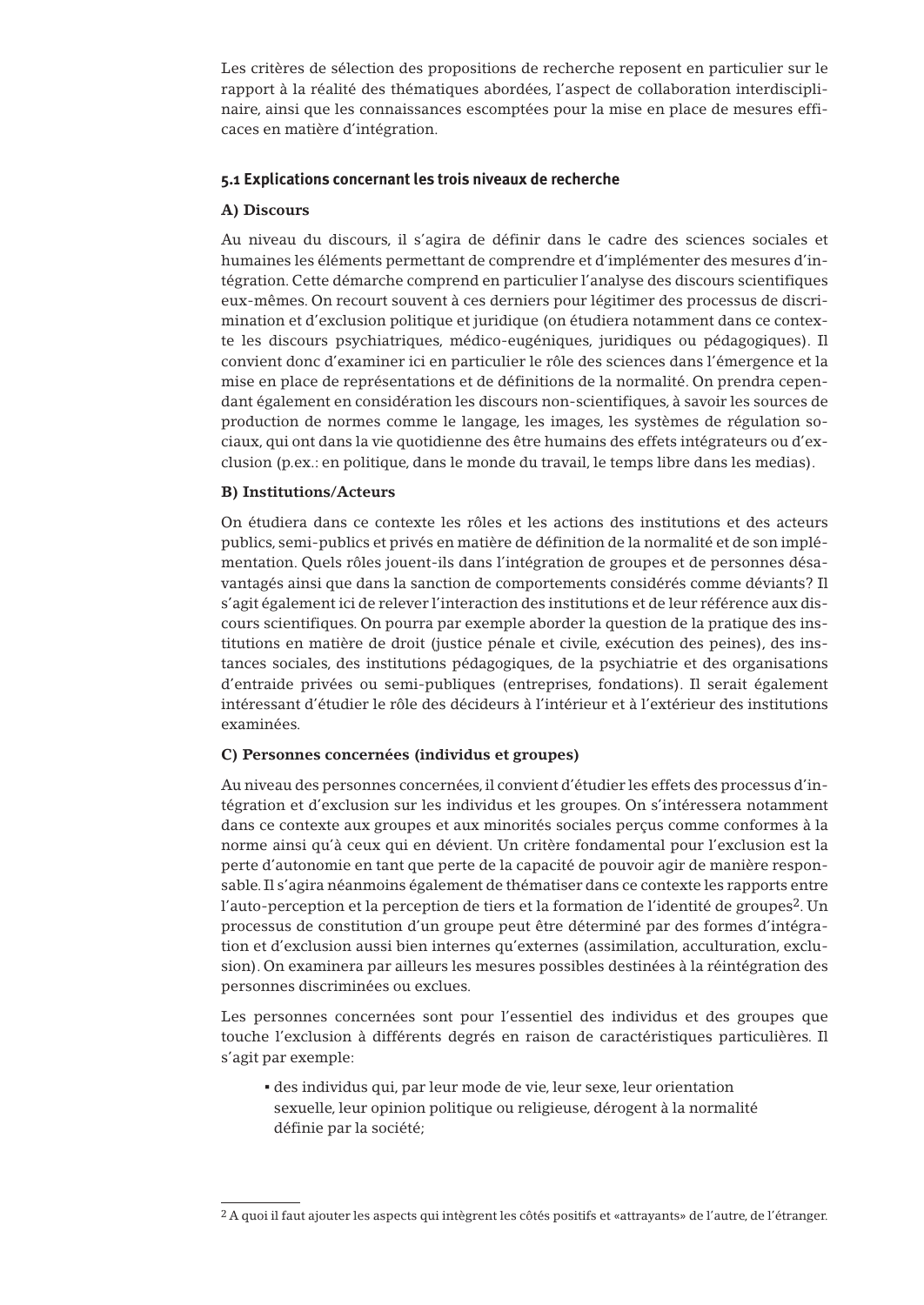- des individus dont l'existence est marquée par des circonstances particulières, comme par exemple le chômage, la pauvreté, la maladie, le handicap physique;
- des individus qui appartiennent à un groupe particulier en raison de critères légaux ou médicaux (criminels, détenus à titre préventif, patients psychiatriques);
- des individus qui, en raison de particularités culturelles, ethniques ou sociales sont perçus comme des déviants et qui ont eu ou ont encore à souffrir de discrimination, voire de persécution. On mentionnera ici à titre d'exemple la sédentarisation forcée des enfants de la grand-route par Pro Juventute de 1926 à 1973.

#### **5.2 Thèmes principaux**

Une somme de 2,5 millions de francs est mise à disposition pour chaque thème principal.

#### **Action sociale**

On étudiera le potentiel d'intégration et d'exclusion des mesures et des institutions de politique sociale

(Exemples3: conception et organisation de la politique sociale en Suisse, chances et dangers des mesures de politique sociale qui visent les minorités sociales, processus d'adaptation forcée et de stigmatisation, processus de construction et de destruction dans le système de sécurité sociale en Suisse)

#### **Education et formation**

Il convient d'étudier les expériences historiques et actuelles faites dans le système de formation suisse considéré comme une importante instance d'intégration. Quels conditions-cadre et concepts permettent de socialiser la génération la plus jeune par des mesures éducationnelles? Où se situent les dangers de l'exclusion?

(Exemples: l'accès aux ressources de formation, des éléments intégrant et excluant contenus dans les conceptions pédagogiques, mesures prises en faveur de l'éducation et de la formation, rôle des institutions scolaires dans la définition et l'application des représentations de la normalité.)

#### **Politique de la santé**

Il convient d'examiner dans ce domaine comment les concepts comme ceux de «santémaladie» ou de «normalité-anormalité» ont été historiquement générés en Suisse et quelle est leur efficacité actuelle. On étudiera surtout dans les domaines de la médecine et de la psychiatrie, ainsi que dans les domaines des sciences de la nature, humaines et sociales comment les mesures préconisées ont influé sur l'intégration ou l'exclusion des individus ou des groupes. Sont particulièrement souhaitées des études sur les potentiels et les dangers de l'exclusion dans la politique de la santé.

(Exemples: la maladie, la santé précaire comme critère d'exclusion, la capacité d'intégration et les dangers d'exclusion dans le domaine des prestations d'assurance, les facteurs d'intégration et d'exclusion en psychiatrie, les continuités et les ruptures entre la génétique orthodoxe et la génétique humaine dans les sciences humaines et sociales.)

<sup>3</sup> Les exemples mentionnés sont uniquement des points de repère et ne représentent nullement une liste exhaustive ni ne sont-ils des directives pour des projets de recherche.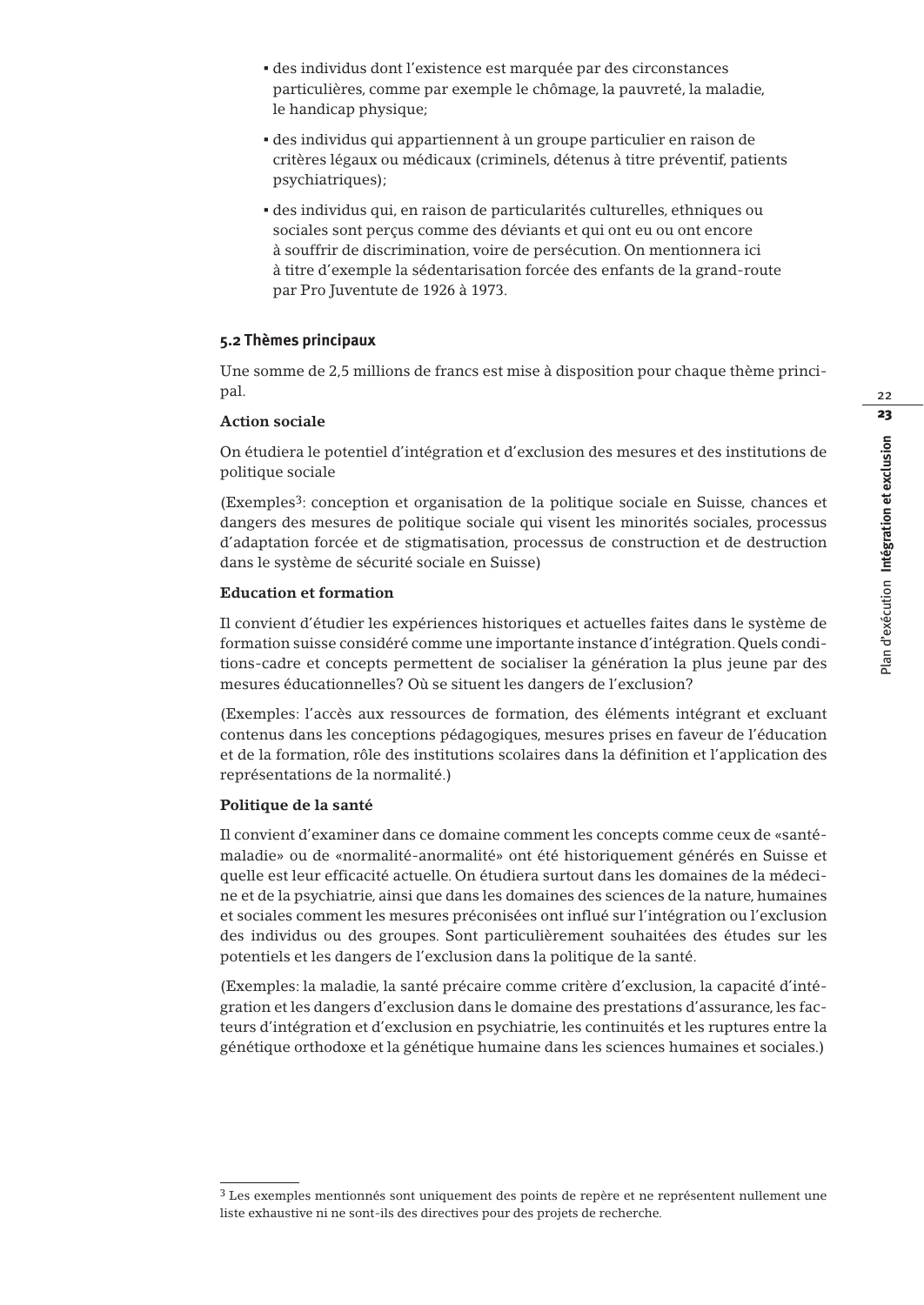#### **Système juridique, pratiques du droit**

On étudiera dans ce contexte les prestations d'intégration et d'exclusion dans le domaine du droit et des pratiques du droit.

(Exemples: le rôle du droit dans la formation de normes sociales, les mécanismes du droit des étrangers, les processus d'intégration et d'exclusion dans le cadre de la justice pénale, le développement et l'effet des institutions d'exécution des peines.

#### **5.3 Destinataires et domaines d'application des résultats: valorisation**

Les résultats que l'on attend des recherches à mener sont destinés aux milieux politiques dans un sens large – en sus de la communauté des chercheurs et des chercheuses nationale et internationale – à savoir les autorités, les organisations, les associations, l'économie, les medias, et en particulier:

- les expertes et les experts des milieux de l'action sociale, comme les spécialistes de la politique sociale ou les personnes travaillant dans l'assistance et le travail social;
- les personnes travaillant dans le domaine de la santé publique, de la médecine et de la psychiatrie;
- le personnel enseignant et les directions d'établissements de formation, les membres des commissions scolaires, les éditeurs d'ouvrages scolaires, les concepteurs de programmes de formation;
- les juristes, les personnes chargées des étrangers et des requérants d'asile.

Sur la base des résultats que l'on peut attendre des recherches, il sera possible de mieux comprendre les processus d'intégration et d'exclusion, de décrire leurs déroulements avec plus de précision et d'évaluer plus adéquatement les conséquences pour les milieux qui y sont impliqués et pour les institutions concernées. Les résultats attendus doivent par ailleurs permettre d'envisager des mesures de soutien spécifiques (des programmes réalisés à court et à long terme), par lesquelles les mécanismes d'intégration et d'exclusion manifestes dans les domaines de l'aide sociale, de l'éducation et de la formation, de la politique sanitaire, du droit et des pratiques du droit peuvent être reconnaissables, évalués comme tels et traités au niveau politique. Les recherches doivent en conséquence générer des impulsions – modernes et défendables également en comparaison internationale – pour les politiques sociale, éducationnelle, scolaire et sanitaire, ainsi que pour des pratiques du droit sensibilisée aux processus spécifiques d'intégration et d'exclusion. Une fois connus du public, les résultats de la recherche du PNR 51 doivent en outre, en raison de leur importance en matière sociale, éducationnelle, sanitaire et judiciaire, susciter des débats où pourront se faire entendre les arguments des chercheurs actifs dans le cadre du programme, d'autant plus que ces derniers, une fois leurs projets achevés, seront en mesure de montrer, via les résultats obtenus, l'«évidence factuelle» en rapport avec un problème spécifique.

Le PNR 51 apportera ainsi une contribution à la clarification de la question du besoin d'agir spécifique au niveau politique en matière d'«intégration et d'exclusion», cela dans les administrations fédérales, cantonales et communales, ainsi qu'au niveau des entreprises économiques et des associations s'occupant d'action sociale.

#### **6. Présentation des projets de recherche**

#### **Esquisses de projets et requêtes**

Comme il est d'usage au FNS, le comité de direction (comité directeur) a opté pour une mise au concours en deux étapes. Cette manière de procéder permet de mieux harmoniser les projets de recherche et d'en fixer les principaux axes.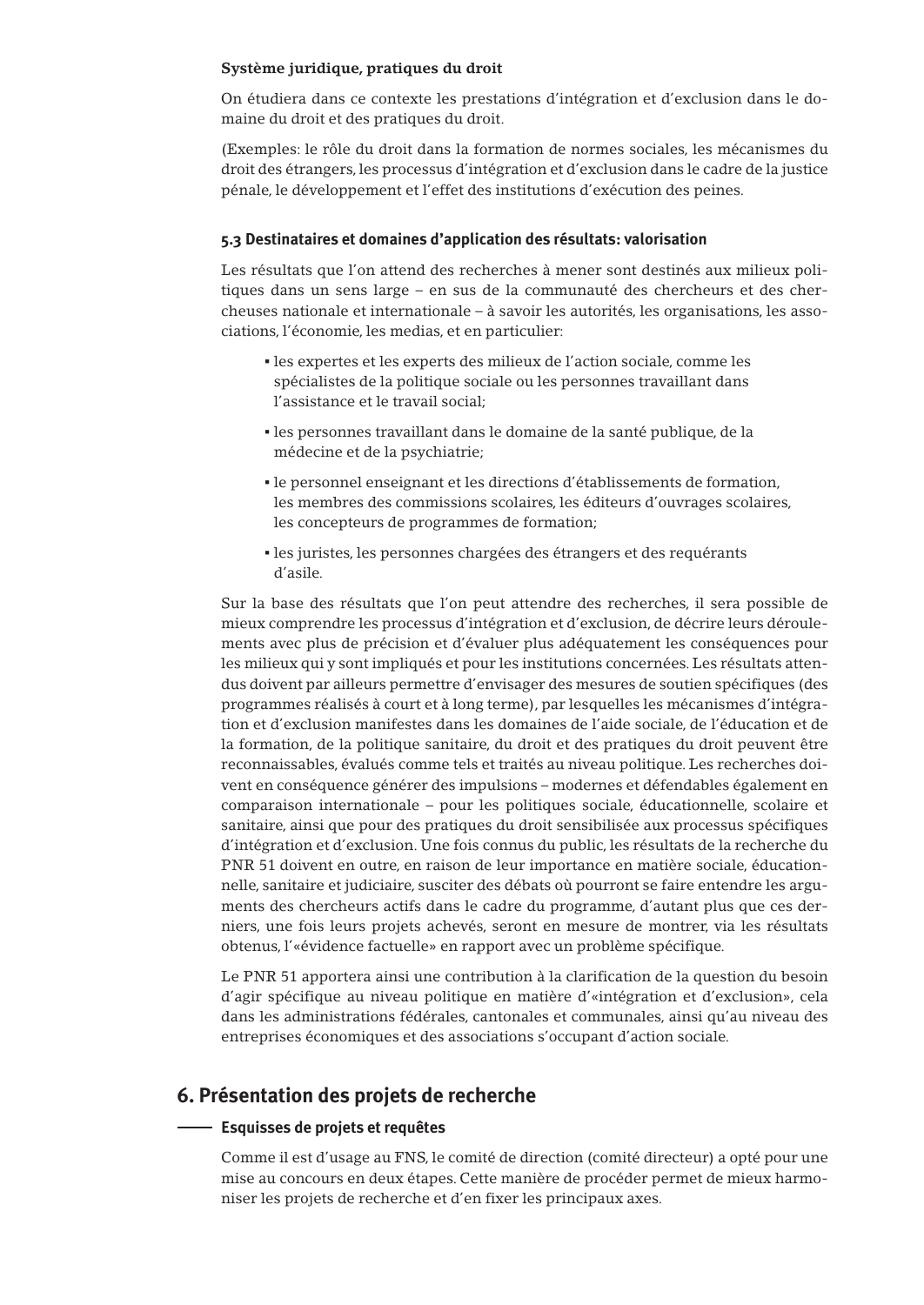Dans un premier temps, les chercheuses et les chercheurs intéressé(e)s par ce programme sont invité(e)s à soumettre une esquisse de projet. Cette esquisse devra contenir une description du projet prévu. Elle comportera les informations suivantes:

- Résumé
- La problématique abordée et une description du contenu du projet
- La méthode envisagée et le calendrier
- L'indication des accès aux sources d'informations nécessaires
- L'utilité pratique des résultats et les possibilités de leur valorisation
- Les coûts estimés et les dépenses approximatives en personnel
- L'éventuelle collaboration avec des chercheurs et chercheuses d'autres disciplines et /ou des organisations privées ou publiques.

De plus, les groupes de recherche rempliront une feuille de couverture de deux pages. L'esquisse ne devra pas excéder cinq pages. La feuille de couverture et le schéma pour l'esquisse peuvent être téléchargée à partir du site du FNS: www.snf.ch.

La durée limite des projets de recherche a été fixée à 36 mois.Tous les projets doivent être terminés au plus tard en décembre 2006.

Les esquisses seront évaluées par un groupe d'expert(e)s international. Pour cette raison, le FNS recommande vivement de soumettre les esquisses en langue anglaise.

Le comité de direction peut, si nécessaire, inviter les auteurs des propositions de projets à clarifier les éventuelles questions ouvertes. Il est aussi habilité à demander un redimensionnement et/ou des précisions concernant les esquisses présentées.

Dans une deuxième phase de la procédure, le comité de direction invite les auteurs sélectionnés à remanier et détailler leurs projets de recherche. Il s'agit à ce stade de prendre en considération les modifications que le comité a demandées. Les requêtes, elles aussi de préfèrence en langue anglaise, doivent être présentées sur une formule du PNR, conformément aux directives du Fonds national. Les requêtes seront ensuite évaluées par le comité de direction qui fera appel à des experts internationaux et expertes internationales. Elles seront ensuite soumises au Conseil de la recherche du Fonds national, qui prendra la décision définitive. L'évaluation des esquisses de projets, puis des requêtes sera faite sur la base des critères suivants:

- **Conformité avec les buts:** Les projets doivent être conformes aux objectifs scientifiques définis dans les axes principaux de la recherche et entrer dans le cadre général du PNR 51.
- **Qualité scientifique:** Les projets présentés doivent, aussi bien du point de vue théorique que méthodologique, correspondre aux niveaux des connaissances et aux standards scientifiques internationaux acceptés dans la recherche actuelle.
- **Originalité:** Les projets doivent traiter de questions nouvelles ou aborder des problématiques classiques sous des angles nouveaux.
- **Application et valorisation:** Les programmes nationaux de recherche ont un mandat explicite en ce qui concerne la valorisation des travaux qu'ils financent. Une haute priorité sera donc accordée aux esquisses orientées vers l'application et qui ont une haute incidence pratique.
- **Rapport coût/utilité:** Les requêtes seront également jugées en fonction du rapport coût/utilité que l'on peut en attendre.
- **Personnel et infrastructure:** Le succès d'un projet peut dépendre de l'expérience du groupe de chercheurs et chercheuses en matière de recherche ou de l'existence ou non d'une infrastructure adéquate.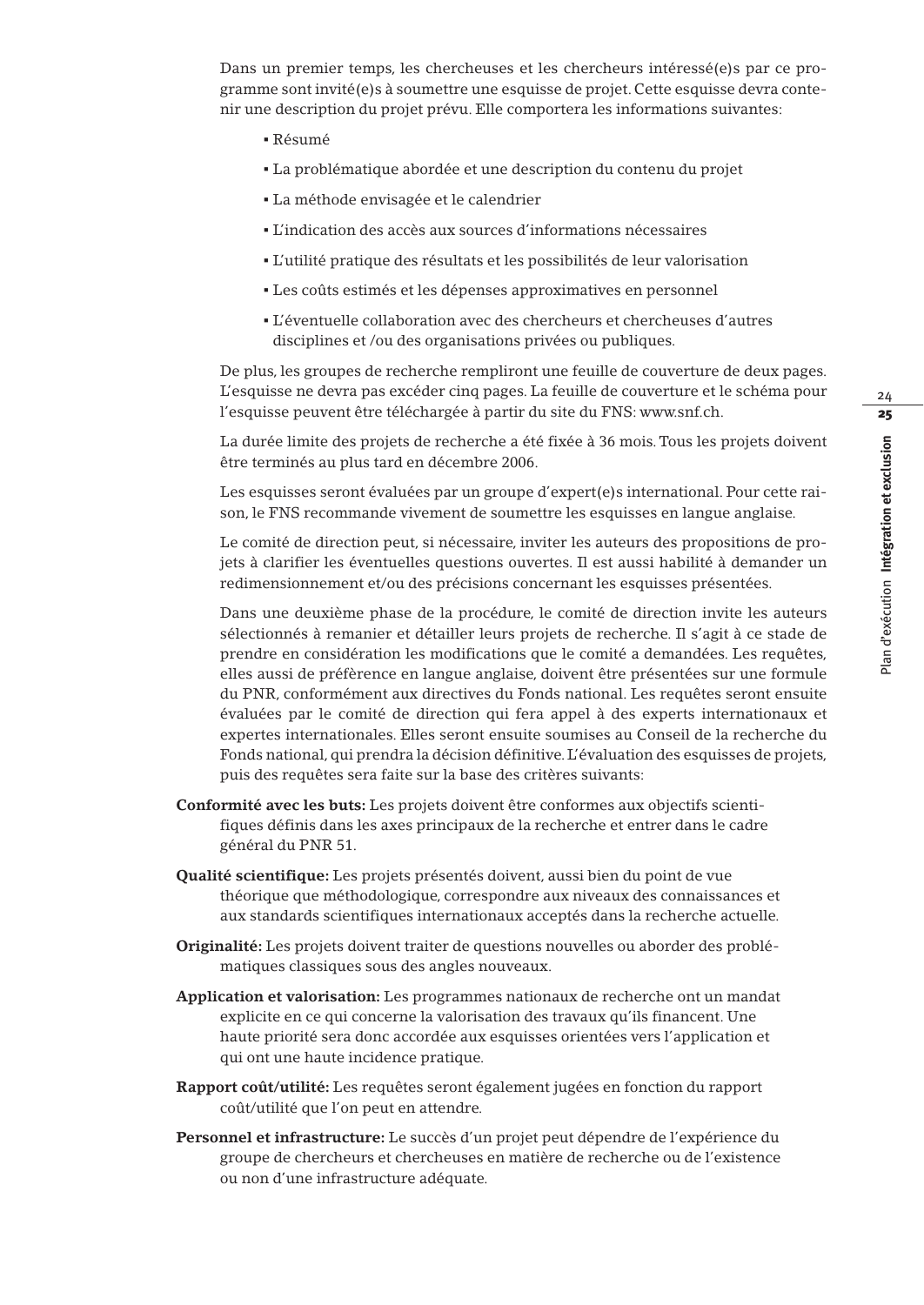#### **Calendrier**

Le calendrier du PNR 51 se présente comme suit:

| • Mise au concours:                                 | 4 mars 2002           |
|-----------------------------------------------------|-----------------------|
| Dépôt des esquisses de projets:                     | 10 juin 2002          |
| <b>Evaluation des esquisses de projets:</b>         | juin – septembre 2002 |
| · Invitation à soumettre des requêtes de recherche: | septembre 2002        |
| • Dépôt des requêtes de recherche:                  | décembre 2002         |
| • Début des travaux de recherche:                   | avril 2003            |
| . Fin des projets de recherche (au plus tard):      | decembre 2006         |

Les esquisses de projets doivent parvenir jusqu'au 10 juin 2002 (timbre postal) au plus tard, à l'adresse suivante:

Fonds national suisse de la recherche scientifique Division IV NFP 51 Wildhainweg 20 CH-3001 Berne Tél. 031 308 22 22 e-mail: sschoenholzer@snf.ch

Le plan d'exécution ainsi que la feuille de couverture et le schéma pour l'esquisse peuvent être consultés sous http://www.snf.ch. Les esquisses (incl. feuille de couverture) et les requêtes de recherche doivent être soumises au FNS par courrier postal et par e-mail. Les esquisses envoyées uniquement par un moyen électronique ne peuvent pas être acceptées. L'expertise du contenu est effectuée après l'examen formel de l'esquisse par le secrétariat de la Division IV du Fonds national (indications complètes et respect des délais de soumission). Les esquisses qui ne remplissent pas les critères formels ne font pas l'objet d'un examen quant à leur contenu.

#### **7. Organisation du PNR**



#### **La Division IV du Conseil de la recherche; les intervenant(e)s**

La Division IV compte 20 collaborateurs issus des disciplines scientifiques couvrant un large spectre. Elle assume, à l'intérieur du Conseil de la recherche, toute la responsabilité concernant la réalisation des programmes nationaux de recherche (PNR), les programmes prioritaires (PP) et les pôles de recherche nationaux (PRN). Le comité directeur du Conseil de la recherche décide, sur proposition de la Division IV, de l'acceptation ou du rejet des projets.

Le rapporteur représente le Conseil de la recherche de la Division IV au sein du comité de direction. Elle/il soumet au Conseil de la recherche les propositions du comité de direction aux fins d'approbation ou de refus.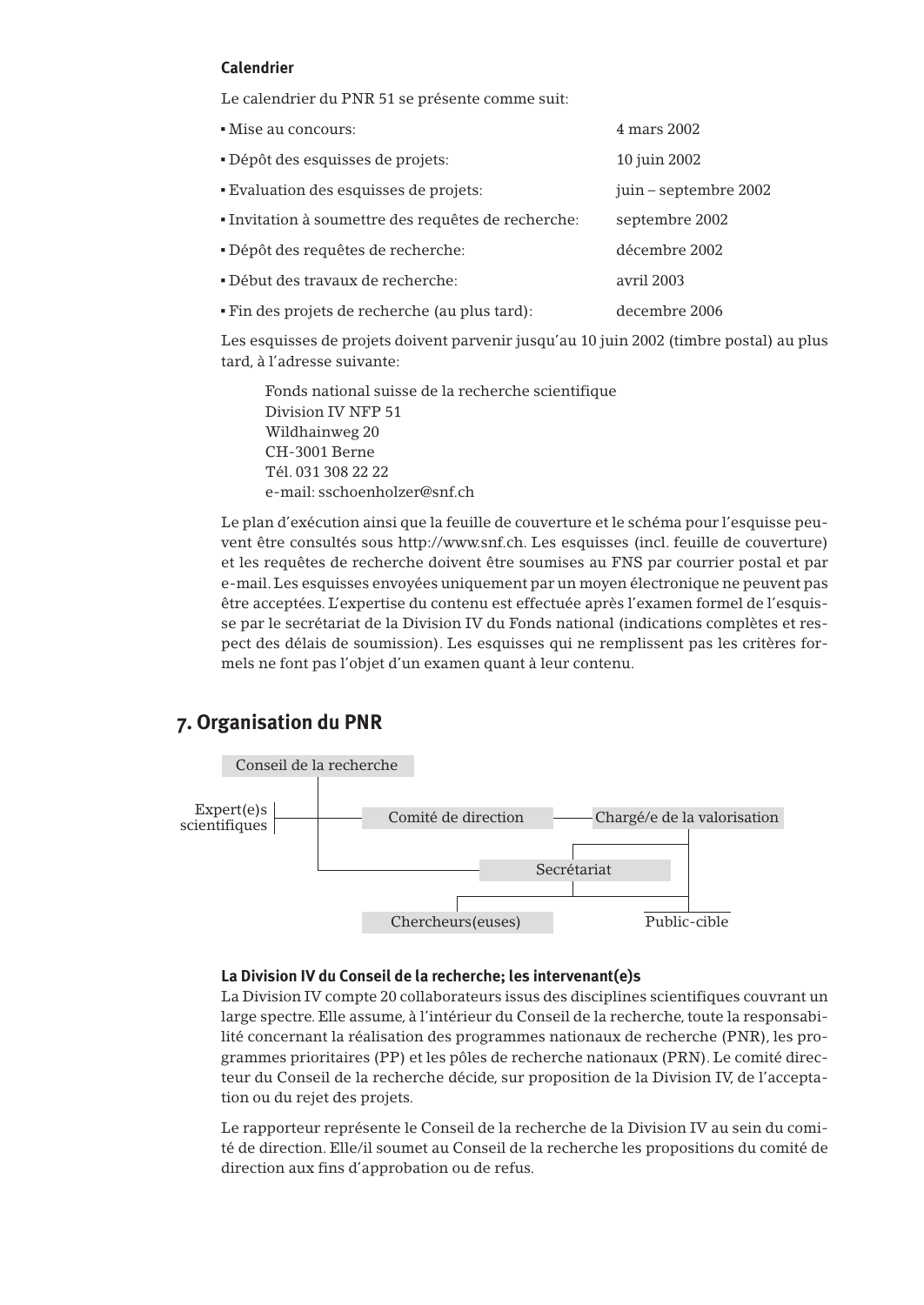#### **Le comité de direction**

Le comité de direction est un petit organe flexible qui œuvre principalement au niveau stratégique pendant toute la durée du programme. Il porte la responsabilité de la réalisation du programme pour ce qui est de la qualité scientifique et de sa valorisation pratique. Le comité de direction est l'instance organisatrice qui donne au programme son profil et qui garantit la continuité et la cohérence nécessaires dans les décisions.

Idéalement, ce groupe comprend cinq membres et un/e président/e. Les milieux scientifiques et de la pratique doivent y être représentés de manière équilibrée; la science doit favoriser la présence de membres étrangers. Le comité de direction est tenu de faire appel aux experts les plus qualifiés pour des tâches spéciales, comme l'élaboration d'un plan d'exécution, l'expertise dans le cadre de l'évaluation des projets et les travaux d'application.

Le rapporteur et un/e collaborateur/trice scientifique de la Division IV du FNRS participent aux séances du comité de direction.

#### **Le Secrétariat**

Le secrétariat de la Division IV du FNRS est responsable de la gestion opérationnelle du programme. Il applique les décisions du Conseil de la recherche et du comité de direction. Il est pour tous les acteurs l'instance de référence pour les questions administratives et financières et organise l'accompagnement et la coordination des projets.

#### **Les expert(e)s scientifiques**

L'expertise externe des projets du PNR est effectuée par un groupe d'expert(e)s étrangers. Ce dernier est consulté le cas échéant par le comité de direction et veille à l'assurance de la qualité scientifique des travaux.

#### **Le(la) chargé(e) de la valorisation**

Le chargé(e) de la valorisation est nommé(e) par le comité de direction d'entente avec le service de presse et d'information du Fonds national de la recherche et désigné par le Conseil de la recherche. Elle/il est responsable, selon un mandat clairement défini, de concevoir la valorisation adéquate, la mise en place des mesures d'application selon des standards professionnels ainsi que l'assurance de la qualité dans le domaine des relations publiques. Elle/il collabore étroitement avec le Secrétariat du Fonds national. La valorisation doit apporter une plus-value pour l'ensemble du programme.

#### **8. Comité de direction**

#### **Membres**

Prof. Hans Ulrich Grunder, Institut für Erziehungswissenschaft, Universität Tübingen (Président)

Prof. Andrea Baechtold, Institut für Strafrecht und Kriminologie, Universität Bern Prof. Bernardino Fantini, Institut Louis Jeantet d'Histoire de la médecine,

Centre médical universitaire Genève

Dr. Claudia Kaufmann, Generalsekretariat EDI

- Prof.Walter Leimgruber, Seminar für Volkskunde/Europäische Ethnologie, Universität Basel
- Dr.Véronique Mottier, Faculty of Social and Political Sciences, University of Cambridge
- Prof. Michel Vuille, Service de la recherche en éducation, Université de Genève

#### **Intervenante, Conseil de la recherche de la Division IV du FNRS**

Prof. Béatrice E.Veyrassat-Herren, Département d'Histoire économique, Université de Genève

#### **Collaboratrice scientifique auprès du secrétariat de la Division IV du FNRS**

Dr. Stephanie M. Schönholzer, Fonds national suisse pour la recherche scientifique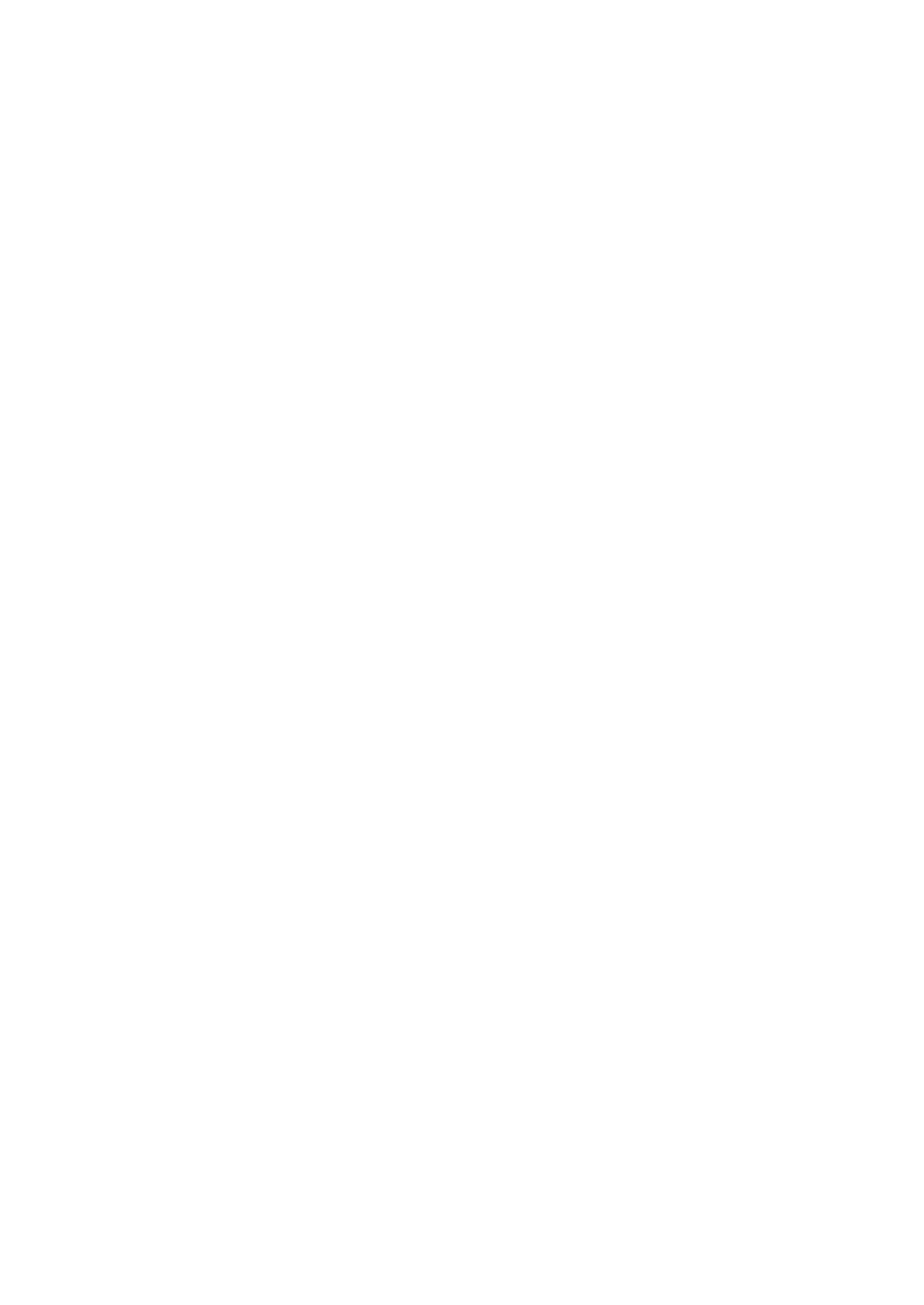## NF**P**NR

# Nationales Forschungsprogramm Integration und Ausschluss Ausführungsplan

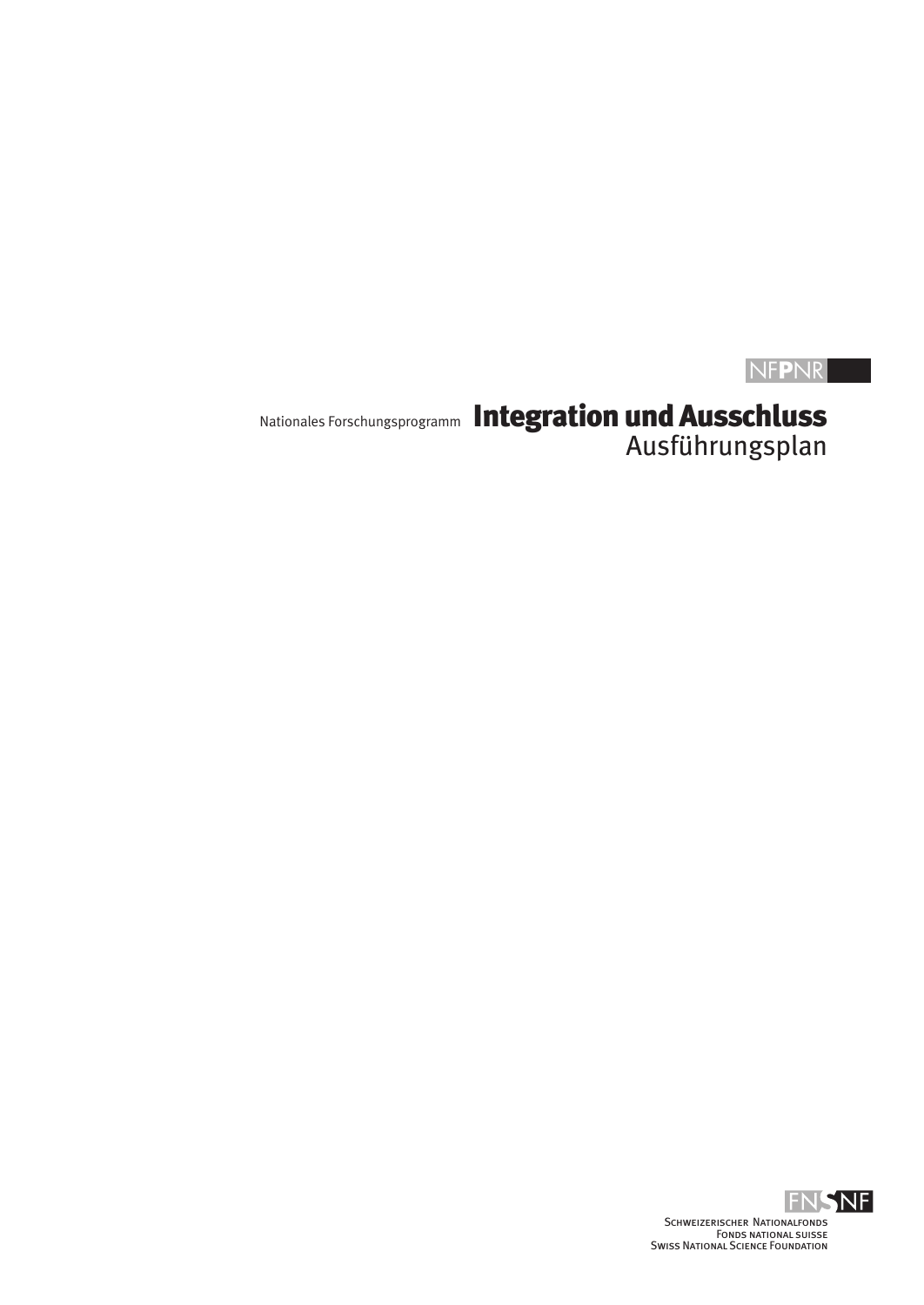#### **Was ist ein Nationales Forschungsprogramm (NFP)?**

Mit den NFP werden zeitlich beschränkte Forschungsvorhaben gefördert, die einen aktuellen Fragenkomplex von nationaler Bedeutung betreffen und deren Ergebnisse geeignet sind, einen wissenschaftlich fundierten und innovativen Beitrag zur Lösung dringender gesellschaftlicher oder wirtschaftlicher Probleme zu liefern.

Die NFP sind:

- problemorientiert
- inter- und transdisziplinär
- mehr als die Summe der einzelnen Projekte
- umsetzungsorientiert
- geführte und koordinierte Forschung

Schweizerischer Nationalfonds Abteilung IV,Wildhainweg 20 Postfach, 3001 Bern Tel. +41 (0)31 308 22 22 Fax +41 (0)31 305 29 70 Internet: www.snf.ch e-mail: nfp@snf.ch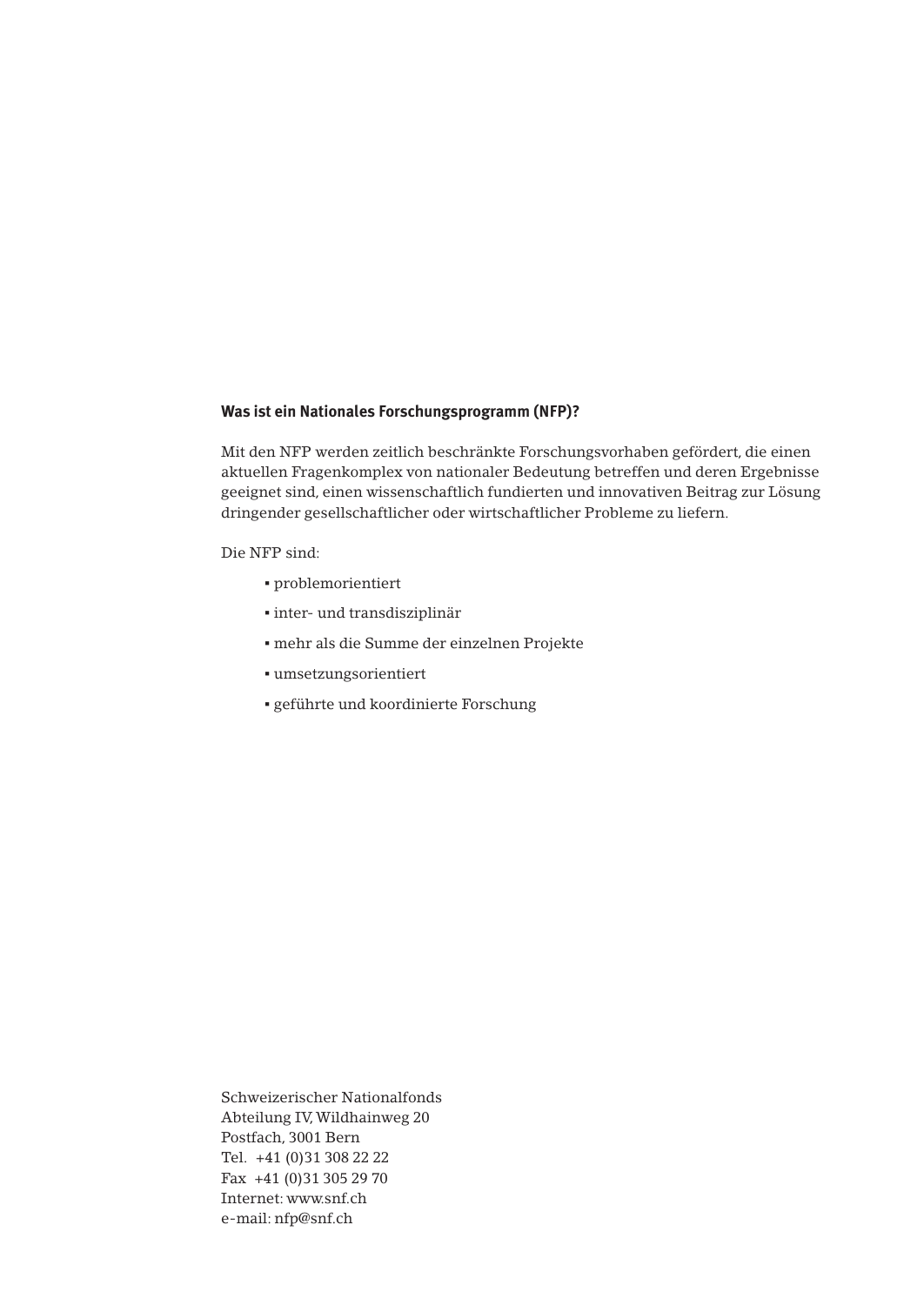# 30 31Ausführungsplan Integration und Ausschluss Ausführungsplan **Integration und Ausschluss**

#### **1. Zusammenfassung**

Im NFP 51 «Integration und Ausschluss» wird untersucht, wie normative und strukturelle Prozesse der Integration und des Ausschlusses entstehen und sich durchsetzen oder gegebenenfalls durchgesetzt, aber auch von den Betroffenen unterlaufen werden. Solche Prozesse und ihre Auswirkungen sind mit Bezug auf Individuen und Gruppen und im Blick auf ihre integrierenden und ausschliessenden Folgen in der schweizerischen Gesellschaft zu beschreiben.

Erwartet werden Beiträge dazu, wie in der Schweiz in einem sich wirtschaftlich und sozial stark verändernden Umfeld künftig der Anspruch von Gesellschaft und Staat auf Integration von Gruppen und Individuen auszugestalten sei und wo dieser Anspruch in Ausgrenzung bis hin zu Ungleichheit und Stigmatisierung umschlägt. Dies führt zur Erforschung und Dokumentation von gesellschaftlich, institutionell, kulturell und ökonomisch bedingten Integrations- und Ausgrenzungsmechanismen in der Schweizer Geschichte und Gegenwart.

Einen besonderen Akzent legt das NFP 51 entsprechend der Neuausrichtung und Vernetzung in den Sozialwissenschaften auf Forschungsprojekte, die auf die Klärung der komplexen Entstehungsprozesse und Funktionsweisen von Integration und Ausgrenzung abzielen. Die Gesuchstellenden sind aufgefordert, ihre Projekte nicht isoliert an einer Gruppe von Betroffenen, einer Institution oder einem wissenschaftlichen Diskurs innerhalb eines der thematischen Schwerpunkte zu orientieren, sondern die gesamten komplexen Hintergründe zu berücksichtigen.

Im NFP 51, das sich an die Sozialwissenschaften richtet, werden Fachleute aus unterschiedlichen Wissenschaftsdisziplinen (Geschichtswissenschaft, Soziologie, Recht, Kriminologie, Politologie, Volkswirtschaft, Medizin, Biologie, Psychiatrie, Psychologie, Pädagogik, Philosophie, Religionswissenschaften) kooperieren, was die vielschichtigen Aspekte der Thematik erforderlich macht. Zwar knüpft das NFP 51 indirekt an abgeschlossene Forschungsprogramme an. Doch mit Blick auf den aktuellen Handlungsbedarf sind neue, themenrelevante Forschungsfragen aufzugreifen.

Aus den Projektskizzen soll allerdings hervorgehen, wo bereits vorhandene Ergebnisse anderer Forschungsprogramme für das neue NFP verwendet und weiterentwickelt werden. Berücksichtigt werden Forschungsvorhaben, in denen belegt wird, dass sie an die aktuelle – schweizerische und internationale – Forschungslage anknüpfen und Fragestellungen einbringen, die für das Ziel des NFP relevant sind. Die Forschungsergebnisse sollen für verschiedene Anwendungsbereiche – wie Rechts-, Gesundheits-, Sozial- und Bildungspolitik sowie deren Praxis – relevant sein.

Für die Durchführung dieses NFP wurden Mittel in der Höhe von insgesamt 12 Millionen Franken bewilligt.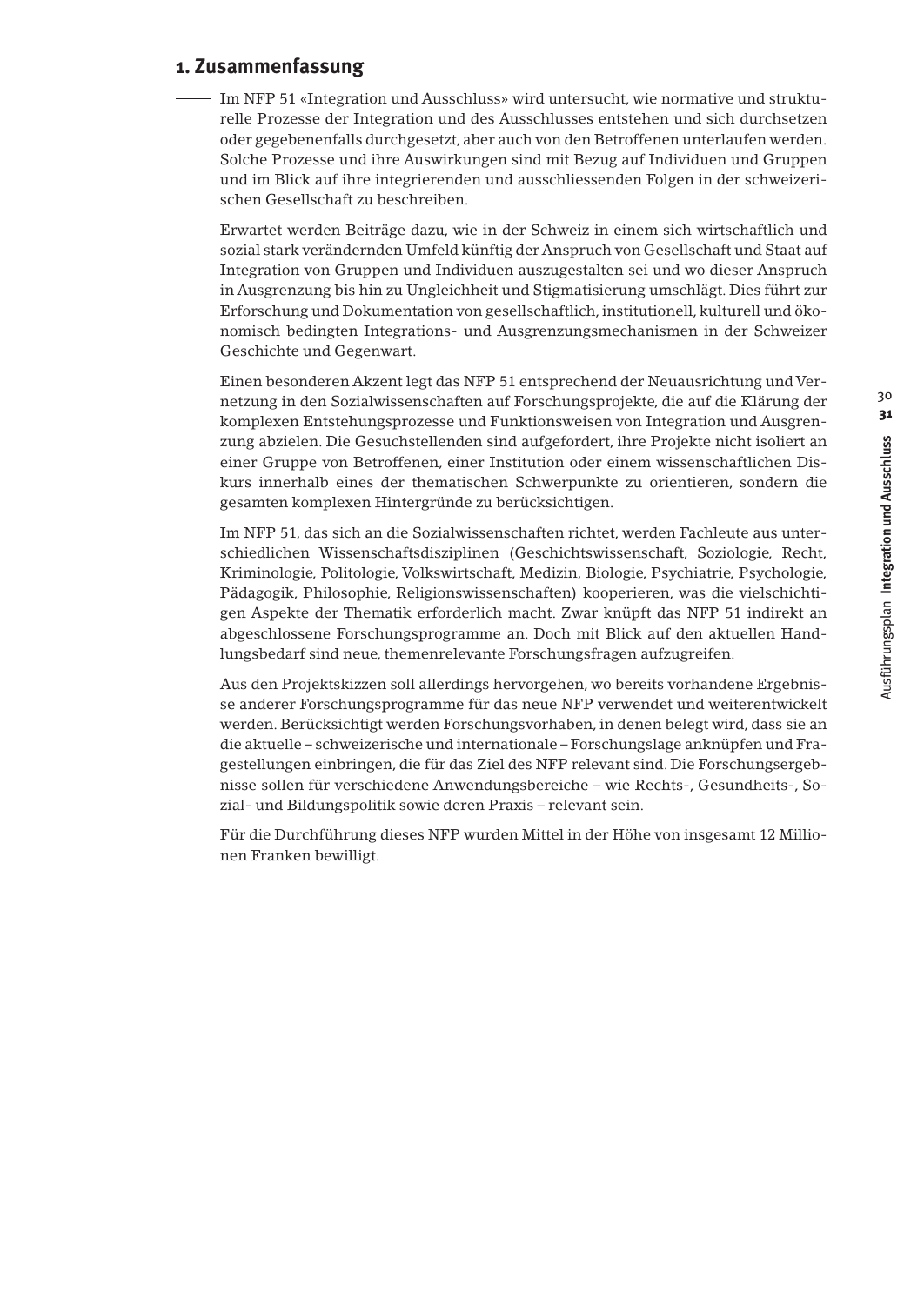#### **2. Einleitung**

Am 23. August 2000 beauftragte der Bundesrat den Schweizerischen Nationalfonds (SNF), ein Nationales Forschungsprogramm (NFP 51) zum Thema «Integration und Ausschluss» durchzuführen. Dem Programm stehen 12 Millionen Franken zur Verfügung. Der Nationalfonds hat eine Leitungsgruppe ernannt, die in einer ersten Arbeitsphase den vorliegenden Ausführungsplan entworfen hat.

Die Unterscheidung, wer zur Gesellschaft oder zu einer bestimmten Gruppe gehört und wer nicht, ist ein grundlegendes Element des gesellschaftlichen Selbstverständnisses. Jede Gesellschaft vollzieht kontinuierlich Prozesse der Grenzziehung zwischen «Innen» und «Aussen», «Eigenem» und «Fremden», «Normalität» und «Devianz», «Gesundheit» und «Krankheit» usw. und bewegt sich dabei im Spannungsfeld zwischen Integration und Ausschluss: Integration erfordert von Gruppen und Individuen Anpassung an gesellschaftliche Normen. Umgekehrt braucht es seitens der Gesellschaft Toleranz für Differenz und Diversität. Die Art und Weise, wie gesellschaftliche Normen gesetzt, eingefordert und schliesslich im Alltag wirksam werden, ist entscheidend dafür, ob Integrationsprozesse identitätsstiftend und ausgleichend wirken oder zu diskriminierender Ausgrenzung bis hin zur Stigmatisierung führen.

Auch in demokratischen Staaten ist es nötig, sich mit der Durchsetzung von Menschenrechten und dem Respekt vor der Differenz zu befassen. Dass Individuen und Gruppen auch in modernen europäischen Staaten nicht von Ausgrenzung sicher sind, zeigen neue historische Forschungen (national und international), z.B. im Bereich der Medizin- und Psychiatriegeschichte oder in der Sozial- und Fürsorgepolitik (Praxis eugenischer Massnahmen, Sterilisationen, Heiratsverbote, Kindswegnahmen, Vormundschaftswesen, Kriminologie). Die Sozial- und Geisteswissenschaften, insbesondere die Soziologie,Volkskunde, Ethnologie und Geschichtswissenschaft beschäftigen sich überdies seit den siebziger Jahren zunehmend mit der Entstehung sozialer Devianz, mit Prozessen der «Sozialdisziplinierung», der Stigmatisierung abweichenden Verhaltens, d.h. mit der gesellschaftlichen Konstruktion von «Normalität». Eine systematische Auseinandersetzung mit dieser Problematik steht in der Schweiz noch aus.

Ein aktuelles Beispiel dafür, wie schwierig und folgenreich Definitionen körperlicher, psychischer oder sozialer «Normalität» und die Akzeptanz von Differenz sein können, sind die politischen und ethischen Debatten im Bereich der Humangenetik (pränatale Diagnostik) und Biotechnologie. Aber auch die Veränderungen in der Arbeitswelt, der Sozial-, und Bildungspolitik und im Gesundheitswesen machen eine Auseinandersetzung mit dem Integrations- und Ausschlusspotenzial unserer Gesellschaft unumgänglich. Stichworte dafür sind die sozialen Konsequenzen des wirtschaftlichen und technologischen Wandels im Zuge der Globalisierung der Märkte, die Pluralisierung gesellschaftlicher Normen, die Migration, Allokationsfragen usw. Sie werfen die Frage nach jenen Kräften auf, die für den sozialen Zusammenhalt der Gesellschaft, für eine von Bürgerinnen und Bürgern gelebte «citoyenneté sociale», aktiviert werden können.

Wie entstehen Normen, wann führen sie zu «echter» Integration, unter welchen Voraussetzungen führen sie zum Ausschluss? Das NFP will Entstehungsprozesse, Funktions- und Wirkungsweisen von sozialer Integration und gesellschaftlichem Ausschluss in der Schweiz analysieren und bewusst machen. Ursachen und Zusammenhänge von Integrations- und Ausschlussprozessen sollen rechtzeitig erkannt und in politische Handlungsoptionen einbezogen werden können.

#### **3. Forschungsziel**

Das NFP greift diese in der Schweiz noch wenig erforschte Thematik auf breiter, interdisziplinärer Ebene auf. Es will eine kritische Reflexion zum Umgang der Schweiz mit Differenz ermöglichen, Ausschlusstendenzen erkennbar machen, die Reintegration ausgegrenzter Individuen und sozialer Gruppen sowie den toleranten Umgang mit Minderheiten in der Schweiz fördern.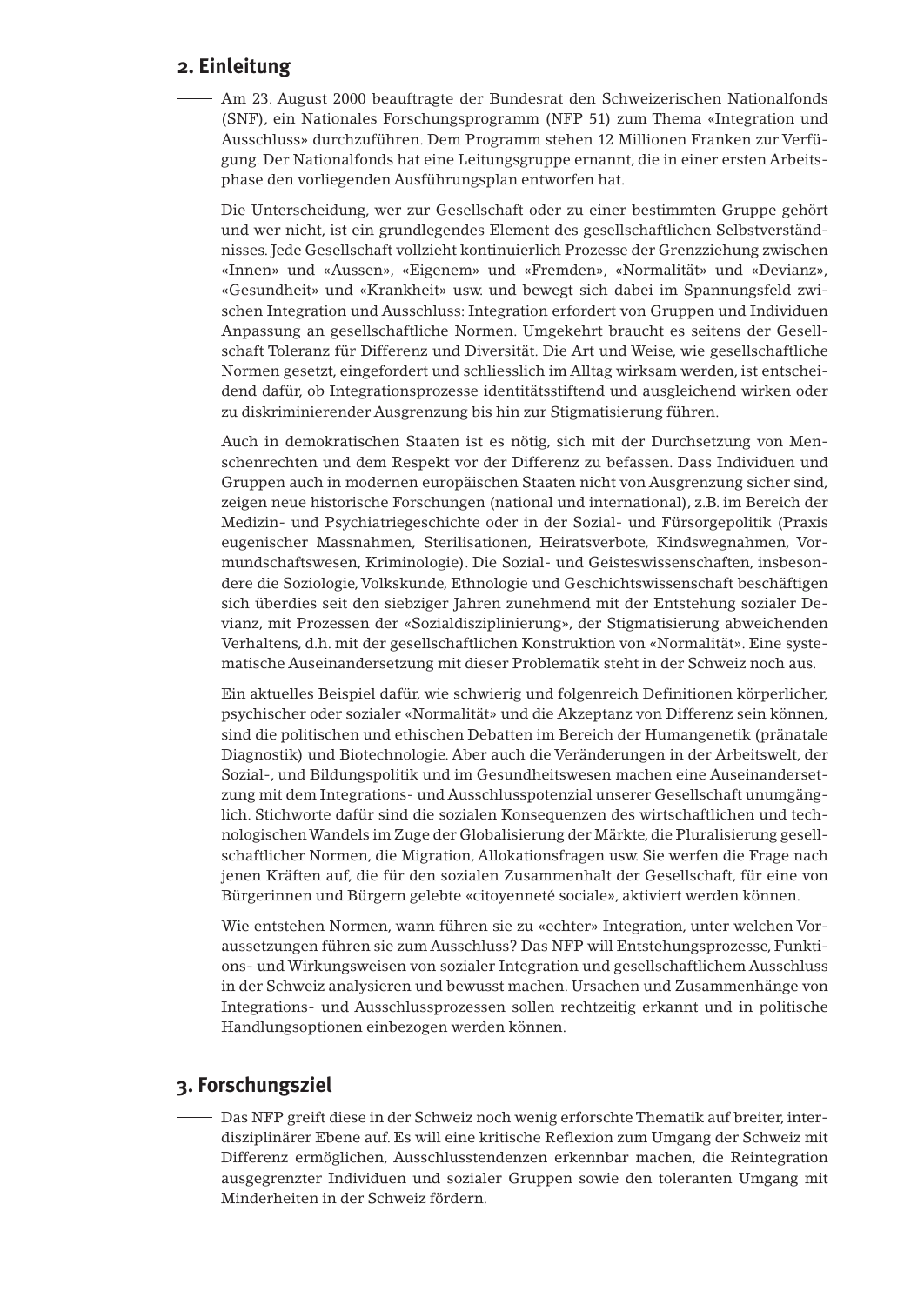Konkret sollen Forscherinnen und Forscher – gestützt auf eine aktuelle Problemstellung – die Entstehung und Durchsetzung gesellschaftlicher, institutioneller, kultureller und ökonomischer Integrations- und Ausgrenzungsmechanismen in der Schweizer Geschichte und Gegenwart untersuchen. Wie hängen Integrationsbemühungen und Ausschlussvorgänge zusammen? Wo gehen sie ineinander über? Welche Rolle kommt den staatlichen, parastaatlichen und privaten AkteurInnen dabei zu? Wie wirken sich diese Prozesse auf die Autonomie und Handlungsfähigkeit betroffener Individuen aus? Unter welchen Umständen entscheiden sich Menschen für oder gegen Normen und nehmen dabei Ausgrenzungen in Kauf? Erwartet werden Beiträge zur Frage, wie die Schweiz in einem wirtschaftlich und sozial sich stark veränderndem Umfeld künftig erfolgreiche Integrationsleistungen erbringen kann. Wie soll der Anspruch von Staat und Gesellschaft auf Integration von Gruppen und Individuen grundrechtverträglich ausgestaltet werden? Wo droht dieser Anspruch in Ausgrenzung, bis hin zu Stigmatisierung durch Zwangsmassnahmen umzuschlagen? Deshalb müssen positive und negative Erfahrungen evaluiert und Integrationskonzepte sowie Ausschlussprozesse dokumentiert werden.

Ausgrenzungs- und Integrationsprozesse sind eng an Vorstellungen von «Normalität» gekoppelt. Sie bestimmen, welches Verhalten bzw. welche Eigenschaften von Individuen und Gruppen «normal», das heisst allgemein akzeptiert und erfordert sind und von staatlichen und anderen AkteurInnen positiv honoriert werden. Normalitätsvorstellungen können sowohl in gesetzlichen Normen als auch in der sozialen und wirtschaftlichen Praxis im Alltag wirksam werden. Sie werden unterschiedlich legitimiert und durchgesetzt (z. B. durch Sanktionen, Steuerung, Duldung oder Verdrängung von abweichendem Verhalten). Zu beachten ist überdies, dass Normalitätskonzepte nicht nur fremdbestimmt sind, sondern durchaus auch selbstbestimmt gewählt werden können.

Das NFP will diese Vielfalt normierender Kräfte in der Gesellschaft sichtbar machen und das gesellschaftliche Bewusstsein für Chancen und Risiken von Integration und Ausgrenzung schärfen. Damit soll die Gefahr verringert werden, dass aufgrund unreflektierter Festschreibung von Normalitätsvorstellungen und Wertemustern gesellschaftlicher Schaden entsteht.

Erwartet werden Erkenntnisse für integrationsfördernde Ansätze in politisch relevanten Handlungsfeldern. Zu erwähnen sind hier insbesondere die Umsetzung von Gleichheitsgebot und Diskriminierungsverbot nach Art. 8 BV und die neuen Entwicklungen in der Sozial-, Gesundheits- und Bildungspolitik.

#### **4. Forschungsdisziplinen, Abgrenzung zu anderen NFP**

Das vorgeschlagene NFP richtet sich aufgrund der beschriebenen Konzeption zwar primär – aber nicht ausschliesslich – an die Sozialwissenschaften: Die Erforschung vergangener wie aktueller Integrations- und Ausschlussmechanismen bedingt ein interdisziplinäres sowie international vergleichendes Vorgehen. Im NFP sollen Fachleute aus unterschiedlichen Wissenschaftsdisziplinen (Geschichtswissenschaft, Soziologie, Recht, Kriminologie, Politologie, Volkswirtschaft, Medizin, Biologie, Psychiatrie, Psychologie, Pädagogik, Philosophie, Religionswissenschaften) nach Möglichkeit über die Fach- und Landesgrenzen hinweg kooperieren, um die vielschichtigen Aspekte der Problematik zu bearbeiten und das «Modell Schweiz» hinsichtlich der internationalen Erfahrungen besser zu profilieren. Entsprechend hat die Leitungsgruppe bereits in der Programmstruktur des NFP den methodischen Anforderungen Rechnung getragen (vgl. 3).

> ▪ Das NFP knüpft indirekt an die abgeschlossenen Forschungsprogramme *NFP 3 Probleme der sozialen Integration* und *NFP 21 Kulturelle Vielfalt und nationale Identität* sowie an das laufende *NFP 45 Probleme des Sozialstaats* an. Mit Blick auf den aktuellen Handlungsbedarf sollen jedoch neue, themenrelevante Forschungsfragen aufgegriffen werden.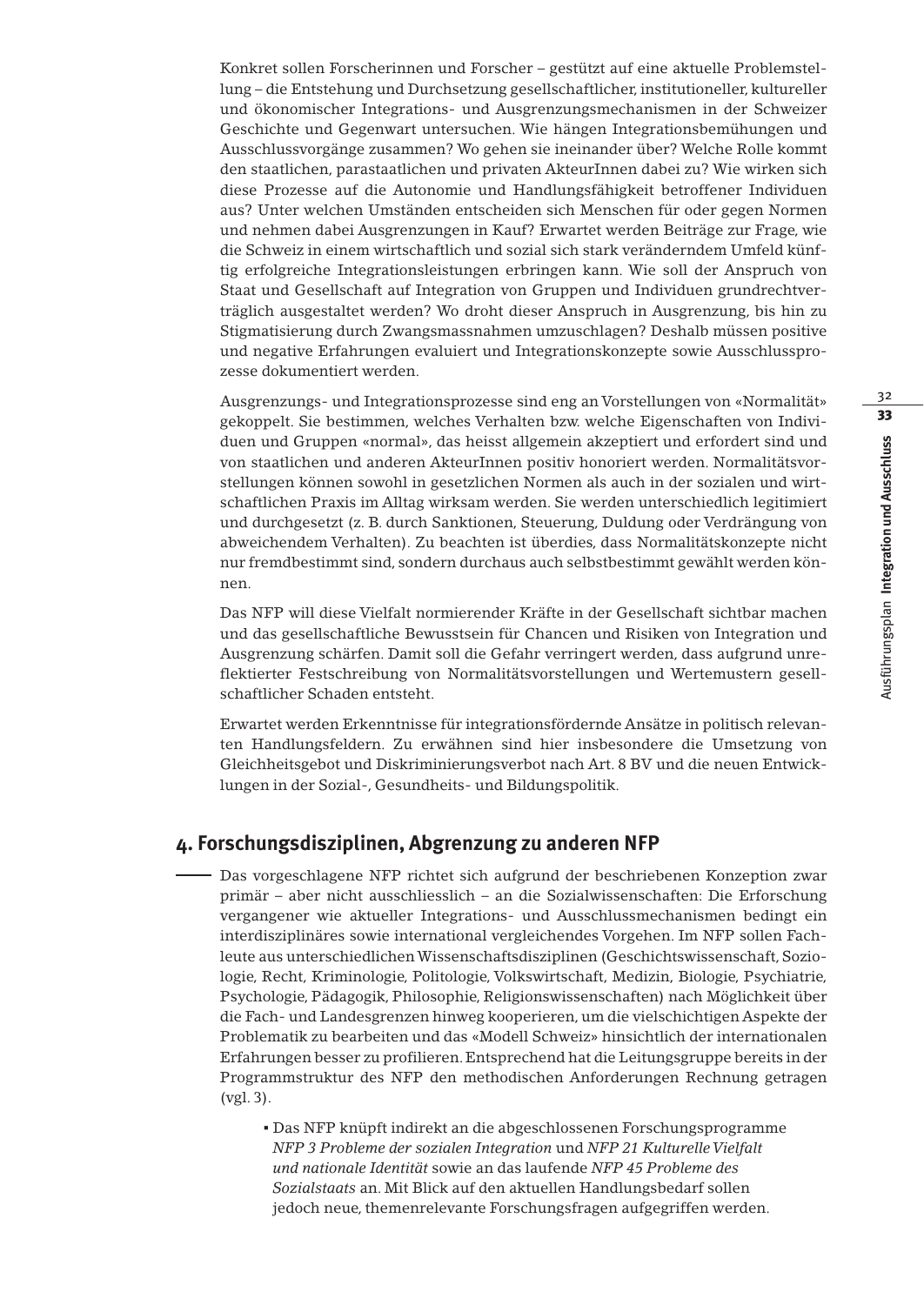- Zu verschiedenen Personengruppen wurden bereits NFP durchgeführt1. Das NFP 51 will keine Doppelspurigkeiten, d.h. diese Gruppen sollen nicht als solche Forschungsgegenstand sein. Im NFP 51 können aber durchaus Themen bearbeitet werden, die sich mit Prozessen der Integration und Ausgrenzung solcher Gruppen auseinandersetzen, sofern Fragestellungen und Methodik über die bisherige Forschung hinausreichen und neue Erkenntnisse erwarten lassen.
- Aus den Projektskizzen soll hervorgehen, wo bereits vorhandene Ergebnisse anderer Forschungsprogramme für das neue NFP verwendet und weiterentwickelt werden. Auf entsprechende Überschneidungen und Abgrenzungen ist in der Projekteingabe hinzuweisen.
- Berücksichtigt werden Forschungsvorhaben, in denen belegt wird, dass sie an die aktuelle – schweizerische und internationale – Forschungslage anknüpfen und Fragestellungen einbringen, die für das Ziel des NFP relevant sind.

#### **5. Programmstruktur: Anforderungen an die Projektskizzen**

- Das NFP spricht vielschichtige Phänomene an und erfordert daher eine differenzierte Programmstruktur. Für die Projekteingabe ist folgendes zu beachten:
	- 1. Die Projektskizzen sollen *die historische Dimension* berücksichtigen: *Integrationsund Ausgrenzungsmechanismen sind als Prozesse zu betrachten,* die zeitlichen Veränderungen unterliegen, d.h. eine Verknüpfung von Geschichte und Gegenwart erfordern.
	- 2. Es müssen *drei verschiedene Untersuchungsebenen,* die eng mit diesen Prozessen verbunden sind, unterschieden und gleichzeitig *in ihren Wechselwirkungen* untersucht werden können: *Integrations- und Ausgrenzungsdiskurse (a)* sind mit dem Handeln staatlicher, parastaatlicher und privater *Institutionen bzw. AkteurInnen (b)* in Beziehung zu setzen und schliesslich auf ihre Auswirkungen auf *Menschen in Integrations- und Ausschlusssituationen* zu untersuchen *(c).* Dabei ist in jeder dieser drei Ebenen die Genderperspektive systematisch zu thematisieren.
	- 3. Die Forschungsbeiträge sollen sich in *vier Themenschwerpunkte* einordnen lassen: *Sozial- und Fürsorgewesen, Erziehung und Bildung, Gesundheitspolitik und Rechtssystem/Rechtspflege.*

Die drei Untersuchungsebenen dienen als übergeordneter Rahmen und dürften eine sinnvolle Verknüpfung der vier Themenschwerpunkte gewährleisten. Zu beachten ist, dass die genannten Themenschwerpunkte alle von den jeweils herrschenden ökonomischen Bedingungen, der arbeits- und lebensweltlichen Situation der beteiligten Individuen und Institutionen abhängen. Um die komplexe Programmstruktur grafisch nicht zusätzlich zu belasten, wird dieser Zusammenhang zwar als bestimmendes Faktum vorausgesetzt, ohne dass er hier ausdrücklich sichtbar wird. Er muss aber in allen Forschungsprojekten gebührend mitberücksichtigt werden.

Forschungsvorhaben sollen in einer aktuellen Problemstellung begründet sein und die drei Untersuchungsebenen mit einem oder mehreren Themenschwerpunkten verbinden. Zwischen den thematischen Schwerpunkten und den drei Ebenen sind vielfältige Verknüpfungen und Querbeziehungen möglich und erwünscht. Gefördert werden Projekte, die Untersuchungsebenen und Themenschwerpunkte miteinander verbinden, indem sie z.B.:

<sup>1</sup> Z.B. Betagte im NFP 32 «Alter»,Arme im NFP 29 «Wandel der Lebensformen und soziale Sicherheit», Behinderte im kürzlich lancierten NFP 45 «Probleme des Sozialstaates», Frauen im NFP 35 «Frauen in Recht und Gesellschaft», AusländerInnen im NFP 39 «Migration und interkulturelle Beziehungen», Vandalierende Jugendliche im NFP 40 «Gewalt im Alltag und organisierte Kriminalität».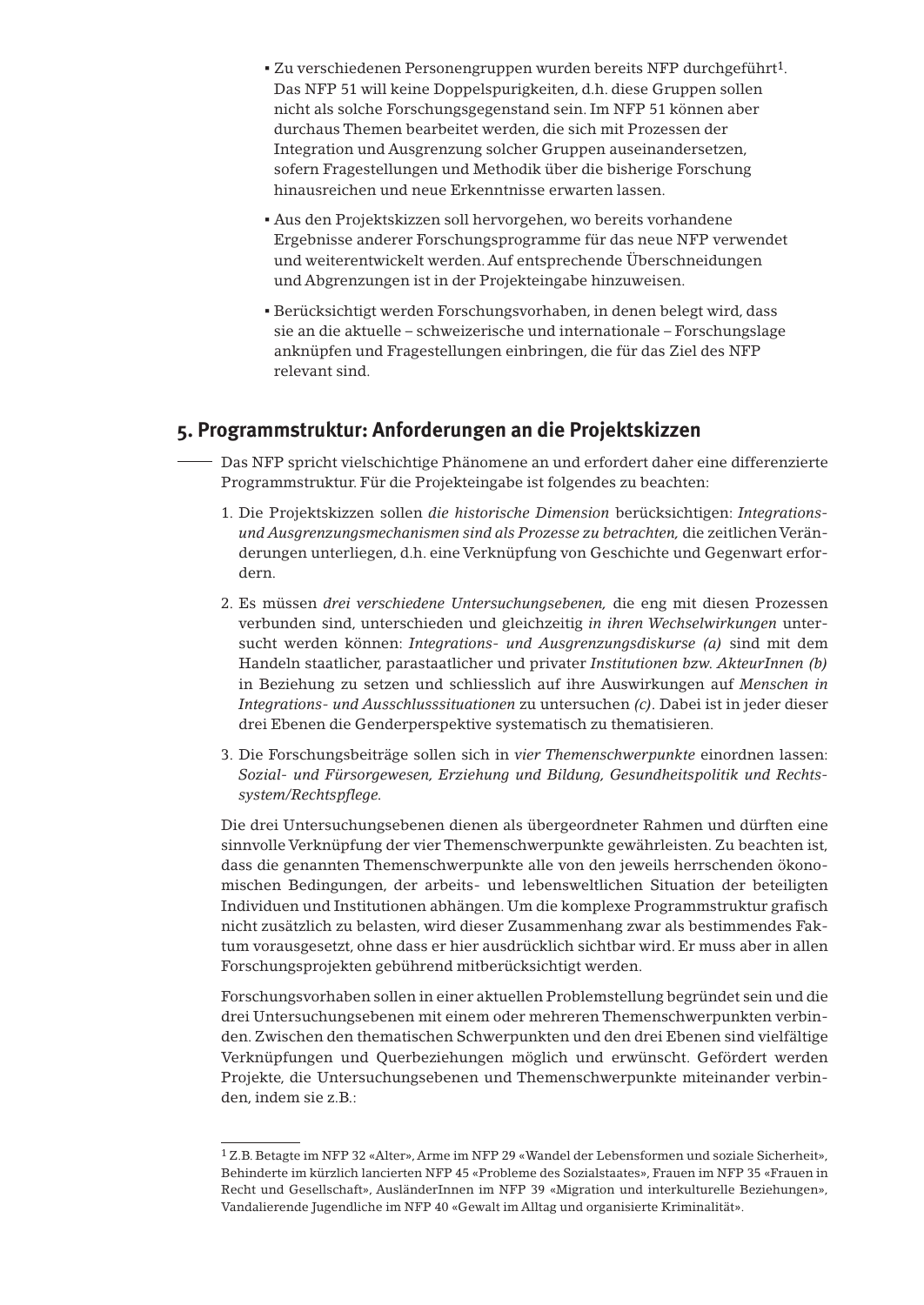- die Ebenen der Diskurse, der Institutionen/AkteurInnen und der Betroffenen innerhalb eines thematischen Schwerpunkts verknüpfen;
- Diskurse oder Institutionen/AkteurInnen oder Betroffene verschiedener thematischer Schwerpunkte miteinander vergleichen;
- Längsschnitte legen, d.h. mit einer diachronen Betrachtungsweise bestimmte Diskurse, Gruppen von Institutionen/AkteurInnen und Betroffenen über längere Zeit hinweg untersuchen und Konstanten sowie Veränderungen in der Wahrnehmung von Normalität aufzeigen;
- synchrone Querschnitte legen, d.h. Diskurse und Beteiligte in einzelnen Bereichen untersuchen und allenfalls miteinander verbinden;
- lokale, regionale und nationale, aber auch internationale Aspekte einbeziehen;
- unterschiedliche Erklärungsansätze miteinander verknüpfen (z.B. bei der Diskussion von Ausgrenzung durch Armut Zusammenhänge von kulturellen, sozialen, geschlechtsspezifischen, bildungsspezifischen u.a. Kriterien belegen).

|                              |                                  | <b>THEMENSCHWERPUNKTE</b>       |                          |                        |                               |
|------------------------------|----------------------------------|---------------------------------|--------------------------|------------------------|-------------------------------|
|                              |                                  | Fürsorgewesen<br>und<br>Sozial- | und Bildung<br>Erziehung | Gesundheits<br>politik | Rechtssystem/<br>Rechtspflege |
| suchungs<br>ebenen<br>Unter- | a) Diskurse                      |                                 |                          |                        |                               |
|                              | b) Institutionen/<br>AkteurInnen |                                 |                          |                        |                               |
|                              | c) Betroffene                    |                                 |                          |                        |                               |

Die vorgeschlagene Programmstruktur trägt der Neuausrichtung und Vernetzung in den Sozialwissenschaften Rechnung. Es sollen in erster Linie Forschungsprojekte gefördert werden, die ihren Schwerpunkt auf die komplexen Entstehungsprozesse und Funktionsweisen von Integration und Ausgrenzung legen. Die Projekte müssen über die einzelnen Ebenen der Diskurse, der Institutionen und der Betroffenen hinausreichen und durch eine globale Betrachtungsweise zu Erkenntnissen führen, die die Gesamtdynamik der Integrations- und Ausschlussprozesse berücksichtigen.

Bei der Auswahl der Forschungsvorschläge wird insbesondere der Aktualitätsbezug der Fragestellungen, der Aspekt der interdisziplinären Zusammenarbeit sowie der zu erwartende Erkenntnisgewinn für die Umsetzung sinnvoller Integrationsmassnahmen massgebend sein.

#### **5.1 Erläuterungen zu den drei Untersuchungsebenen**

#### **A) Diskurse**

Auf der Ebene der Diskurse werden namentlich von Sozial- und Humanwissenschaften Grundlagen für das Verständnis und die Implementierung von Integrationsmassnahmen erwartet. Darunter fällt insbesondere auch die Analyse der wissenschaftlichen Diskurse selber. Diese sind oft für die Legitimation politischer und rechtlicher Diskriminierungs- bzw.Ausgrenzungsprozesse herangezogen worden (z.B. psychiatrische, eugenisch-medizinische oder rechtliche sowie pädagogische Diskurse). Unter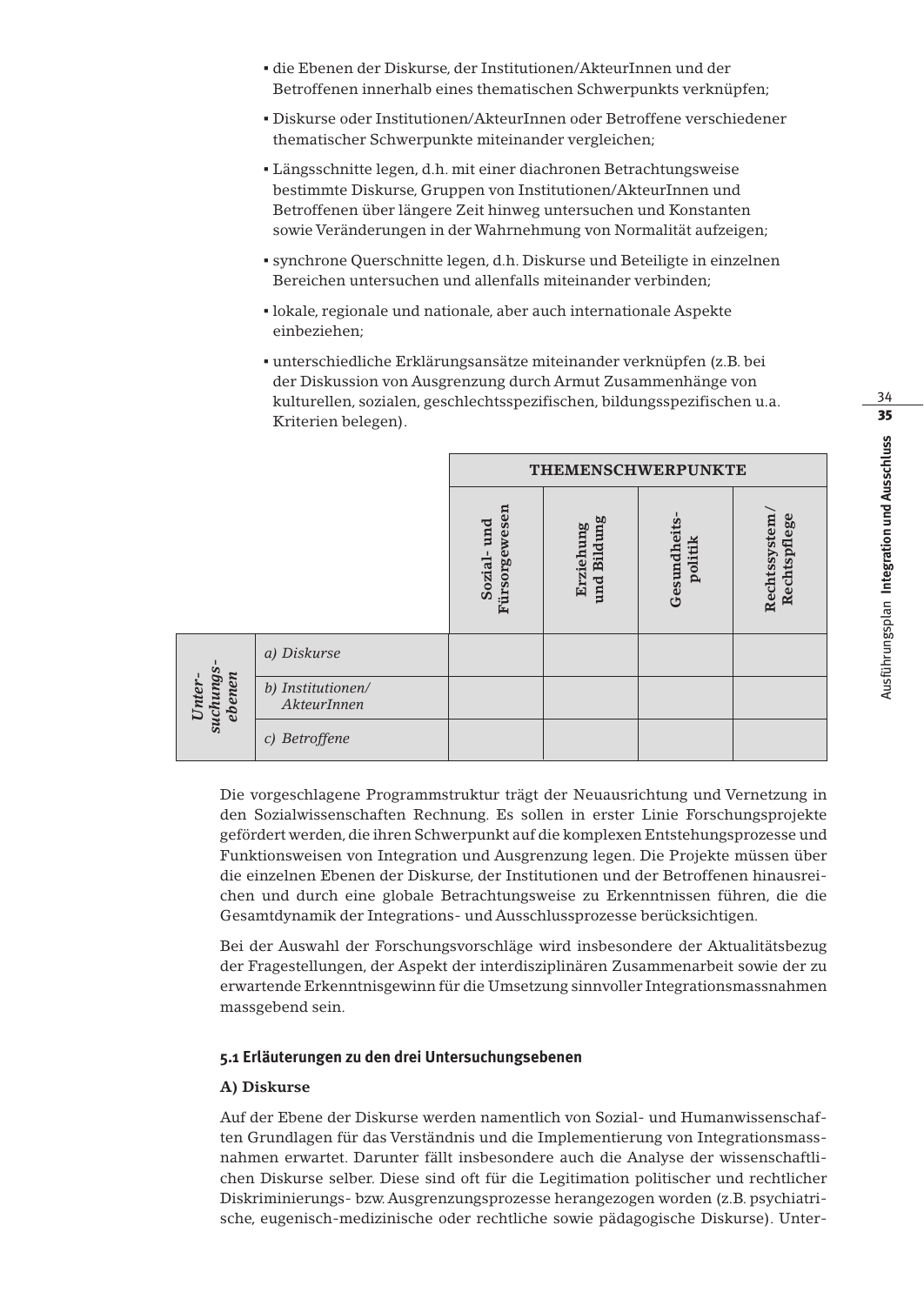sucht werden soll deshalb insbesondere die Rolle der Wissenschaften bei der Entstehung und Durchsetzung von Normalitätsvorstellungen und -definitionen. Zu berücksichtigen sind aber auch nicht-wissenschaftliche Diskurse, d.h. normierende Kräfte wie Sprache, Bilder und soziale Regelsysteme, die im Alltag der Menschen integrierend oder ausgrenzend wirken (z.B. in der Politik, der Arbeitswelt, der Freizeit, in den Medien).

#### **B) Institutionen/AkteurInnen**

Hier sind die Rollen und das Handeln staatlicher, parastaatlicher und privater Institutionen und AkteurInnen für die Festlegung von Normalität und deren Implementierung zu untersuchen.Welche Rolle spielen sie bei der Integration von benachteiligten Gruppen und Personen und bei der Sanktionierung von als abweichend definiertem Verhalten? Wichtig ist dabei auch das Zusammenwirken von Institutionen sowie deren Bezugnahme auf wissenschaftliche Diskurse. Zu denken ist hier beispielsweise an die Praxis von Institutionen im Bereich des Rechts (Straf- und Ziviljustiz, Strafvollzug), an Sozial- und Fürsorgeeinrichtungen, pädagogische Institutionen, Psychiatrie, Anstaltswesen und parastaatliche oder private Hilfsorganisationen (Unternehmungen, Stiftungen). Ebenfalls wichtig ist die Rolle von EntscheidungsträgerInnen inner- und ausserhalb der untersuchten Institutionen.

#### **C) Betroffene (Individuen und Gruppen)**

Auf der Ebene der Betroffenen sollen die Effekte von Integrations- sowie Ausgrenzungsprozessen auf Individuen und Gruppen untersucht werden. Interessant sind dabei sowohl diejenigen, die der Norm entsprechen, als auch die als abweichend wahrgenommenen sozialen Gruppen oder Minderheiten. Ein zentrales Kriterium für Ausgrenzung ist der Autonomieverlust als Verlust der Fähigkeit, selbstverantwortlich handeln zu können. Zu thematisieren sind hier aber auch die Zusammenhänge von Fremd- und Selbstwahrnehmung und die Bildung von Gruppenidentität<sup>2</sup>. Ein Gruppenbildungsprozess kann sowohl von internen als auch externen Integrations- und Ausschlussformen bestimmt werden (Assimilation, Akkulturation, Abgrenzung). Zu untersuchen sind des weiteren mögliche Reintegrationsmassnahmen für diskriminierte und ausgegrenzte Menschen.

Bei den Betroffenen geht es vorwiegend um Individuen und Gruppen, die aufgrund besonderer Merkmale in unterschiedlichem Ausmass von Ausgrenzung betroffen sind, z.B.

- Menschen, die durch ihre Lebensform, ihr Geschlecht, ihre sexuelle Orientierung, ihre politische oder religiöse Überzeugung von der gesellschaftlich definierten Normalität abweichen;
- Menschen, deren Leben durch besondere Umstände geprägt ist, wie z.B. Arbeitslosigkeit, Armut, Krankheit, körperliche Behinderung;
- Menschen, die aufgrund rechtlicher oder medizinischer Kriterien einer bestimmten Gruppe angehören (Kriminelle, fürsorgerisch Verwahrte, PsychiatriepatientInnen);
- Menschen, die aufgrund kultureller, ethnischer oder sozialer Merkmale als deviant wahrgenommen werden und unter Diskriminierung oder gar Verfolgung zu leiden hatten oder haben. Exemplarisch sei hier auf die Geschichte der Schweizer Jenischen und das «Hilfswerk für die Kinder der Landstrasse» verwiesen.

<sup>2</sup> Dazu zu zählen sind auch jene Aspekte, welche die «attraktiven, die positiven Seiten des Anderen, des Fremden» thematisieren.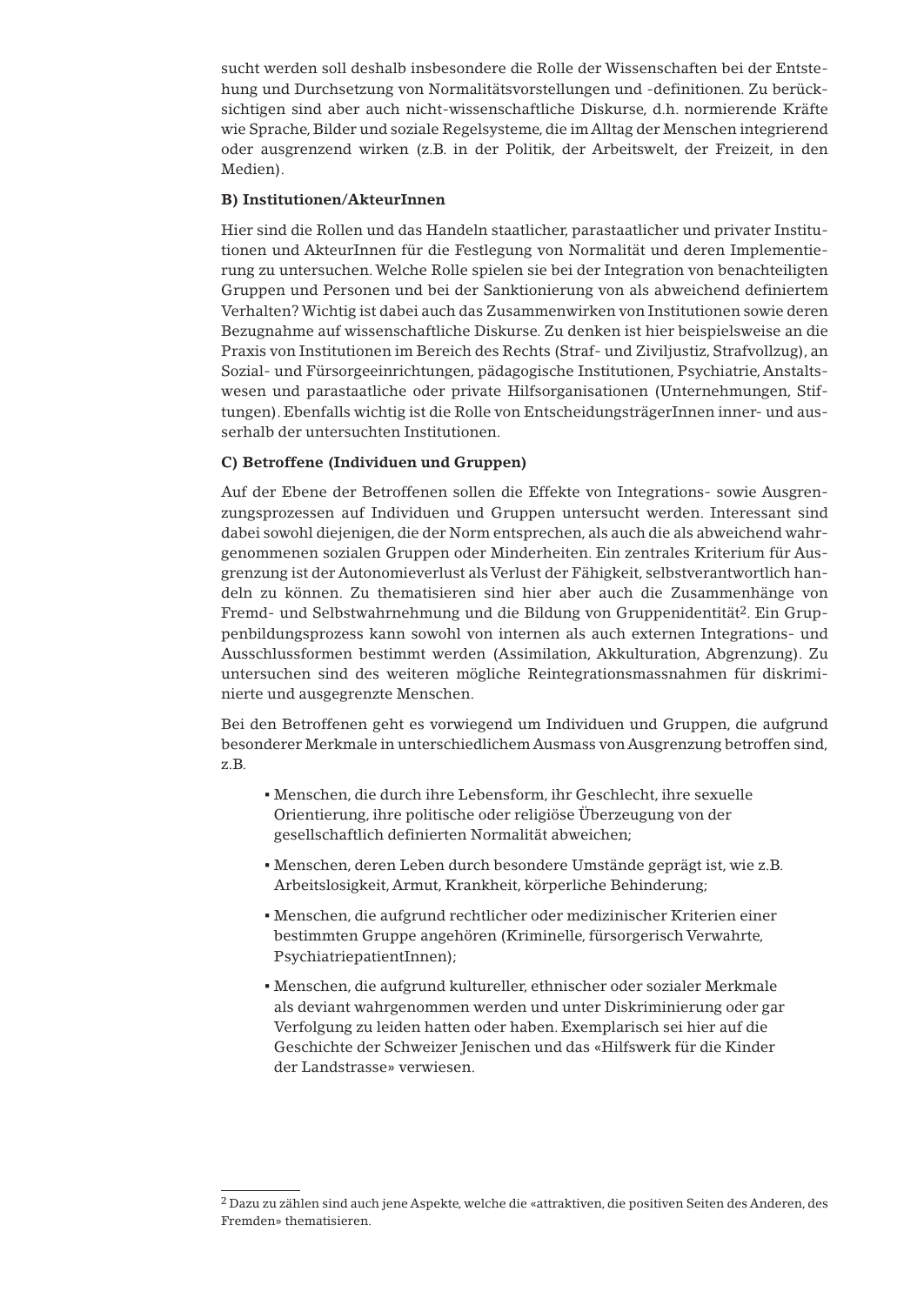#### **5.2 Themenschwerpunkte**

Pro Themenschwerpunkt stehen ungefähr 2.5 Millionen Franken zur Verfügung.

#### **Sozial- und Fürsorgewesen**

Zu untersuchen ist das Integrations- und Ausgrenzungspotenzial von sozialpolitischen Massnahmen und Institutionen.

(Beispiele3: Konzeption und Gestaltung der Sozial- und Fürsorgepolitik in der Schweiz, Chancen und Gefahren sozial- und fürsorgepolitischer Massnahmen im Umgang mit gesellschaftlichen Minderheiten, Prozesse von Zwangsanpassung und Stigmatisierung, Umbau- und Abbauprozesse im System der sozialen Sicherheit in der Schweiz.)

#### **Erziehung und Bildung**

Zu untersuchen sind historische und aktuelle Erfahrungen mit dem Schweizer Bildungswesen als wichtiger Integrationsinstanz.Welche Rahmenbedingungen und Konzepte ermöglichen es, die jeweils jüngere Generation über Bildungsmassnahmen zu sozialisieren? Wo liegen Gefahren der Ausgrenzung?

(Beispiele: Zugang zur Ressource Bildung, integrierende und ausgrenzende Bestandteile pädagogischer Konzepte, von Erziehungs- und Bildungsmassnahmen, Rolle von schulischen Institutionen bei der Definition und Umsetzung von Normalitätsvorstellungen.)

#### **Gesundheitspolitik**

Zu untersuchen ist, wie Konzepte wie «Gesundheit-Krankheit», «Normalität-Abnormität», in der Schweiz historisch generiert wurden und gegenwärtig wirksam sind.Vor allem in den Bereichen Medizin und Psychiatrie aber auch in den Natur-, Geistes- und Sozialwissenschaften soll untersucht werden, wie sich entsprechende Massnahmen auf Integration oder Ausgrenzung von Individuen oder Gruppen ausgewirkt haben. Insbesondere erwünscht sind Studien über Ausgrenzungspotenziale und -gefahren in der Gesundheitspolitik.

(Beispiele: Krankheit, fehlende Gesundheit als Ausgrenzungskriterium, Integrationsfähigkeit und Ausgrenzungsgefahren im Bereich der Versicherungsleistungen, integrierende und ausgrenzende Faktoren in der Psychiatrie, Kontinuitäten und Brüche zwischen orthodoxer und Humangenetik in den Sozial- und Humanwissenschaften.)

#### **Rechtssystem, Rechtspflege**

Zu untersuchen sind hier die Integrations- und Ausgrenzungsleistungen im Bereich der Rechtsetzung und der Rechtspflege.

(Beispiele: Rolle des Rechts bei der Bildung gesellschaftlicher Normen, Mechanismen des Ausländerrechts, Integrations- und Ausschlussprozesse im Rahmen der Strafrechtspflege, Entwicklung und Wirkung von Vollzugsinstitutionen.)

#### **5.3 Adressaten und Anwendungsbereiche der Resultate: Umsetzung**

Adressat der erwarteten Forschungsergebnisse ist – neben der nationalen und internationalen Forschungsgemeinschaft – eine weitgefasste politische Öffentlichkeit (Behörden, Organisationen,Verbände,Wirtschaft, Medien), insbesondere aber:

▪ Expertinnen und Experten aus dem Sozial- und Fürsorgewesen, etwa Sozialpolitiker oder in der Fürsorge und in der Sozialarbeit Tätige;

<sup>3</sup> Bei den genannten Beispielen handelt es sich lediglich um Anhaltspunkte. Sie stellen keinesfalls erschöpfende Aufzählungen oder gar Vorgaben für Forschungsprojekte dar.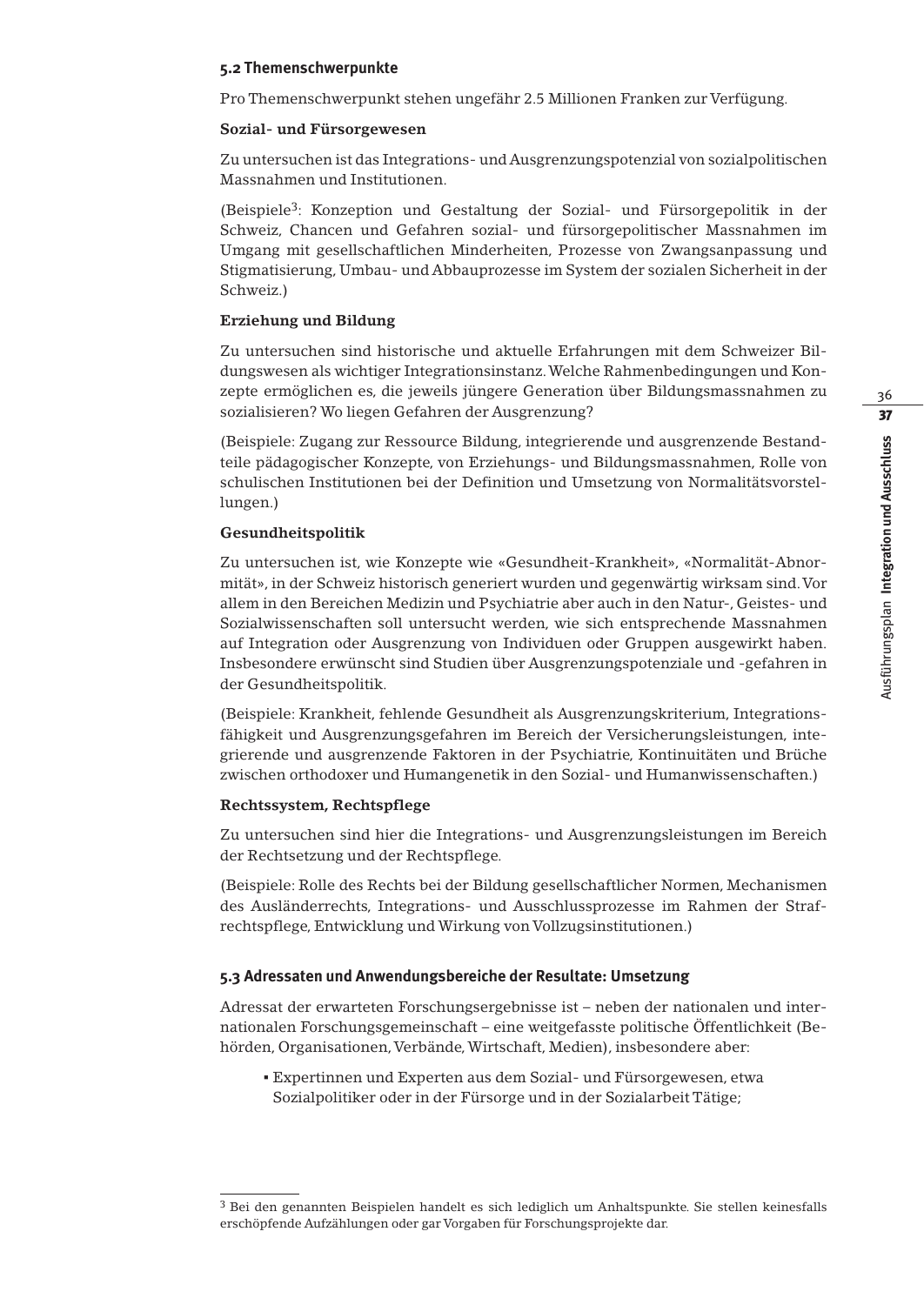- im Gesundheitswesen, in der Medizin und der Psychiatrie Tätige;
- Lehrkräfte und Schulleitungen, Mitglieder von Schulpflegen/Schulkommissionen, Lehrmittelverlage, Lehrplanautoren;
- Juristen, Ausländerbeauftragte und im Asylwesen Tätige.

Ausgehend von den erwarteten Ergebnissen wird es möglich sein, Integrations- und Ausschlussprozesse besser zu verstehen, ihre Verläufe genauer zu erkennen und ihre Folgen für die in ihnen Agierenden und die davon betroffenen Institutionen adäquater zu beurteilen. Aufgrund der erwarteten Ergebnisse ist im übrigen die Konzeption spezifischer Unterstützungsmassnahmen (kurz- oder längerfristig realisierte Programme) denkbar, wodurch im Sozial- und Fürsorgewesen, in Erziehung und Bildung, in der Gesundheitspolitik und im Rechtssystem und der Rechtspflege manifeste Integrations- und Ausschlussmechanismen erkennbar gemacht, als solche bewertet und politisch bearbeitet werden können. Aus den Forschungsbeiträgen sollen infolgedessen Impulse für eine zeitgemässe, auch international-vergleichend abgesicherte Sozialund Fürsorge-, Bildungs-, Schul- und Gesundheitspolitik sowie für eine auf die spezifischen Integrations- und Ausschlussprozesse sensibilisierte Rechtspflege entstehen. Die Forschungsergebnisse des NFP 51, einmal in der Öffentlichkeit bekannt gemacht, sollen zudem aufgrund ihrer hohen sozial-, bildungs-, gesundheits- und rechtspolitischen Relevanz zu Debatten führen, in deren Argumentationen die Stimmen der im NFP 51 Forschenden mit begründeten Statements zu hören sein werden, zumal sie nach abgeschlossenen Projekten die «faktische Evidenz» in Bezug auf ein spezifisches Problem als Resultate ihrer Forschung einzubringen imstande sein werden.

Darauf gründend wird das NFP 51 einen Beitrag zur Klärung der Frage nach dem spezifischen Handlungsbedarf in Bezug auf «Integration und Ausschluss» in der Politik, in den eidgenössischen, kantonalen und kommunalen Verwaltungen sowie in Wirtschafts- und Wohlfahrtsunternehmen leisten.

#### **6. Eingabeverfahren für Projektvorschläge**

#### **Projektskizzen und Forschungsgesuche**

Die Leitungsgruppe hat sich, wie es bei den NFP üblich ist, für ein zweistufiges Eingabeverfahren entschieden. Dieses Vorgehen erlaubt es, die Projektvorhaben besser aufeinander abzustimmen und Schwerpunkte zu setzen.

In der ersten Phase reichen die am Programm interessierten Forscherinnen und Forscher eine Projektskizze ein. Sie soll einen Abriss des vorgesehenen Forschungsprojektes enthalten und über folgende Punkte kurz Auskunft geben:

- Zusammenfassung
- Problemstellung und inhaltliche Beschreibung des Projekts
- Methodisches Vorgehen und Zeitplan
- Klärung des Zugangs zu den erforderlichen Quellen
- Erwarteter Nutzen und Umsetzungsmöglichkeiten der Ergebnisse
- Ungefähre personelle und materielle Kosten
- Eventuelle Zusammenarbeit mit Forschenden aus anderen Fachrichtungen und/oder privaten bzw. öffentlichen Organisationen

Zusätzlich muss ein zweiseitiges Skizzendeckblatt ausgefüllt werden. Die Projektskizze soll maximal fünf Seiten umfassen. Das Deckblatt und das Schema für die Projektskizze sind unter www.snf.ch abrufbar.

Forschungsprojekte sind auf eine Dauer von höchstens 36 Monate zu beschränken. Sämtliche Projekte müssen spätestens bis Dezember 2006 abgeschlossen sein.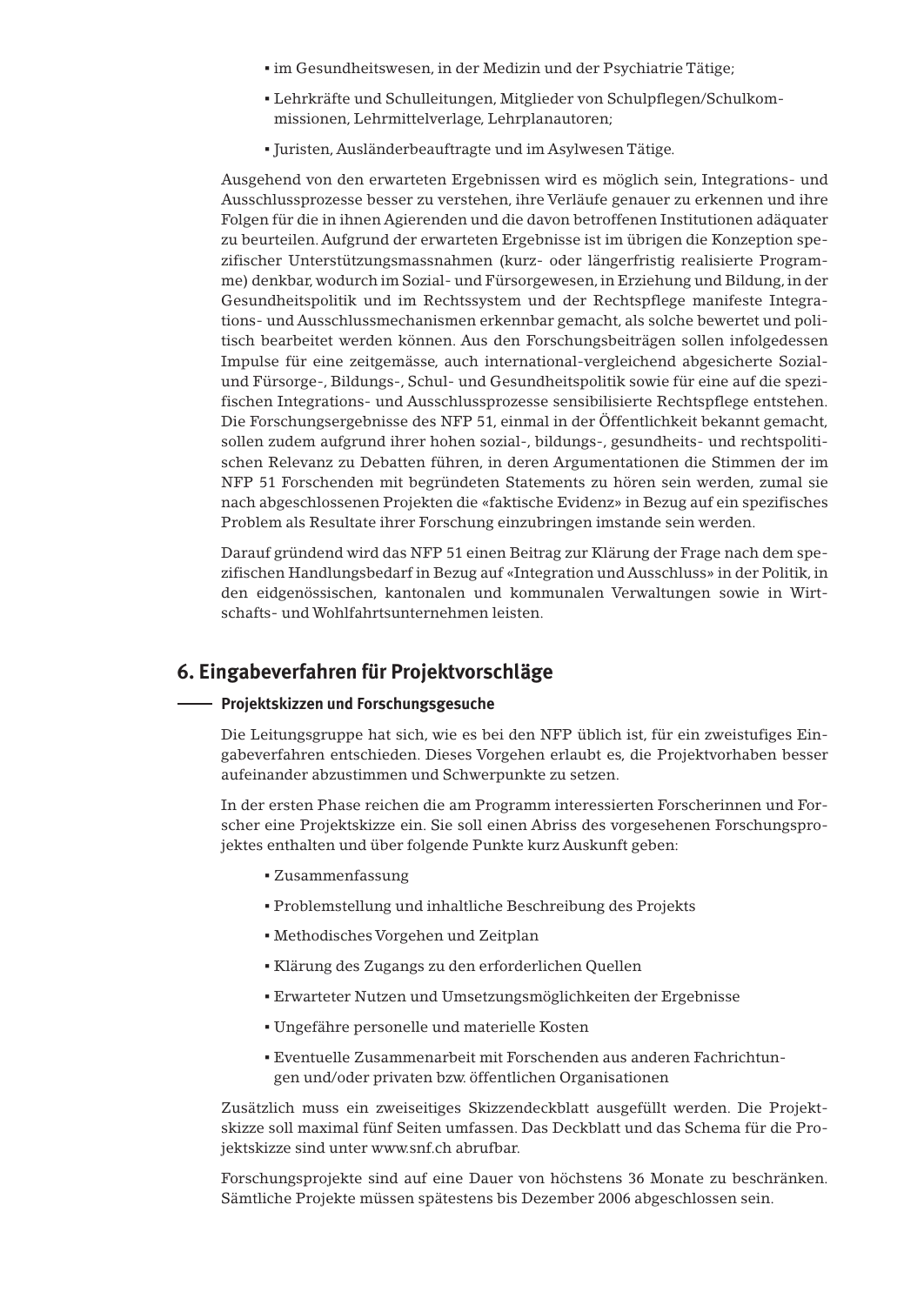Die Projektskizzen werden von einer Gruppe internationaler ExpertInnen evaluiert. Aus diesem Grund wird empfohlen, die Skizzen in englischer Sprache einzureichen.

Im Anschluss an die Begutachtung kann die Leitungsgruppe die VerfasserInnen der Projektvorschläge zu Gesprächen einladen, um offene Fragen zu klären. Es liegt in ihrem Ermessen, eine Redimensionierung bzw. Präzisierung der vorgelegten Projektvorhaben zu verlangen.

In der zweiten Phase des Verfahrens lädt die Leitungsgruppe die ausgewählten VerfasserInnen ein, ihre Forschungsvorhaben im Detail auszuarbeiten. Dabei sind die Modifikationen zu berücksichtigen, welche die Leitungsgruppe verlangt hat. Die Forschungsgesuche, wiederum vorzugsweise in englischer Sprache, sind gemäss den Richtlinien des Nationalfonds auf den NFP-Formularen einzureichen. Die Gesuche werden von der Leitungsgruppe unter Beizug internationaler Fachleute beurteilt. Danach werden sie zur definitiven Beschlussfassung an den Forschungsrat des Nationalfonds weitergeleitet.

Die Beurteilung der eingereichten Projektskizzen bzw. Forschungsgesuche erfolgt auf der Basis der folgenden Kriterien:

- **Zielkonformität:** Die Projekte müssen die wissenschaftlichen Zielsetzungen der Forschungsschwerpunkte widerspiegeln und in den Gesamtrahmen des NFP 51 passen.
- **Wissenschaftliche Qualität:** Die Projekte müssen theoretisch wie methodisch dem Wissensstand und den internationalen wissenschaftlichen Standards der heutigen Forschung entsprechen.
- **Originalität:** Die Projekte müssen neue Fragen bearbeiten oder zu klassischen Problemstellungen neue Gesichtspunkte einbringen.
- **Anwendung und Umsetzung:** Nationale Forschungsprogramme haben einen expliziten Umsetzungsauftrag. Hohe Priorität kommt deshalb anwendungs- und umsetzungsorientierten Vorhaben mit hoher Praxisrelevanz zu.
- **Kosten-/Nutzenverhältnis:** Bei Forschungsgesuchen wird auch das zu erwartende Kosten-/Nutzenverhältnis in die Beurteilung einbezogen.
- **Personal und Infrastruktur:** Der Erfolg eines Projekts kann von der Forschungserfahrung der Gruppe von Forscherinnen und Forscher oder vom Vorhandensein einer adäquaten Forschungsinfrastruktur abhängen.

#### **Terminplan**

Der Zeitplan des NFP 51 sieht wie folgt aus:

| • Öffentliche Ausschreibung:                     | 4. März 2002          |
|--------------------------------------------------|-----------------------|
| · Eingabe der Projektskizzen:                    | 10. Juni 2002         |
| • Evaluation der Projektskizzen:                 | Juni – September 2002 |
| Einladung für die Eingabe der Forschungsgesuche: | September 2002        |
| • Eingabeschluss für Gesuche:                    | Dezember 2002         |
| • Beginn der Forschung:                          | April 2003            |
| • Abschluss der Forschungsprojekte (spätestens): | Dezember 2006         |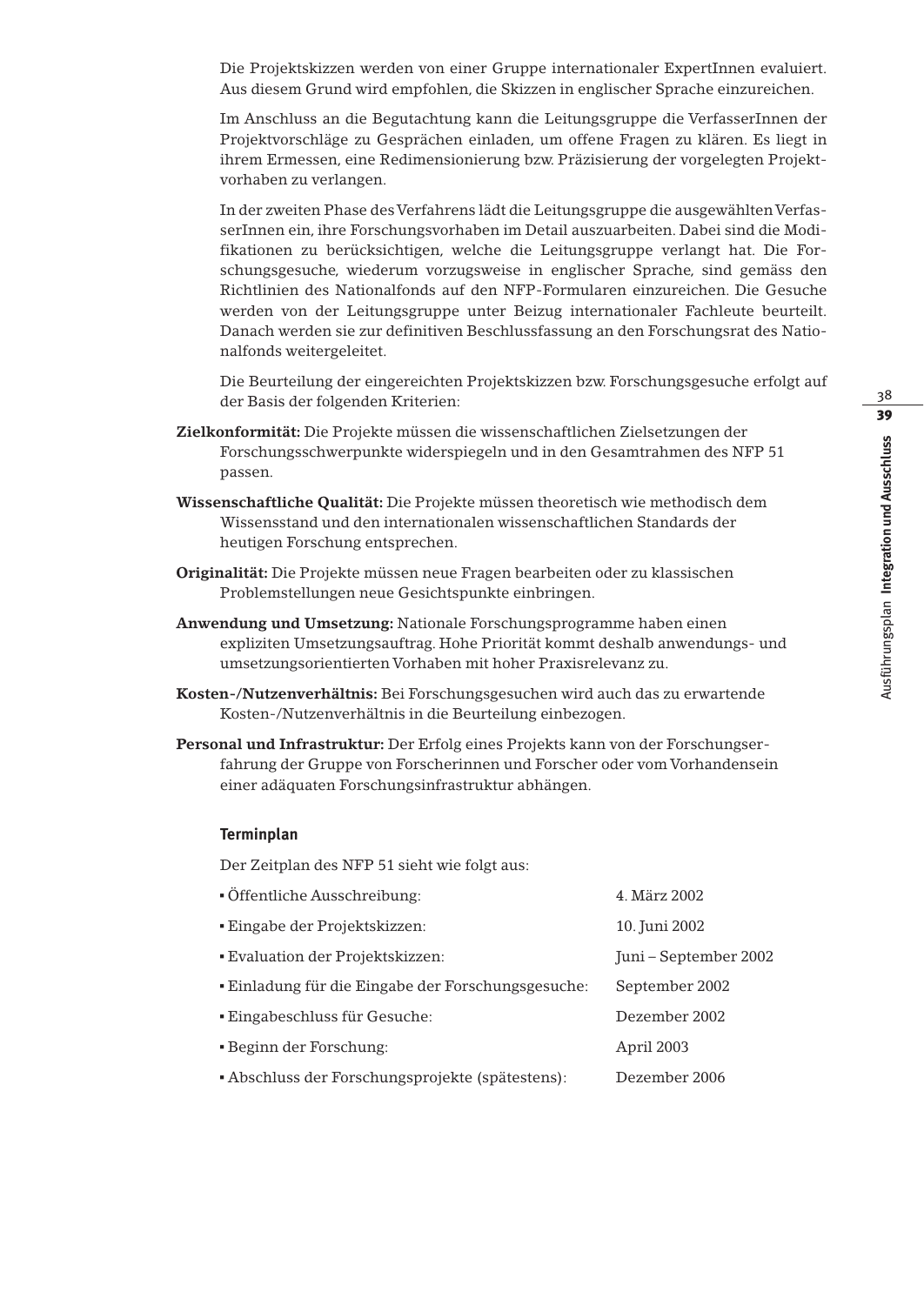Die Projektskizzen sind spätestens bis **10. Juni 2002** (Datum des Poststempels) an folgende Adresse einzureichen:

Schweizerischer Nationalfonds Abteilung IV NFP 51 Wildhainweg 20 CH-3001 Bern Tel. 031 308 22 22 e-mail: sschoenholzer@snf.ch

Der Ausführungsplan wie auch die Deckblätter und das Schema für die Projektskizze können unter http://www.snf.ch abgerufen werden. Projektskizzen (inkl. Deckblätter) und Forschungsgesuche müssen dem Nationalfonds sowohl per Post wie auch per E-Mail zugestellt werden. Skizzen und Gesuche, die ausschliesslich elektronisch übermittelt werden, können nicht akzeptiert werden. Der inhaltlichen Begutachtung geht eine formale Prüfung durch das Sekretariat der Abteilung IV (Prüfung der Vollständigkeit der Angaben und termingerechte Eingabe) voraus. Skizzen, die die formalen Kriterien nicht erfüllen, werden keiner materiellen Prüfung unterzogen.

#### **7. Organisation des NFP**



#### **Abteilung IV des Forschungsrates; ReferentInnen**

Die Abteilung IV zählt 20 Mitglieder, die ein breites Spektrum von wissenschaftlichen Disziplinen abdecken. Sie trägt innerhalb des Forschungsrates die Gesamtverantwortung für die Durchführung der Nationalen Forschungsprogramme (NFP), der Schwerpunktprogramme (SPP) und der Nationalen Forschungsschwerpunkte (NFS). Der Ausschuss des Forschungsrats entscheidet auf Antrag der Abteilung IV über Bewilligung oder Ablehnung von Projekten.

Die Referentin/der Referent vertritt den Forschungsrat der Abteilung IV in der Leitungsgruppe. Sie/er unterbreitet dem Forschungsrat die Anträge der Leitungsgruppe zur Bewilligung oder Ablehnung.

#### **Leitungsgruppe**

Die Leitungsgruppe ist ein kleines, flexibles Gremium, das über die ganze Programmdauer vornehmlich strategisch tätig ist. Sie trägt die Verantwortung für die Durchführung des Programms bezüglich wissenschaftlicher Qualität und Umsetzung. Sie ist das gestaltende Gremium, verleiht dem Programm sein Profil und gewährt die nötige Kontinuität und Kohärenz in den Entscheidungen.

Idealerweise besteht sie aus fünf Mitgliedern und einer Präsidentin/einem Präsidenten. Die Wissenschaft und die Praxis sollen in einem ausgewogenen Verhältnis vertreten sein; die Wissenschaft soll bevorzugt durch ausländische Mitglieder vertreten sein. Die Leitungsgruppe ist gehalten, für spezielle Aufgaben bestgeeignete Fachleute beizuziehen, wie etwa zur Erarbeitung des Ausführungsplans, für Gutachten im Rahmen der Projektevaluation und die Umsetzungsarbeiten.

Die Referentin/der Referent und ein/e wissenschaftliche/r Mitarbeiter/in der Abteilung IV des SNF nehmen an den Sitzungen der Leitungsgruppe teil.